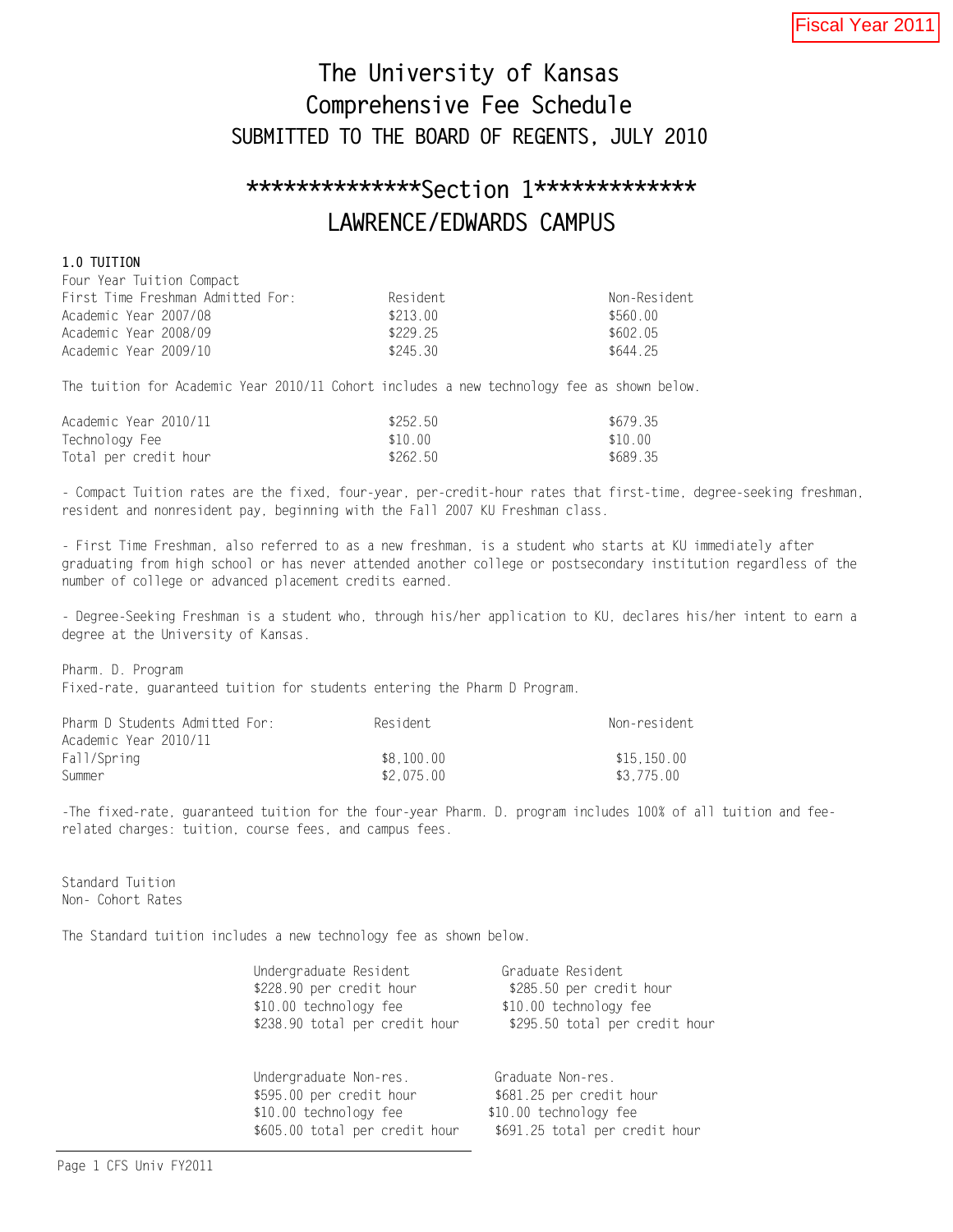- Standard Tuition rates are the per-credit-hour rates that all KU resident and nonresident students not in the four year tuition compact defined above will pay.

Tuition for courses offered at the Edwards Campus is assessed at resident and non-resident rates.

Tuition for Lawrence/Edwards classes offered at KU Med Center are assessed the Lawrence/Edwards Campus tuition rates.

1.1 COURSE FEES: IN ADDITION TO TUITION INDICATED ABOVE. (FORMERLY DIFFERENTIAL TUITION)

| Architecture                              | \$38.20 per credit                                                         |
|-------------------------------------------|----------------------------------------------------------------------------|
| Business:                                 | \$102.40 per credit                                                        |
| Education:                                | \$20.45 per credit                                                         |
| Edwards Campus Programs:                  | \$41.00 per credit                                                         |
| Engineering:                              | \$41.00 per credit Equipment fee - all courses                             |
| Engineering Edwards Campus :              | \$45.95 per credit                                                         |
| School of Music:                          | \$20.45 per credit                                                         |
| Journalism:                               | $$16.50$ per credit                                                        |
| $Law$ School:                             | $$211.50$ per credit                                                       |
| Masters Level in Business:                | \$186.70 per credit - All 700-799 level courses                            |
|                                           | (comprised of the \$102.40 and \$84.30 applying only to the Masters Level) |
| Social Welfare:                           | \$28.10 per credit                                                         |
| Pharm D Program:                          | \$157.55 per credit                                                        |
| School of the Arts:                       | \$20.45 per credit                                                         |
| (in College of Liberal Arts and Sciences) |                                                                            |

Juridical Sciences \$1,000.00 flat rate Students enrolled in the Doctor of Juridical Science (S.J.D.) Degree Program pay this fee (fall/spring only) in addition to the \$211.50 per credit hour fee.

## 2.0 FEES

## 2.1 SEMESTER FEES

Lawrence Required Campus Fees: \$71.49 per credit for enrollments of 5 or less hours. For credits in excess of 5 up to 6 hours is \$71.50. For enrollments of 6 or more hours, a flat rate of \$428.95 will be assessed. (classes with location of Lawrence Campus)

Lawrence classes offered at KUMC will be assessed KUMC campus fees instead of the Lawrence fees.

Off-Campus Area Fees: All classes excluding those with Lawrence, Edwards or KUMC campus locations.

Undergraduate \$45.00 per credit

Graduate \$45.00 per credit

Off-campus fees for enrollments in differing level combinations. Fees will not exceed \$540.00 for that site only.

Edwards Campus Required Fee. All classes with an Edwards Campus location:

Undergraduate \$66.00 per credit \*

Graduate \$66.00 per credit \*

For undergraduate and graduate students with enrollments of more than 12 Edwards Campus credits a flat rate of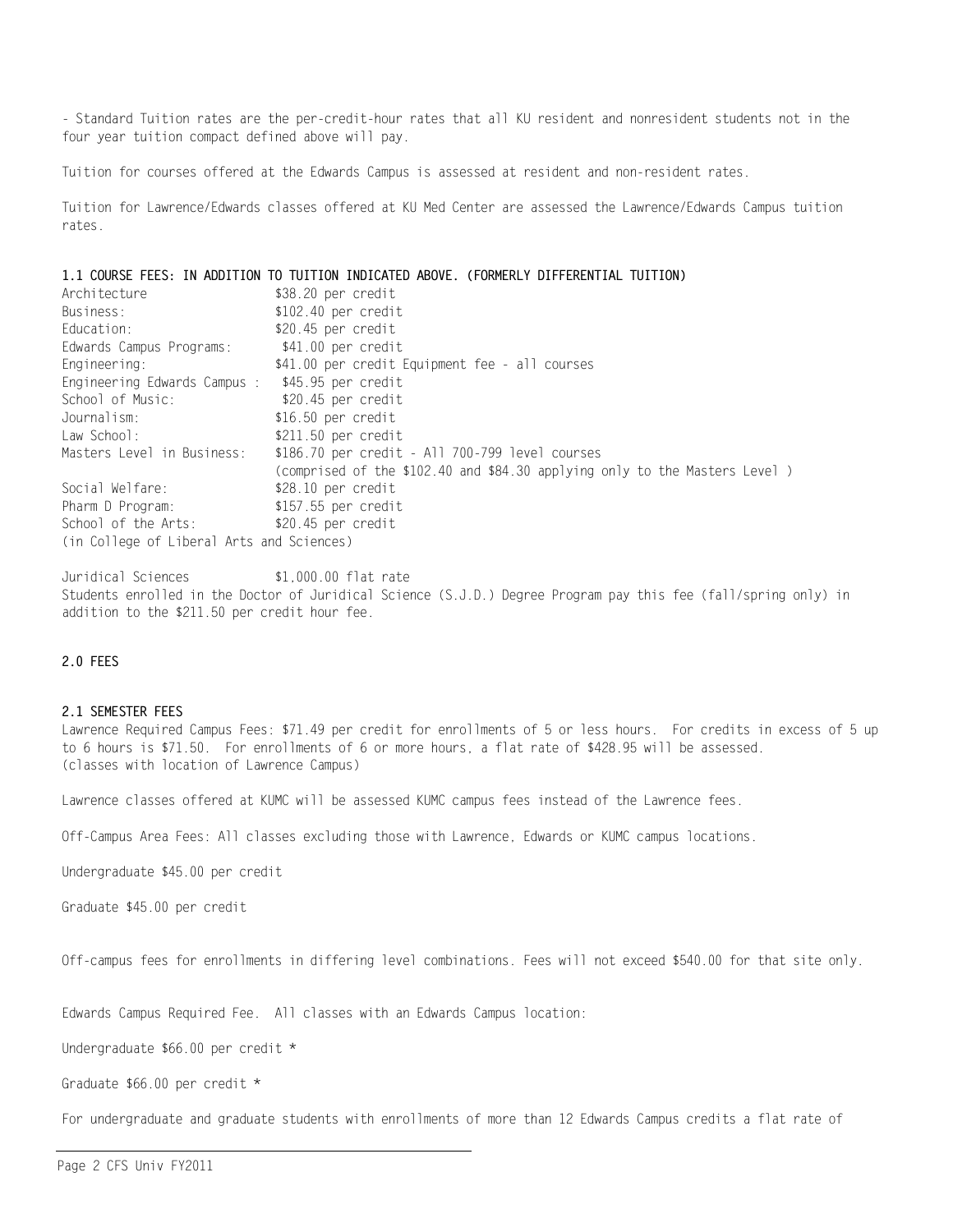\$792.00 will be assessed.

\* Comprised of: Construction Fee \$15.00; Edwards Campus Student Union fee \$6.00; Campus Fee \$45.00.

#### 2.2 SUMMER FEES

Lawrence Required Campus Fees: \$44.74 per credit for enrollments of 5 or less hours. For enrollments of more than 5 hours a flat rate of \$223.70 will be assessed. (classes with location of Lawrence Campus)

Lawrence classes offered at KUMC will be assessed KUMC campus fees instead of the Lawrence fees.

Off-Campus Area Fees: (all classes excluding those with Lawrence, Edwards or KUMC campus locations).

Undergraduate \$45.00 per credit

Graduate \$45.00 per credit

Off-campus fees for enrollments in differing level combinations, fees will not exceed \$540.00 for that site only.

Edwards Campus Required Fee. All classes with an Edwards Campus location

Undergraduate \$66.00 per credit \*

Graduate \$66.00 per credit \*

For undergraduate and graduate students with enrollments of more than 12 Edwards Campus credits a flat rate of \$792.00 will be assessed

\* Comprised of: Construction Fee \$15.00; Edwards Campus Student Union fee \$6.00; Campus Fee \$45.00.

#### 2.3 INTERNATIONAL STUDENT FEES:

Lawrence required International Student Fee: \$25.00 per enrolled student per term. This fee is non-refundable on or after the first day of classes.

## 3.0 COMPOSITION OF LAWRENCE CAMPUS FEE

|                                            | Semester | Summer   |
|--------------------------------------------|----------|----------|
| Student-Health Fee(1)                      | \$107.80 | \$62.50  |
| Counseling and Psychological Services      | \$12.00  | \$6.95   |
| Student Recreation & Fitness Center Fee(2) | \$75.50  | \$37.75  |
| Student Union Building Fee(3)              | \$41.00  | \$20.50  |
| Student Union Renovation Fee               | \$12.00  | \$6.00   |
| Student-Senate Activity Fee                | \$15.50  | \$7.75   |
| Student-Media Fee                          | \$2.30   | \$1.15   |
| Women's & Non-Revenue Intercol. Sports(4)  | \$40.00  | \$20.00  |
| Educational-Opportunity Fee                | \$5.75   | \$2.85   |
| Child Care Facility Construction Fee       | \$4.00   | \$2.00   |
| Campus Transportation Fee(5)               | \$68.15  | \$34.10  |
| Campus Environmental Improvement Fee(6)    | \$3.85   | \$1.80   |
| Legal Services for Students Fee            | \$10.00  | \$5.00   |
| Newspaper Readership Fee                   | \$4.45   | \$2.20   |
| Office of Multicultural Affairs Fee(7)     | \$6.30   | \$3.00   |
| Student Union Activities Fee               | \$5.00   | \$2.50   |
| Saferide Fee(8)                            | \$10.35  | \$5.15   |
| Wireless Implementation Fee(9)             | \$5.00   | \$2.50   |
| TOTAL, FULL REQUIRED CAMPUS FEE:           | \$428.95 | \$223.70 |

NOTES: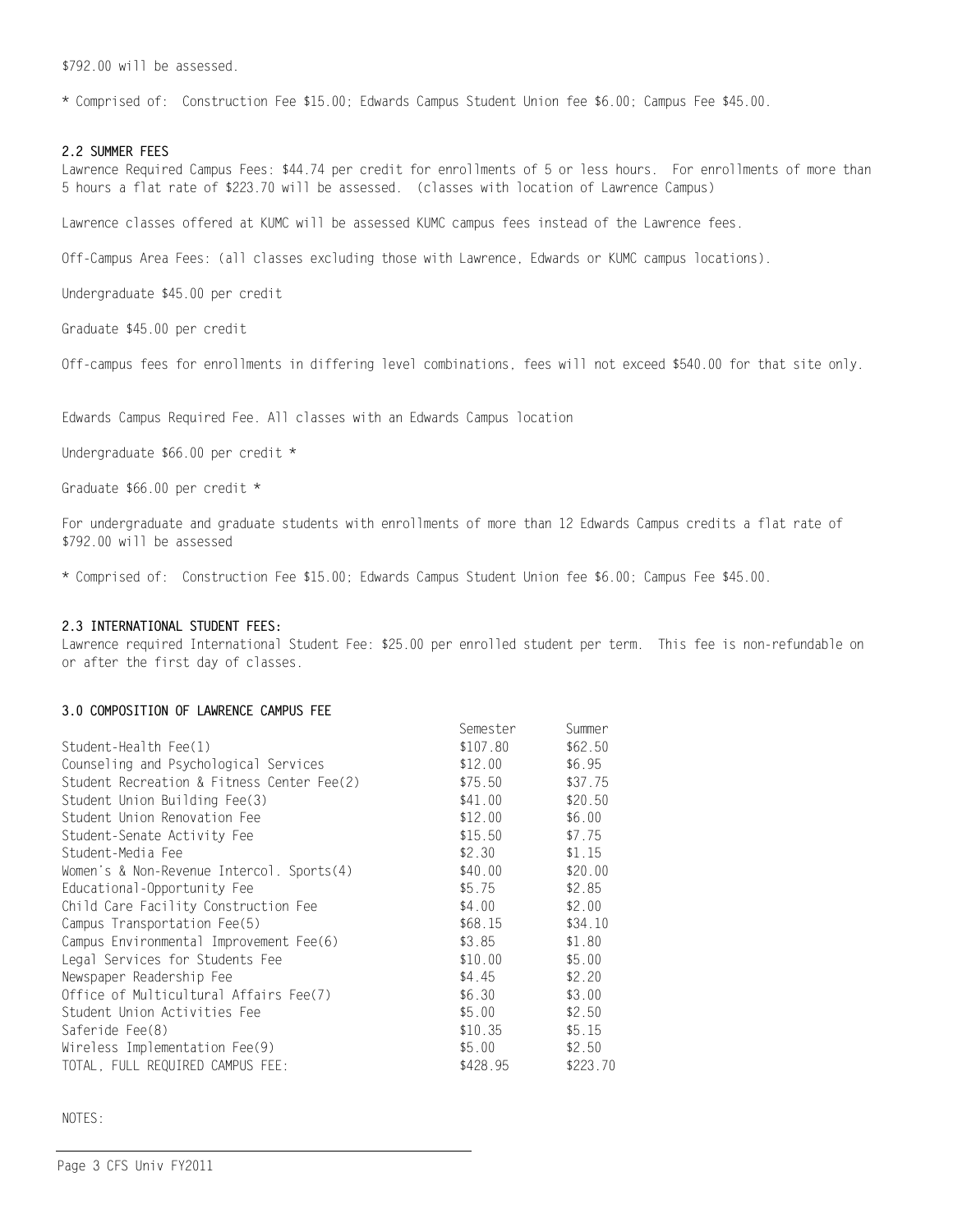1 Comprised of: Student Health Services, \$105.30 (\$61.05 summer); Facilities, Maintenance, Repair, & Equipment, \$2.50 (\$1.45 summer)

2 Comprised of: Recreation Services, \$42.00 (\$21.00 summer); Facilities & Construction Bond, \$29.50 (\$14.75 summer); Sports Clubs, \$3.00 (\$1.50 summer); & Facilities Maintenance \$1.00 (\$.50 summer)

3 Comprised of: Student Union Operations \$37.50 (\$19.50 summer); Repairs, Improvements and Equipment Reserve \$3.50 (\$1.00 summer)

4 Women & Non Revenue Intercoll Sports \$25.00 (\$12.50 summer); Capital Improvement \$15.00 (\$7.50 summer)

6 Comprised of: Recycling, \$3.60 (\$1.80 summer); Renewable Energy & Sustainabillity \$0.25 (not assessed in summer)

7 Newspaper Readership Program fee, \$2.75 (summer \$1.35); University Daily Kansas \$1.70 (summer \$0.85)

8 Comprised of: Construction Fee \$3.50 (\$1.75 summer); Multicultural Education Fund \$1.15 (\$.55 summer); Services, Operations & Programs, \$1.40 (\$.70 summer); Long Term Maintenance \$.25 (not assessed in summer)

9 Wireless fee sunsets in FY12

# 3.1

Of the \$41.00 (summer \$20.50) Student Union Building Fee, \$37.50 (summer \$19.50) will be transferred to the Student Union for Operating Expenditures and \$3.50 (summer \$1.00) will be retained in the Repairs, Improvements, and Equipment Reserve Account.

## 3.2

The semester-hourly rate for the first five credits is 1/6th of the full-fee amount rounded to two decimals. Rounding rule is: if.xx5 or more, round up, if less than .xx5 round down. The hourly rate for the sixth credit is the difference between the full amount and the amount assessed for six credits. (Univ. Pol.)

## 3.3

The summer-session-hourly rate is 1/5th of the full-fee amount, rounded to two decimals, and is assessed on the first five credits. Rounding rule is: if .xx5, round up, if less than .xx5 round down. (Univ. Pol.)

## 3.4

All proposed changes in the individual elements of the Summer-Required-Campus Fee will be coordinated so that summer rates are approximately half the semester rates. (Univ. Pol.)

#### 4.0 DEFINITIONS

#### 4.1 APPLICABLE TUITION

This term means resident tuition is assessed for those eligible for resident tuition; non-resident tuition is assessed for those NOT eligible for resident tuition; staff-rate tuition is assessed for those eligible. This pertains to all courses with a location of Lawrence, Edwards Campus, or KU Medical Center. Off-campus courses, including Study Abroad, will be assessed at the resident rates. See KSA 76-729 through 76-731 and BOR 88-2-1 through 88-3-12.

## 4.2 REGENTS SYSTEM STAFF MEMBERS

As used in this document, includes unclassified, classified and University Support Staff members holding regular payroll appointments (excluding seasonal and temporary appointments) of the following: Kansas State University, Emporia State University, Pittsburg State University, Wichita State University, Fort Hays State University, Board of Regents Office, University of Kansas, and the Reserve Officer Training Corps (ROTC) units located at the University of Kansas.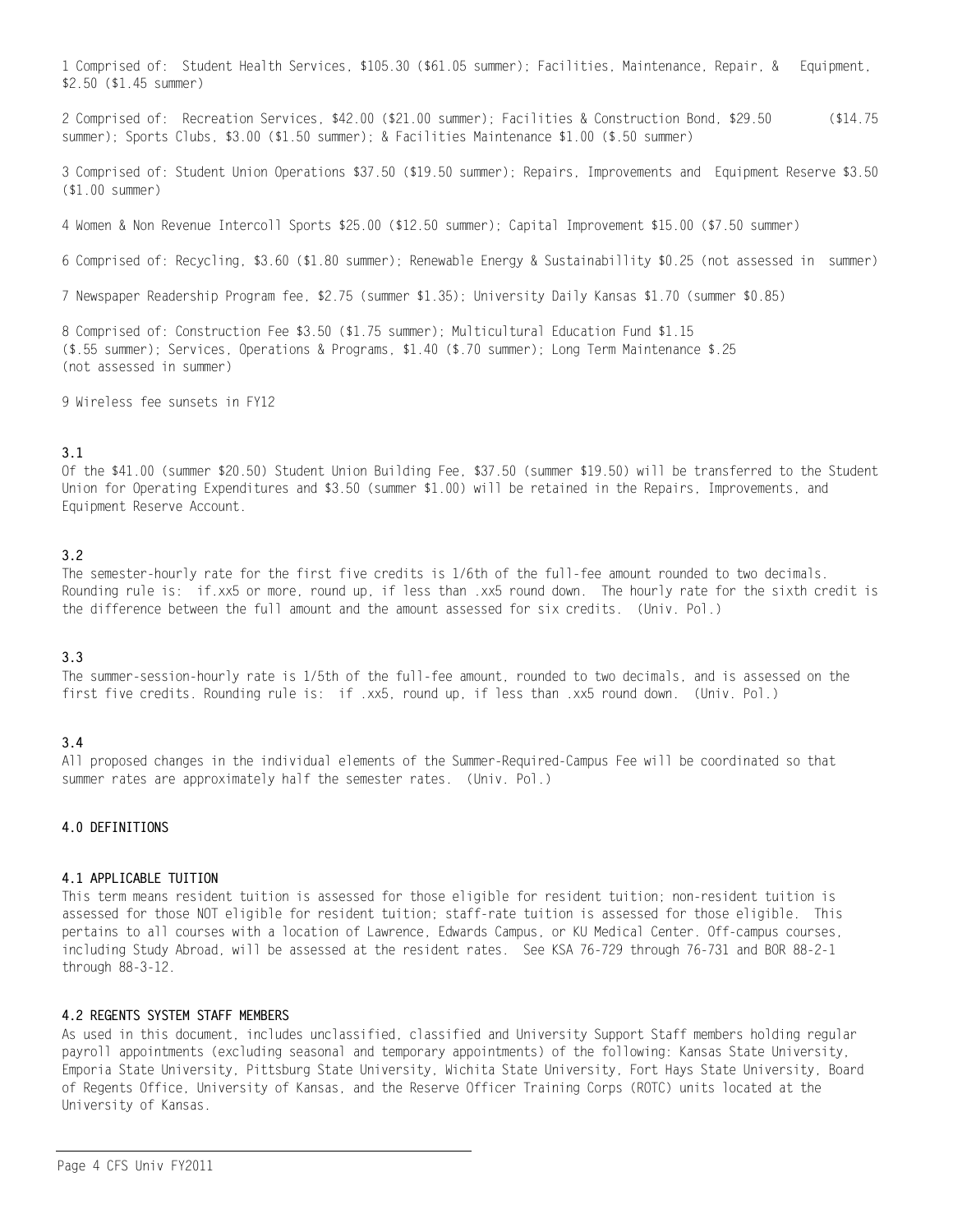# 5.0 OFF-CAMPUS-CREDIT COURSES

Tuition and fees are assessed on a credit-hour basis at rates equal to resident tuition. All Off-Campus-Credit Courses have locations other than: Edwards Campus, Lawrence or KU Medical Center.

# 5.1 ELIGIBLE COURSES

All off-campus course work must satisfy applicable Board of Regents policies and regulations. All course work must be offered and must meet outside the Lawrence Area. Course work will not be offered off campus as a means to circumvent policies which dictate when resident and non-resident tuition rates should be assessed.

## 5.1.02

Course work normally taught by appointment may be offered through an off-campus site outside the Lawrence Area provided the course work is an integral part of a degree program, which is offered at the same offcampus site and provided no instructional student/faculty contact will take place on the Lawrence Campus or on the KUMC Campus. Eligible students are only those who are pursuing ALL other course work toward their degrees at the same off-campus site. The chairperson of the department offering the course will establish advising procedures to limit enrollment to eligible students. The chairperson will regularly review class rosters and initiate an administrative change of section to an on-campus section for any ineligible student. (Univ. Pol.)

# 5.1.03

The Provost Office will monitor off-campus course offerings for compliance with applicable regulations and policies and may announce additional guidelines for implementation. (Univ. Pol.)

## 6.0 WAIVERS, REMISSIONS AND SPECIAL PROGRAMS

## 6.0.01

Staff Rates: Available to Full-time staff of any Regents University (Regents University staff members): Rates equal to resident tuition are assessed. No required campus fee is assessed. No off-campus-area fee is assessed. All other appropriate fees are assessed including Course Fees.

## 6.0.02

Applications for waivers, remissions, special programs or any other authorization affecting tuition and/or fees must be filed with the Office of the University Registrar by the 30th calendar day after the first day of classes of the term. (Univ. Pol.)

## 6.0.03

Semester eligibility: Regents-System staff members who have full-time appointments starting not later than the first day of the first full month of the semester and continuing through the 60th class day of the semester. (Univ. Pol.)

#### 6.0.04

Summer eligibility: Regents-System staff members who have full-time appointments starting not later than the first day of summer classes and continuing through the 30th class day of summer classes or who met the semester eligibility criteria for the preceding fall and spring semesters. (Univ. Pol.)

## 6.0.05

If eligibility for staff rate ends or is found invalid before the last day of the applicable term, Tuition and Fees are reassessed for the entire term in amounts described in paragraphs 1.0 and 2.0. When the students academic dean verifies in writing to the University Registrar that all enrolled course work is completed satisfactorily (not dropped, withdrawn from or failed) prior to the end of the term, thus ending the need for staff status, the student remains eligible for staff rates for that term. (Univ. Pol.)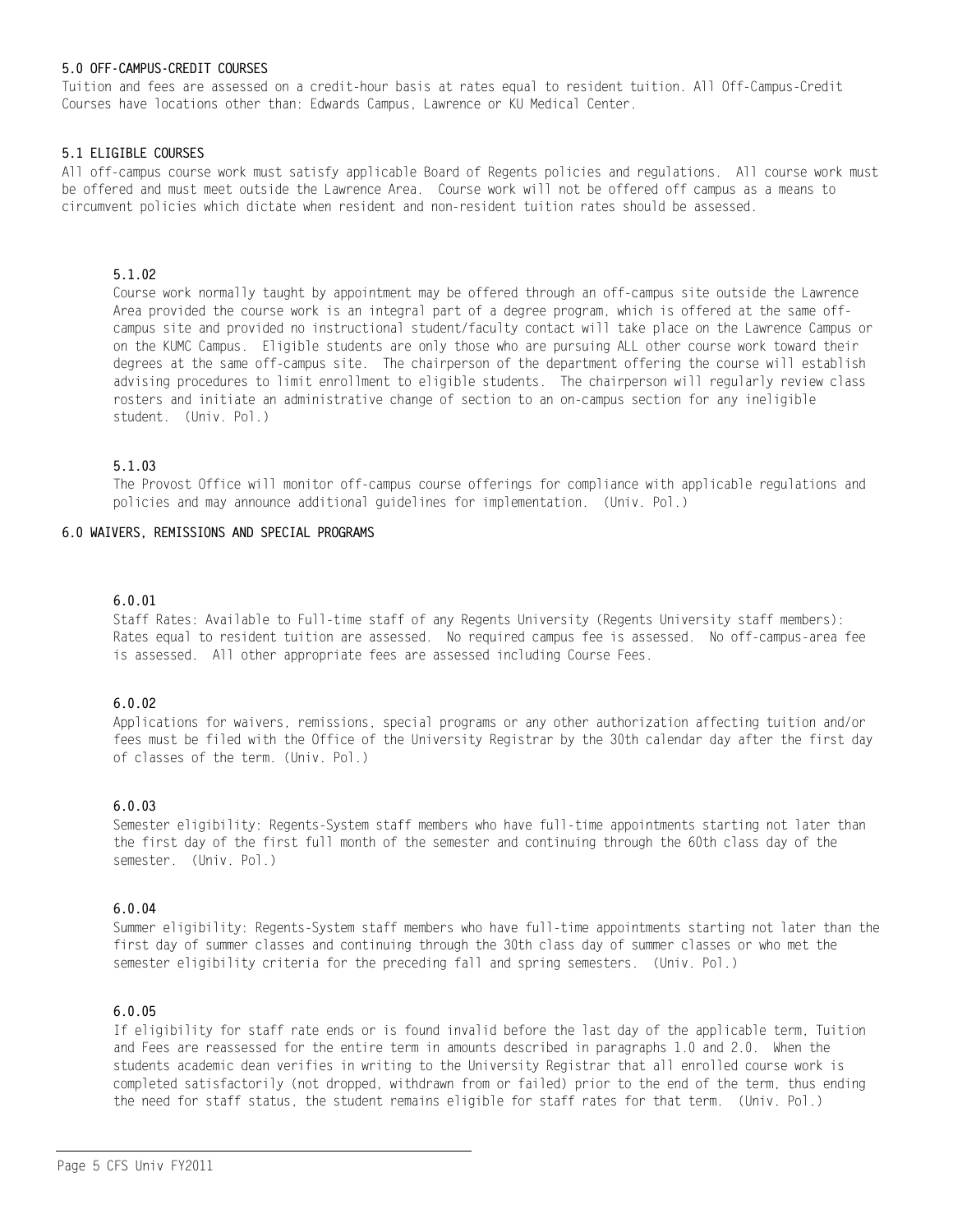# 6.0.06

Exception for post-doctoral students: The appointment starting date requirement may be waived by the University Registrar for new, first-time post-doctoral students arriving and enrolling later in the term in not more than one credit of research per term. (Univ. Pol.)

# 6.0.07

Affiliated Corporations: Available to full-time staff (100% appointment) of affiliated corporations (Alumni Association, Kansas and Burge Unions, Kansas Athletics, KU Endowment Association and The University of Kansas Hospital Authority) may receive a waiver of required campus fees and/or area fees by following procedures announced in the Timetable of Classes. Dependents of affiliated corporation staff are not eligible for staff dependent waivers. (Univ. Pol.)

# 6.2 STAFF RATES

Part-time staff of any Regents University (Regents University staff members): Rates equal to resident tuition are assessed. Only Graduate Teaching and Research Assistant (GTA/GRA) are assessed required campus fees and off-campus area fees. Appropriate fees are assessed when applicable.

# 6.2.01

Eligibility: Regents-System staff members who have 40% or more but less than 100% of full-time appointments for the same periods of time described in paragraphs 6.0.03, 6.0.04 above. (Univ. Pol.)

## 6.2.02

Policies described in paragraphs 6.0.03, 6.0.04, 6.0.05 and 6.0.06 are applicable. (Univ. Pol.)

## 6.2.03

Part-time employees of Affiliated Corporations are not eligible for staff rates.

## 6.3 STAFF DEPENDENTS

Rates equal to resident tuition and required campus fees are assessed as described in Tuition and Fees above. All other appropriate fees are assessed when applicable.

## 6.3.01

Eligibility: Spouses and dependent children of full-time (100% appointment) university staff. Exceptions: Spouses and dependent children of part-time university staff who were eligible March 6, 1998, who remained continuously enrolled as a graduate student and employed in an eligible position (Univ. Pol.)

## 6.3.02

Policy described in paragraph 6.0.05 is applicable. (Univ. Pol.)

#### 6.4 GRADUATE TEACHING ASSISTANTS

Applicable tuition, including Course Fees, is waived by percentage indicated below. If student is eligible, staff rates are assessed first before applying waiver. All other appropriate fees are assessed when applicable. For eligible students the university will pay up to three hours of required campus fees.

|            | Salaried Appointment: % of fees paid: |
|------------|---------------------------------------|
| 40 - 99%   | 100%                                  |
| 30 - 39%   | 75%                                   |
| 20 - 29%   | 50%                                   |
| $10 - 19%$ | 25%                                   |
|            |                                       |

## 6.4.01

Eligibility: Eligible teaching assistantship as determined by the Provost and graduate-student status for the entire term. (Univ. Pol.)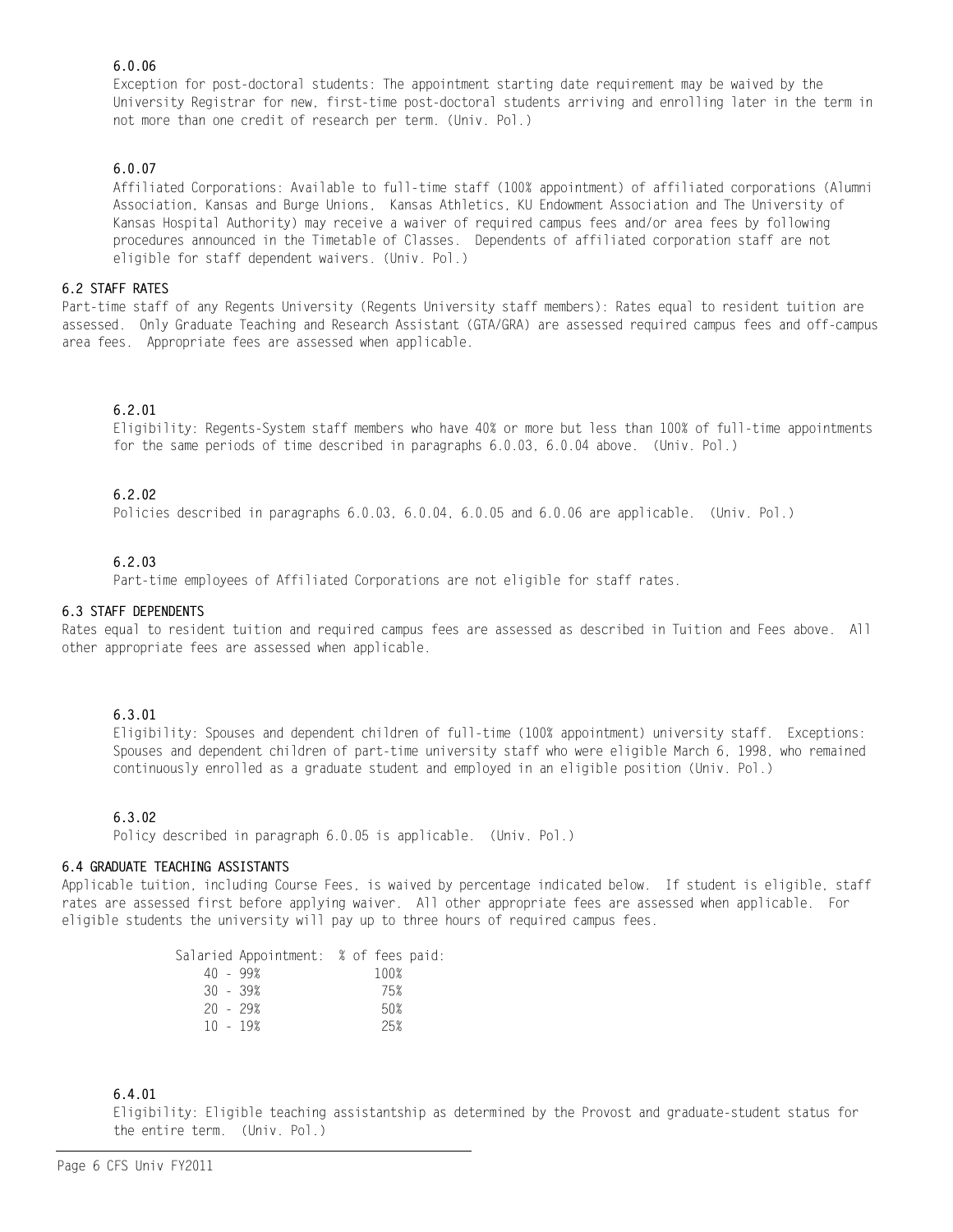## 6.4.02

Policy described in paragraph 6.0.05 is applicable. (Univ. Pol.)

#### 6.5 STUDY ABROAD AS TAUGHT BY UNIVERSITY OF KANSAS FACULTY

Tuition is assessed on a credit-hour basis at rates equal to resident tuition. No campus fee/area fee is assessed.

#### 6.6 STUDY ABROAD NOT TAUGHT BY UNIVERSITY OF KANSAS FACULTY

Criteria: ALL of the following conditions must be met: Instruction NOT provided by faculty funded by the University of Kansas. Credit hour production NOT assigned to Instructors evaluating work and to departments awarding credit. Credit hours NOT included in the state-funded enrollment base. Tuition: none; however, see 12.2

#### 6.6.01

Eligible programs: As verified in writing by the Dean of Graduate and International Programs to the University Registrar. Normally verification should be submitted at least six months prior to the beginning of the term. (Univ. Pol.) (See also paragraphs 12 and 16.7.06.)

#### 6.7 NON-UNIVERSITY FUNDED INSTRUCTION

Criteria: Course work for which the entire cost including faculty salaries and overhead is financed by the National Science Foundation, another federal agency, or any non-university source. Not included in the state-funded enrollment base. Tuition may be waived. Applicable required campus fee or off-campus area fee is assessed unless waiver is allowed by other provisions stated in this document.

## 6.7.01

Eligible programs: Written verification by the Vice Provost for Research or his/her designee to the University Registrar that all criteria have been met. (Univ. Pol.)

#### 6.8 ROTC COURSES TAUGHT AT ANOTHER INSTITUTION

ROTC course work taught by University of Kansas staff members funded by the Federal Government on the campus of a non-Regents System institution to non-University of Kansas students. Not included in the state-funded enrollment base. Tuition is waived. No off-campus-area fee is assessed.

#### 6.8.01

Eligible campuses: As approved by the Provost. Currently approved schools include: Baker University, Haskell Indian Nations University, Johnson County Community College, Kansas City Kansas Community College, Mid-American Nazarene College, Park College, Rockhurst College, Washburn University and University of St. Mary. (Univ. Pol.)

#### 6.9 VISITOR

A non-degree seeking undergraduate or graduate student who is authorized to participate on a space-available basis in a regularly organized University course may apply for the visitor waiver. Applicable tuition is assessed. No required Lawrence or Medical Center campus fee is assessed; however, fees are assessed for the Edwards Campus.

 A non-degree seeking undergraduate or graduate student who is authorized to participate on a space-available basis in a regularly organized University course, who is a Kansas resident over 60 years of age upon request and proof of age, may apply for the senior citizen waiver. Tuition and campus fees are waived. All other appropriate fees are assessed when applicable.

All courses will show credit hours and post a grade of "NE" (not evaluated) on grade sheets and the students' academic record.

#### 6.10 APPLIED ENGLISH CENTER (AEC/ESLP) COURSE WORK

Tuition and fees are assessed in amounts described in sections 1.0 and 2.0. The tuition at the hourly rate applicable for AEC/ESLP course work is transferred to the AEC as a restricted fee.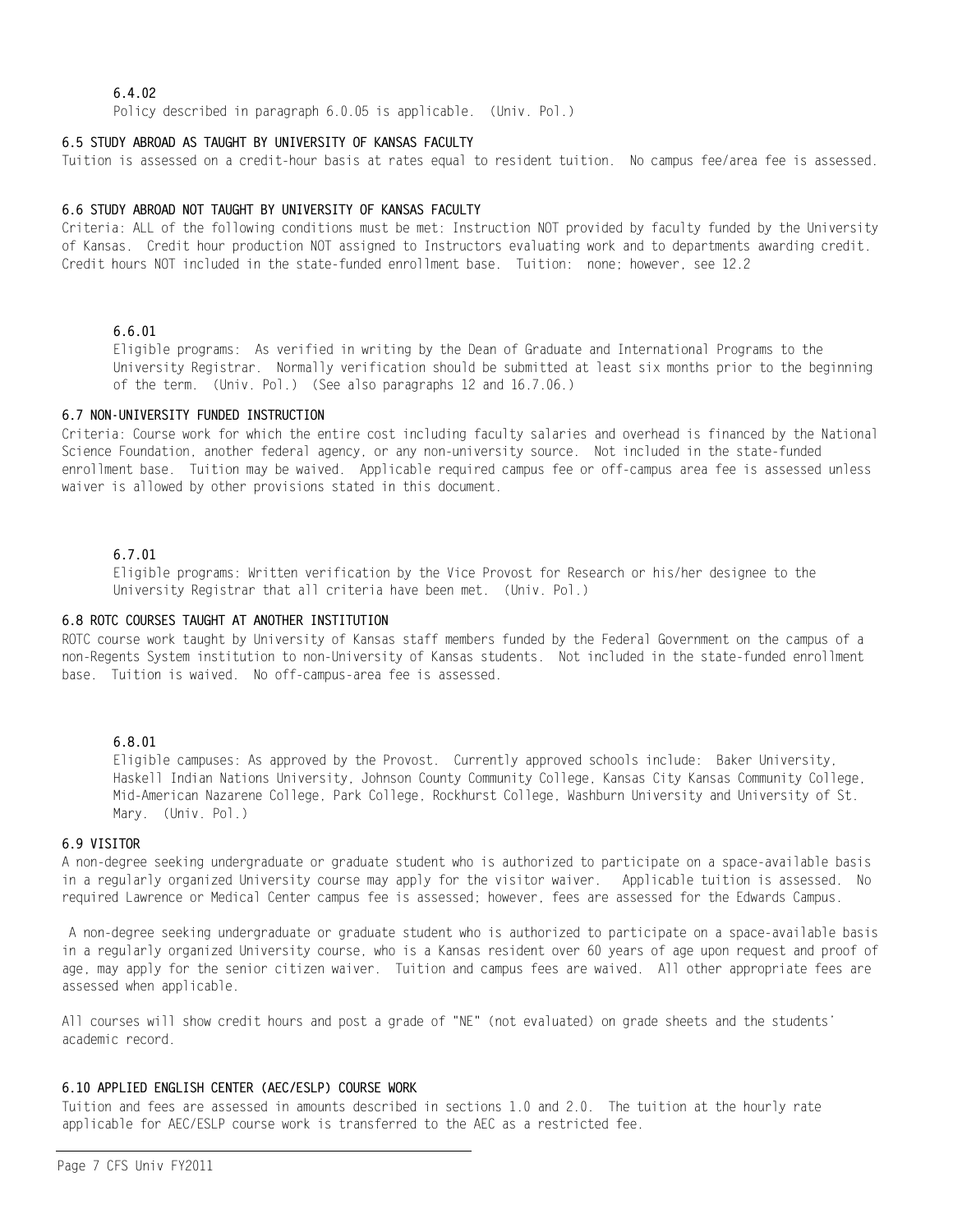# 6.11 FIELD RATES

This rate (waiver of required campus fee) is restricted to students who are not employed on campus and who are enrolled only in course work that is taught by appointment and who reside outside the area served by the Lawrence offices of the Postal Services. See 6.0.02 for the application deadline definition.

# 7.0 DUE DATES FOR PAYMENT OF FEES AND PENALTIES FOR LATE PAYMENT

With the exceptions noted below, all tuition, fees and other outstanding financial obligations are payable in full at the scheduled fee payment time as announced in the Timetable of Classes.

#### 7.1 VETERANS INSTALLMENT PAYMENTS

 Any student receiving Veterans Education Benefits (excluding Chapter 31) is eligible to receive the tuition and campus fee deferment, provided he/she has no existing past due balance for tuition and campus fees. The tuition and campus fee deferment will be applied to the student's account when the term enrollment is certified to the VA. The student veteran may pay his/her tuition and fees in three installments, two installments for the summer term. The installment amounts are based upon the amount of tuition, divided in thirds (halves for the summer semester) Payment of the first installment is required by October 15 for the fall semester, March 15 for the spring semester and July 15 for the summer semester. Payment of the second installment is due November 15 for the fall semester, April 15 for the spring semester and August 15 for the summer session. Payment of the third installment is required by December 15 for the fall semester and May 15 for the spring semester. If the final installment (third for fall/spring and second for summer) is not paid by the due date, a past due balance hold will be placed on the student veteran's account. Exceptions may be approved in accordance with guidelines announced by the Provost.

#### 7.2 STUDENTS SPONSORED BY GOVERNMENTAL, EDUCATIONAL, SCHOLARSHIP OR FELLOWSHIP AGENCIES

The student may tentatively satisfy his/her obligation for paying tuition and fees by presenting an authorization letter from the students sponsor on or before the students fee payment due date. The obligation to pay tuition and fees will revert to the student if the sponsor does not pay the billed amount.

#### 7.3 DEFERRED PAYMENTS FOR GRADUATE TEACHING ASSISTANTS AND GRADUATE RESEARCH ASSISTANTS

If at the time of scheduled fee payment the affected student has not received a paycheck covering any part of the term for which he/she is enrolling, the student may defer payment of tuition and fees until the date the first full paycheck is available to be issued.

#### 7.4 DEFERRED PAYMENTS FOR AWARDED FINANCIAL AID, BUT NOT DISBURSED BY THE FEE PAYMENT DUE DATE.

The Office of Student Financial Aid Director or a designee may defer payment of tuition and fees for a financial aid recipient. A student may request a deferment when financial aid has been awarded, but has not disbursed. OSFA staff will review the situation, including the reason balance is unpaid by the due date, charges, and projected financial aid. This review will also include careful evaluation of financial aid status, including Satisfactory Academic Progress, missing information, hours of enrollment, etc. A deferment fee of \$50.00 may be assessed.

#### 7.5 DEFERRED PAYMENTS FOR STUDENTS EXPERIENCING UNEXPECTED PROBLEMS IN PAYING TUITION AND FEES WHEN DUE

The Comptroller may defer payment of tuition and fees when mitigating circumstances support such decisions. A deferment fee of \$50.00 is assessed. The student's obligation to pay regularly assessed tuition and fees is not reduced by an approval to defer payment.

## 7.6 LATE FEES

# 7.6.01

A fee of \$75.00 (\$50.00-KUMC) is assessed for an enrollment submitted beginning with the first day of Late Enrollment. This fee increases to \$150.00 (\$100.00-KUMC) on or near the 5th day of classes. These effective dates are proportionally adjusted for the summer session.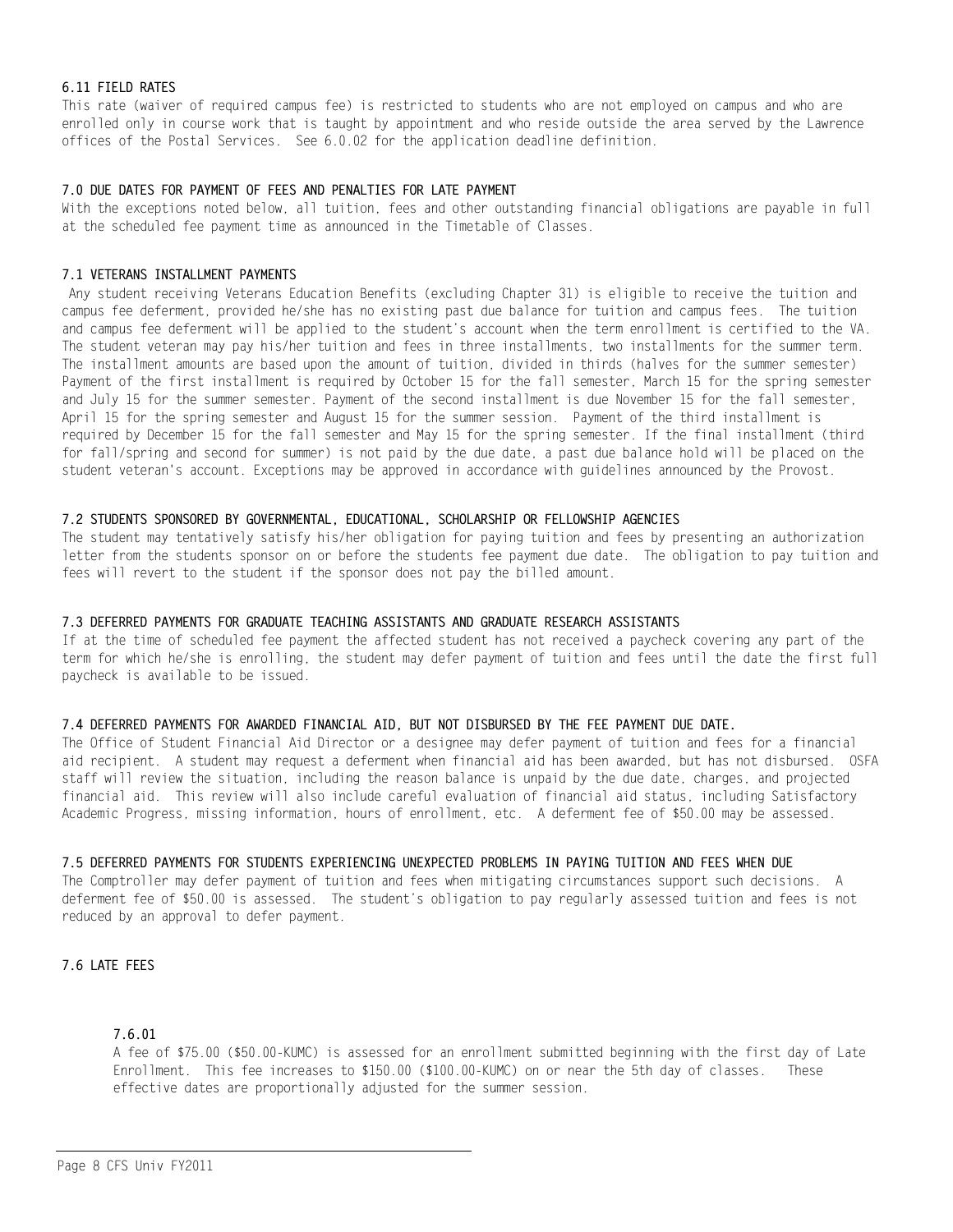# 7.6.02

A late-enrollment fee may be waived in accordance with guidelines announced by the Provost. (Univ. Pol.)

# 7.6.03

Late Enrollment fees are assessed in the appropriate amount for each infraction and accumulate if there are multiple infractions for a given term. (Univ. Pol.)

# 7.6.04

A late payment fee of \$100.00 (fall and spring terms) or \$50.00 (summer) will be assessed each month for unpaid tuition and fee balances for two consecutive months. If unpaid tuition and fee charges still remain, beginning the third month and thereafter, a 1.5% default charge will be assessed. (Univ. Pol.)

# 7.6.05

For resubmitted or reinstated enrollments a reactivation fee will be assessed. This fee is \$75.00 prior to the sixth day of classes. The fee increases to \$150.00 on the sixth day of classes. These effective dates are proportionally adjusted for the summer session. See 36.3 for KUMC (Univ. Pol.)

## 8.0 REFUND/ADJUSTMENT POLICY

The following refund/adjustment policy applies only to tuition, Course fees (for example: Law, Pharmacy, Engineering, Business, etc), the required campus fee, the off-campus-area fee and the Edwards Campus construction fee for a student who withdraws from the University or reduces his/her enrollment such that a different amount would normally be assessed:

# 8.1

First Adjustment Period: Through the last business day prior to the first day of classes or the scheduled financial aid and scholarship distribution date (whichever comes last): 100% adjustment.

# 8.2

Second Adjustment Period: 90% adjustment - 1st day - 5th day.

## 8.3

Third Adjustment Period: 50% adjustment - 6th day - 20th day

# 8.4

After the Third Adjustment Period: No adjustment - after 20th day.

## 8.5

Above schedule is proportionally adjusted for short courses and terms other than the standard 15-week semester.

## 8.6

Exceptions when mitigating circumstances apply may be approved in accordance with guidelines announced by the Provost. Detailed guidelines for mitigating circumstances; call to military service, jury duty and cases of student death are available from the University Registrar. (Univ. Pol.)

## 8.7

An obligation to pay tuition and fees in full is incurred at the time the student enrolls in or adds a course or courses. A student's obligation to pay tuition and fees may be adjusted according to the above schedule whenever credit hours are dropped. (Univ. Pol.)

## 8.8

Tuition, campus fees and off-campus area service fees assessed on dropped credit hours will apply in full to the same number of added credit hours provided one of the following conditions are met: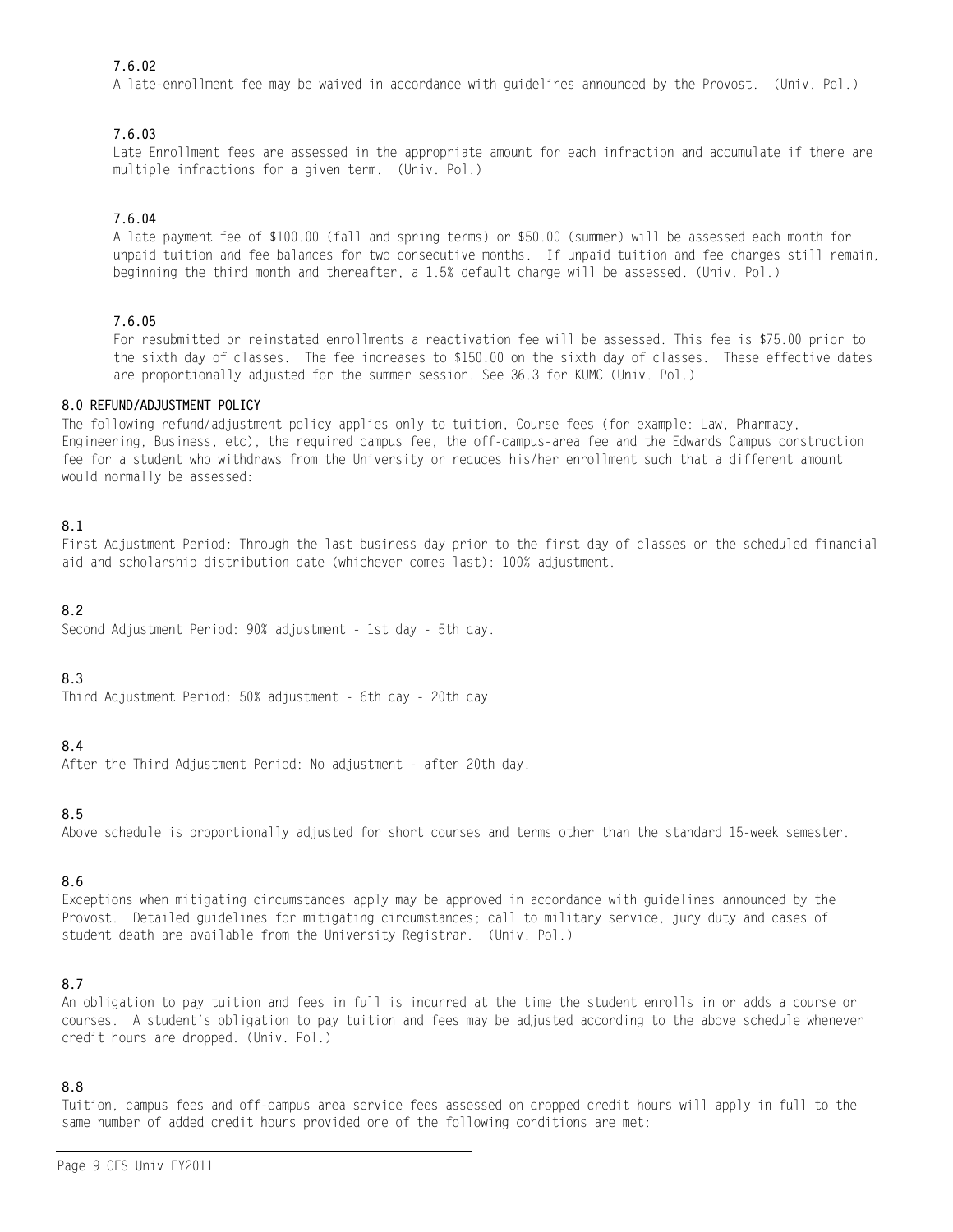1) when drops and adds are completed on the same day or 2) when all changes occur during the 90% period or when all changes are made during the 50% adjustment period.

# 8.9

In the event the student does not receive an expected adjustment/refund or in the event the amount of the adjustment/refund is different from what was expected, the student may submit a written appeal, but not later than 20 days after the student is notified of the assessment/adjustment/refund and no later than the last day of classes for the term in question. (Univ. Pol.)

## 8.10

Federal regulations may require students attending the University, who receive student financial aid (grants, loans or work assistance) under Title IV or whose parent receives a loan under Title IV on behalf of the student, who fully withdraw from the University, to be subject to a different refund policy. Contact the Office of Student Financial Aid for details.

#### 8.11

Off-Campus Area Fees: Area fees are charged in addition to tuition for all off-campus courses. These fees may only be waived by the University Registrar in accordance with guidelines set by the Provost.

## 8.12

Edwards Campus Construction Fee: This fee is charged on a credit hour basis for all courses taught in the Edwards Campus jurisdiction. Fee is waived for Kansas Teacher of the Year recipients. The Provost must approve any additional waivers of this fee.

#### 9.0 RECORD AND ENROLLMENT HOLDS

All official academic transcripts, diplomas, and former student enrollment certifications will be withheld and future enrollments denied by the University for:

## 9.1

The non-payment of regularly assessed tuition, fees and departmental charges as listed in this Comprehensive Fee Schedule and as submitted to the Office of the Comptroller for collection.

## 9.2

The non-payment of parking and traffic fines as specifically listed in this Comprehensive Fee Schedule.

## 9.3

Failure to meet repayment obligations of Perkins Program Student Loans, Health Professions Student Loans, Loans for Disadvantaged students, or Kansas University Endowment Association Student Loans.

## 9.4

Non-repayment of other lawful debts arising from a written agreement between the student and the University.

# 10.0 OTHER ADDITIONAL FEES

## 10.1 FIELD CAMP FEES (SUMMER SESSION)

### 10.1.01

The following camp fees are subject to change with the approval of the Board of Regents and are not waived for those covered in CFS 11.6, 11.10, 11.12 and 11.13.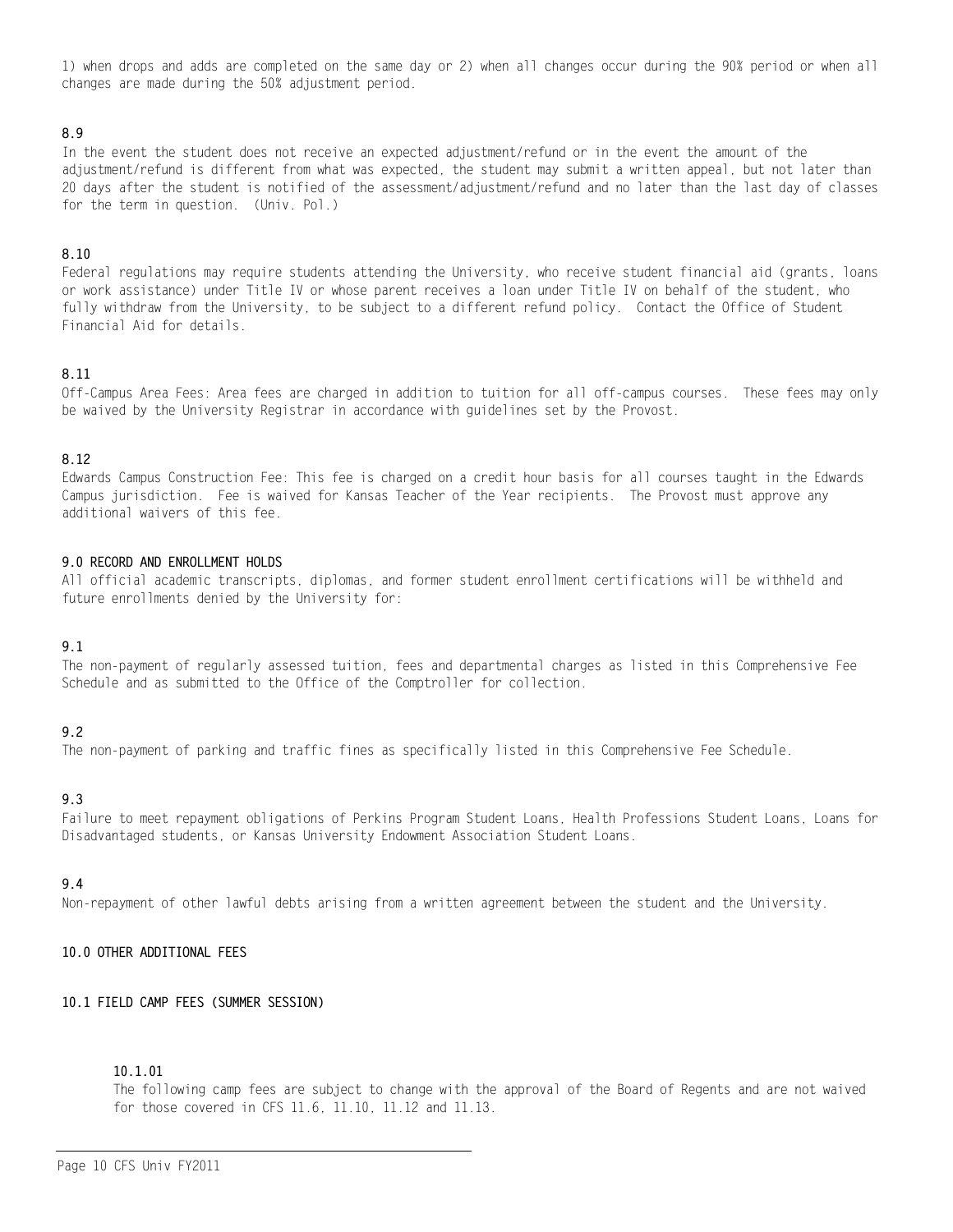| Geology 360 Field Investigation (2 hours)        | \$150.00 |
|--------------------------------------------------|----------|
| Geology 560 Introductory Field Geology (4 hours) | \$200.00 |
| Geology 561 Field Geology (4 hours)              | \$200.00 |
| Geography 714 Field Experience                   | \$275.00 |
| Anthro. 418 / 889 Field Work: Archaeology        | \$325.00 |

# 10.1.02

Field-camp fees are non-refundable once camp has started.

## 11.0 OTHER AUTHORIZATIONS AFFECTING TUITION

## 11.1 RESIDENT STATUS

Guidelines for the determination of residency for fee purposes are set forth in Appendix D, Residency Rules and Regulations, of the Policy and Procedures Manual for the Board of Regents along with referenced Kansas Statutes and Administrative Regulations. See 6.0.020

# 11.2 KANSAS-MISSOURI RECIPROCAL AGREEMENT

Qualified students from Missouri enrolled in specified programs approved under Board of Regents agreement will be charged resident tuition within the provisions of K.S.A. 74-3219 to 74-3221.

# 11.2.01

Covered programs: Barch/BSArce; M/Arch/Prfl Architecture;

Formerly covered programs: Agreement terminated, by the beginning of the Fall 2005 semester Ph.D. Linguistics, BA/MA/Ph.D. Slavic Languages and Literatures (not Russian), East Asian Language and Culture.

Any Missouri student currently enrolled under the terms of this agreement may continue at the in-state tuition rates for the normal number of semesters required in the specific program for which he/she is enrolled.

# 11.2.02

Covered programs: BArch/BSArce; M/Arch/Prfl Architecture: must be enrolled full-time.

# 11.2.21

The student must be a declared major in one of the degree programs listed above and must be admitted as a degree-seeking student to the school offering the major. The student must actively pursue the declared major by enrolling in and completing appropriate course work each term. (Univ. Pol.)

# 11.2.22

The undergraduate language student grandfathered into the program, must complete at least one required course with the major department each term for academic purposes beyond meeting foreign language requirements as applicable to non-language majors seeking the BA. Degree. (Univ. Pol.)

Agreement terminated by the beginning of the Fall 05 semester.

# 11.2.23

Each term the Dean or Chairperson of the student's department must certify in writing to the University Registrar that the student is satisfying all of the academic eligibility criteria listed above. (Univ. Pol.)

# 11.2.24

The student must submit his/her request for the reciprocal tuition rate not later than the 30th calendar day after the first day of classes each term. (Univ. Pol.)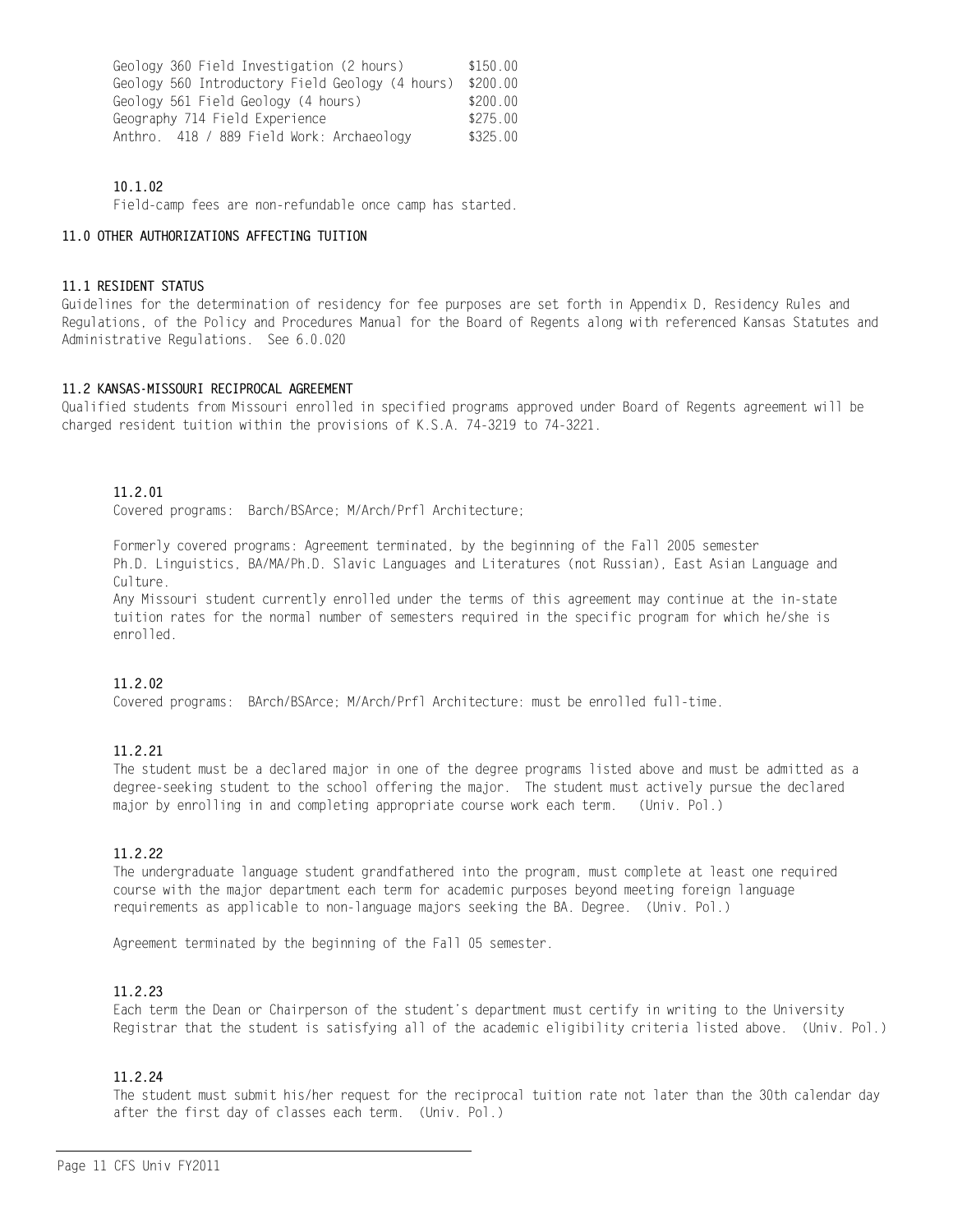# 11.2.25

The student must demonstrate that he/she is currently eligible to pay resident tuition at the University of Missouri. (Univ. Pol.)

## 11.3 EDUCATIONAL BENEFITS FOR RESERVE OFFICER TRAINING CORPS PROGRAM PARTICIPANTS

ROTC program participants will be eligible for educational benefits in accordance with applicable articles and Board of Regents provisions. See KSA 74-3255.

## 11.4 MILITARY COURTESY

U.S. Military service members including members of the Kansas National Guard or Kansas Air National Guard and their dependents or spouses will be charged at rates equal to resident tuition if the service member is actively serving in any armed service of the United States and, regardless of the individual's duty station, resides in Kansas. If such service member is reassigned outside the United States, the resident tuition privilege shall continue as long as all of his/her dependents continue to reside in Kansas and the service member remains outside the U.S. See Appendix D of the Board of Regents Policy and Procedures Manual and K.A.R. 88-3-8a for specific provisions.

#### 11.4.01 Dependents or spouses of Military Personnel reassigned from Kansas

Dependents or spouses of Military Personnel reassigned from Kansas. Any dependent or spouse of a person in military service, who is reassigned from Kansas to another duty station so long as such dependent or spouse continues to reside in Kansas, is eligible to pay an amount equal to resident fees. The dependent or spouse must remain continuously enrolled, exclusive of summer sessions, at a Kansas institution.

## 11.4.02 Yellow Ribbon Program

The Yellow Ribbon program is a tuition grant program for certain military members. You may be eligible if:

- You served an aggregate period of active duty after September 10, 2001, of at least 36 months.
- You were honorably discharged from active duty for a service connected disability and served 30 continuous days after September 10, 2001
- You are a dependent eligible for Transfer of Entitlement under the Post-9/11 GI Bill based on a veteran's

service under the eligibility criteria listed above.

Once a student has been accepted into the Yellow Ribbon Program the University of Kansas will provide contributions during the current academic year and all subsequent academic years in which the University of Kansas is participating in the Yellow Ribbon Program and the student maintains satisfactory progress, conduct, attendance and has eligibility remaining. Yellow Ribbon recipients must remain continuously enrolled (excluding the summer term) at KU or they will need to reapply for the Yellow Ribbon program.

- Only tuition and required fees are eligible for payment under the Yellow Ribbon Program.

- Charges related to housing, optional fees, late fees, or any other charge is not eligible.

 - The number of Yellow Ribbon participants is limited and is awarded on a first come, first awarded basis.

 - Funds received from the Yellow Ribbon program cannot exceed the total tuition and required fees assessed.

For the 2010/2011 academic Year (August 1, 2010 - July 31, 2011) KU will accept a total of 25 students (15 undergraduates and ten graduates) into the Yellow Ribbon Program. The total amount of funds allocated for the academic year is \$2,000.00 per student, which will be matched by the Veterans Administration. For more information, contact the Office of the University Registrar.

#### 11.5 HASKELL INDIAN NATIONS UNIVERSITY

Eligibility Criteria: Any American Indian who is attending or has attended HINU will be a resident for fee purposes under the provision of KSA 76-731.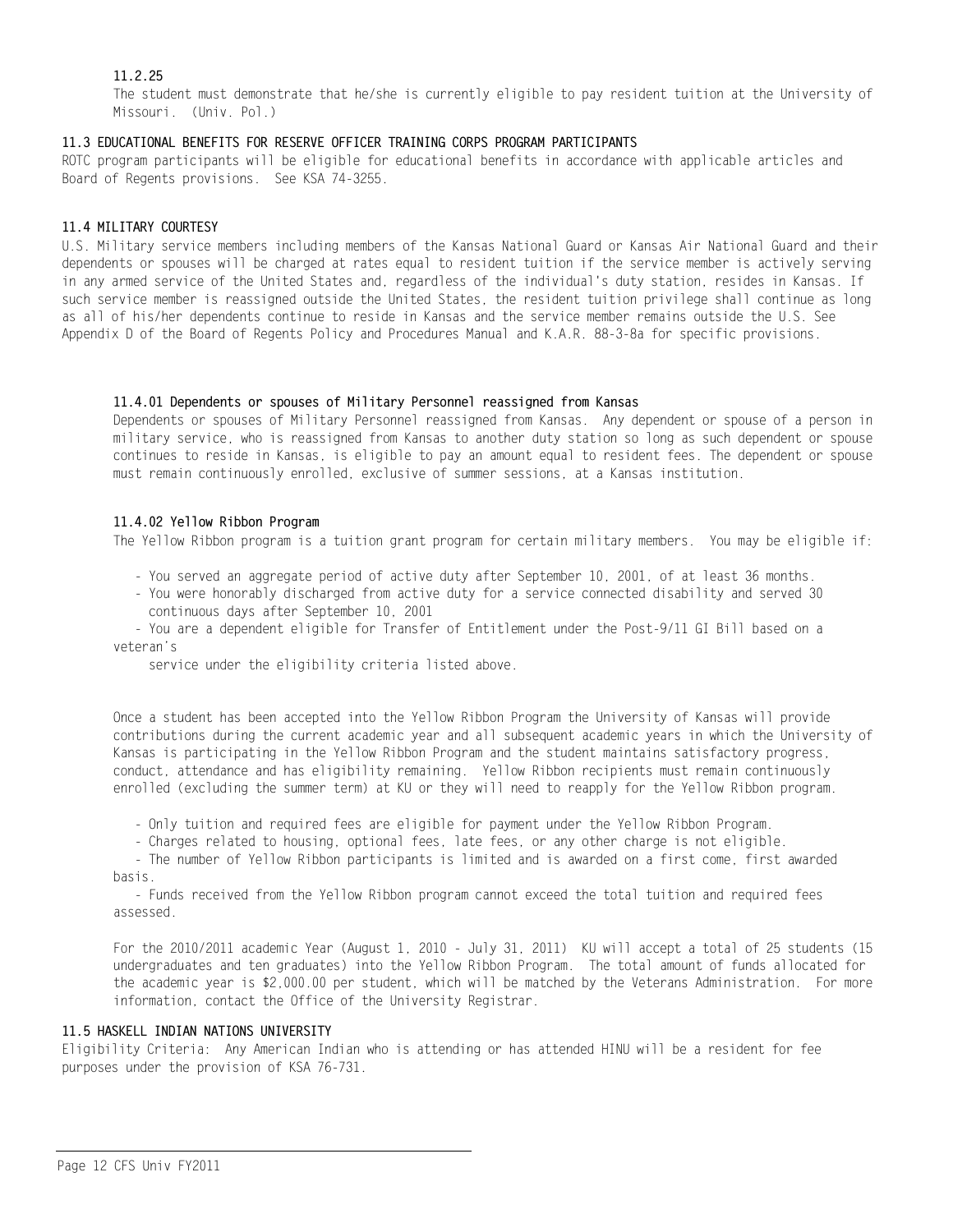# 11.5.01

Balanced exchange with HINU: Upon formal agreement between Haskell Indian Nations University and The University of Kansas, a specified number of HINU students (to be agreed upon annually) will take KU classes that are not offered on their campus; an equal number of full-time KU students will attend classes unique to HINU. Students from both campuses will pay tuition and fees to their respective institutions. (Univ. Pol.)

# 11.6 VIETNAM CONFLICT

Dependents of persons deceased or declared a POW / MIA as a result of service during the Vietnam conflict may request waiver of tuition AND fees for up to twelve semesters when eligibility is certified by the Kansas Commission on Veterans Affairs under the provision of K.S.A. 73-1216 through 73-1218. Undergraduates and postundergraduates are eligible for this provision.

# 11.7 FOREIGN EXCHANGE PROGRAMS

Foreign students attending under authorized reciprocal agreements may be charged resident tuition under the provisions of K.S.A. 74-3221.

# 11.7.01

Eligibility: As verified in writing to the University Registrar by the Associate Vice Provost, International Programs. (Univ. Pol.)

# 11.8 INTERNATIONAL AGREEMENTS AND DIRECT EXCHANGE PROGRAMS

Full-tuition waivers may be granted for students attending the University under certain international agreements and direct exchange programs that were established prior to the limitation on reciprocal agreements under K.S.A. 74-3221.

## 11.8.01

Eligibility: Foreign Study Scholarship Program (Undergraduates only): As verified in writing by the Director of International Student Services to the University Registrar. All other programs as verified in writing by the Associate Vice Provost, International Programs to the University Registrar. (Univ. Pol.)

## 11.9 MILITARY ADJUSTMENT POLICY

Students serving in the National Guard, Reserves, or active duty military who are called to active duty during an academic term are entitled to receive a full refund of tuition and fees if they withdraw or for all classes dropped. Students who are drafted and must report for active duty during an academic term are entitled to receive a full refund of tuition and fees. All refunds are subject to presentation of official documentation. Students who volunteer for military service will be subject to the University's non-military refund policy. Room and board charges will be prorated to the extent that services have been provided. A more detailed document concerning Military Refund is available upon request from the Office of the University Registrar.

Any dependent or spouse of any resident of Kansas who died on or after September 11, 2001, while, and as a result of, serving in military service; and any prisoner of war, shall be eligible for enrollment at a Kansas educational institution without charge of tuition or fees, not to exceed 10 semesters of undergraduate instruction or the equivalent, at all state institutions. (KSA 75-4364). 11.9.01 Dependents or Spouses of Kansas Residents serving in the Military on or after September 11, 2001

# 11.10 KANSAS TEACHER OF THE YEAR RECIPIENTS

Recipients of the Kansas Teacher of the Year award are eligible to enroll, with tuition and fees, including the Edwards Campus construction fee, waived, in up to nine credit hours annually if the individual is actively pursuing a teaching career in Kansas.

## 11.11 MIDWEST STUDENT EXCHANGE PROGRAM

The Office of Student Financial Aid coordinates the selection process of the Midwest Student Exchange Program. To be considered for the Midwest Student Exchange, new freshmen must have applied for undergraduate admissions and scholarships by the scholarship deadline and have met the selection criteria. Please note, meeting the selection criteria does not mean that the applicant will receive the Exchange. Selection is competitive. Selection criteria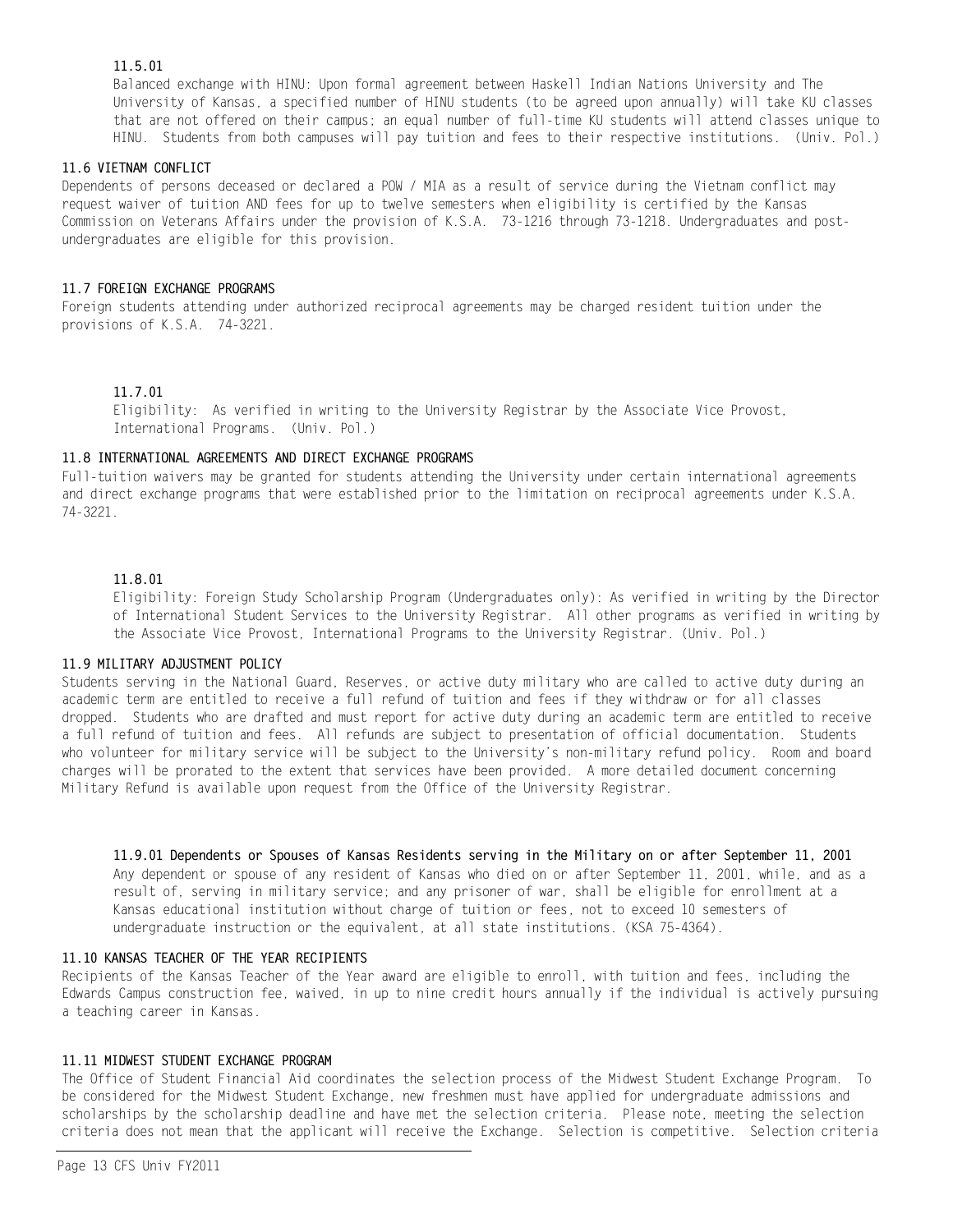includes listing a specific major that is part of the Midwest Student Exchange; meeting the academic criteria; and being a resident of one of the following states for tuition purposes: Indiana, Michigan, Minnesota, Missouri, Nebraska, North Dakota, and Wisconsin. Only 50 student exchanges are awarded per academic class. Those who have been selected to receive the Midwest Student Exchange will be charged 150% of KU resident tuition.

#### 11.12 EDUCATIONAL BENEFITS FOR SPOUSES AND DEPENDENTS OF DECEASED PUBLIC SAFETY OFFICERS

Identified persons (undergraduates only) will be eligible for educational benefits in accordance with applicable state statutes and Board of Regents provisions. See KSA 75-4364. Tuition, Differential Tuition, Campus fees, Edwards Campus Construction Fees and Mediated Fees are waived.

## 11.13 FOSTER CARE CHILDREN

K.S.A. 75-53, 111 through 75-53, 120 provides an opportunity for foster care children in the custody of the Kansas Department of Social & Rehabilitation Services and in a foster care placement; at age 18; or in foster care placement while graduating from high school or completing their General Educational Development (GED) prior to their 18th birthday, or adopted from foster care after the age of 16; or guardianship subject to chapter 38 or 59 of K.S. A. from foster care placement on or after age 16 to enroll in Kansas educational institutions without payment of tuition. Enrollment without payment of tuition means that an eligible student will be allowed to enroll without payment of tuition requited of all students at the time of enrollment. The student will be responsible for other charges associated with the student's academic program and living costs, such as books and room and board. S.B. 85 provides the student shall remain in good academic standing at the Kansas educational institution where the eligible applicant is enrolled and shall make satisfactory progress toward completion of the requirements of the educational program in which the eligible applicant is enrolled. The applicant may be eligible for assistance for other costs of higher education through Social and Rehabilitation Services. This program provides for undergraduate enrollment of eligible applicant through the semester applicant attains 23 years of age.

The Kansas Board of Regents only processes waiver applications of students who have been enrolled prior to July 1, 2006. This group of students is eligible for the waiver through the semester that they turn 21 years of age. Please see the website at www.registrar.ku.edu/residency.

#### 11.14 METRO KC GRANT

Students who are formally admitted to Edwards Campus degree programs and who can document that they are residents of the four Metro Kansas City counties (Cass, Clay, Jackson and Platte) will receive MetroKC grants. The size of the grant will differ based on graduate and undergraduate status.

Graduate students will receive a MetroKC grant up to the full cost of the difference between base resident and nonresident tuition rates for Edwards Campus courses. No credit hour limit applies.

Upper-division undergraduate students enrolled in six hours or less of Edwards Campus courses per semester will receive a MetroKC grant up to half the cost of the difference between base resident and nonresident tuition rates. Full nonresident rate applies for all hours if registration is greater than six credit hours.

## 11.14.01 Jayhawk Generations Scholarship

The Jayhawk Generations program is a waiver of 12 percent or 20 percent off the out-of-state tuition for students who have a parent or grandparent who graduated from KU and who meet certain academic requirements. The criteria are: Admitted first-time freshmen whose parent, stepparent, legal guardian, grandparent or stepgrandparent earned a degree at KU, A 3.25(on a 4.0 scale) or above high school grade-point average, and an ACT score of 26 or above ( 26 to 29 = 12 percent discount; 30 or above = 20 percent). Contact the Office of Admissions and Scholarships or the Office of Student Financial Aid for more information.

#### 11.15 CERTAIN UNDOCUMENTED IMMIGRANTS & OTHERS

Students who meet the following criteria are eligible to pay resident tuition and fees:

attended an accredited Kansas high school for three or more years and graduated from an accredited Kansas high school or earned a GED. In the case of a person without lawful immigration status; has signed and filed an affidavit with the institution stating that the person or the person's parents have filed an application to legalize such person's immigration status, or will file such an application as soon as such person is eligible to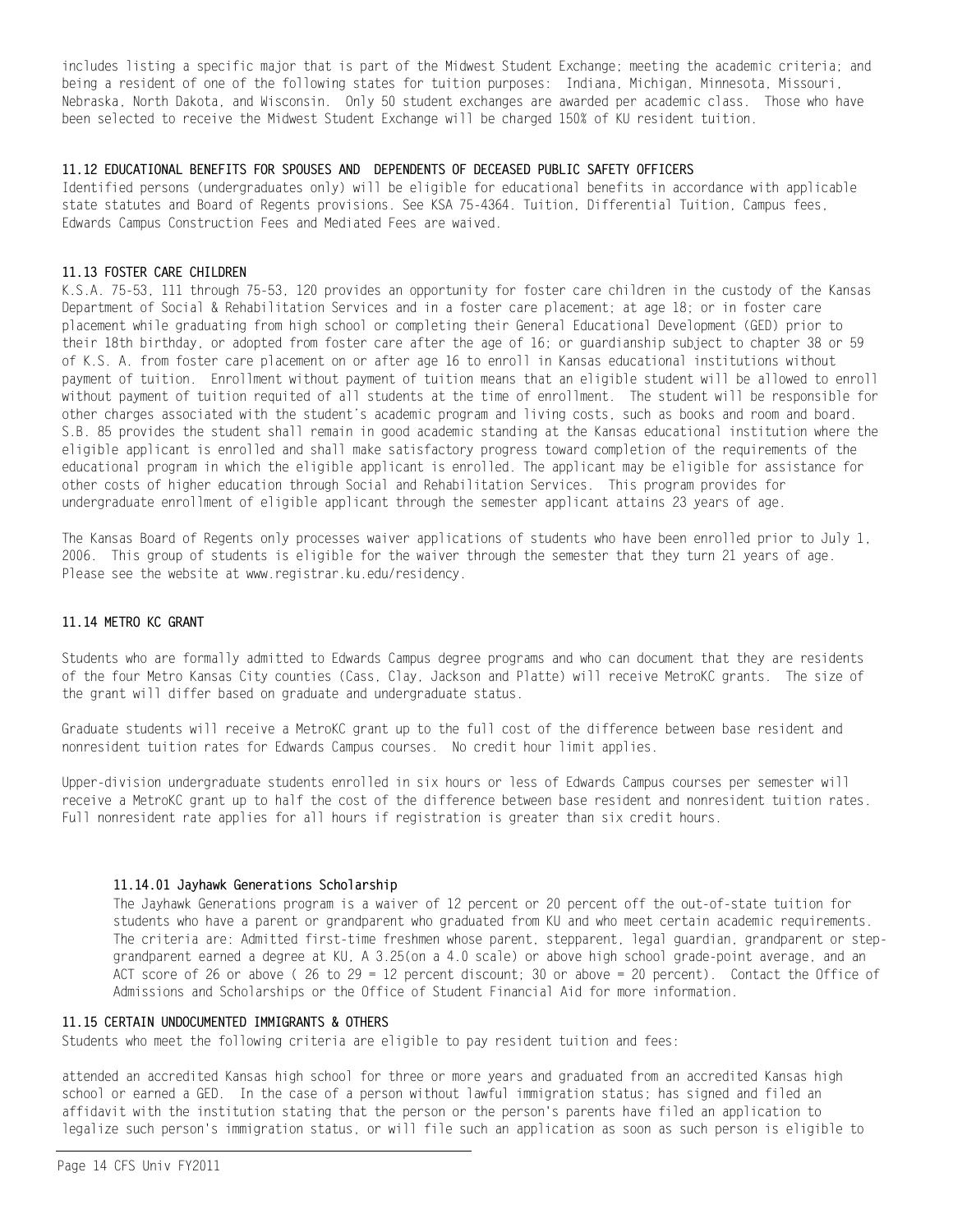do so or in the case of a person with a legal, nonpermanent immigration status, has filed with the postsecondary educational institution an affidavit stating that such person has filed an application to begin the process for U.S. citizenship or will file such application as soon as such person is eligible to do so.

Students are excluded if they have a valid student visa or are eligible to enroll in a public postsecondary educational institution located in another state upon payment of fees and tuition required of residents of such state. K.S.A. 76-731a

# \*\*\*\*\*\*\*\*\*\*\*\*\*\*Section 2\*\*\*\*\*\*\*\*\*\*\*\*\* LAWRENCE/EDWARDS CAMPUS DEPARTMENTAL CHARGES

# 12.0 STUDY ABROAD

#### 12.1 SUMMER/SEMESTER/ACADEMIC YEAR ABROAD (UNIVERSITY FUNDED INSTRUCTION)

Instruction is provided by faculty, funded by the University of Kansas. Charges for tuition, room and board, academic fees, insurance and other costs vary according to individual programs. Contact the Office of Study Abroad for a detailed list.

#### 12.2 SUMMER/SEMESTER/ACADEMIC YEAR ABROAD (NON-UNIVERSITY FUNDED INSTRUCTION)

Instruction is provided by faculty not funded by the University of Kansas. Charges for room and board, academic fees, insurance, and other costs vary according to individual programs. See 6.6 and 16.7.06. Notification from the originating institution of credit hours and grades earned will be submitted to the University of Kansas via the Office of Study Abroad. Once evaluated by qualified faculty members from the appropriate academic discipline, the credit will be recorded as KU credit hours.

#### 13.0 CONTINUING EDUCATION/ INDEPENDENT STUDY COURSE FEES

## 13.1

University credit courses - per credit hour - refer to graduate and undergraduate resident tuition and off-campus area fees, See section I,

## 13.2

A partial refund may be requested if application is made within 1.5 months after registration.

## 14.0 NON-CREDIT EXTENSION INCLUDING CONTINUING EDUCATION UNITS (CEU) COURSES

## 14.1

Fee based on operating costs.

#### 14.2

Refund policy varies as determined by program requirements and request must be made in writing.

#### 15.0 STUDENT ACCESS TO EDUCATIONAL RECORDS

Copy of educational records requested by the student may be subject to copying fee of \$0.25 -cents per page, except for academic transcripts.

## 16.0 MISCELLANEOUS ADMINISTRATIVE FEES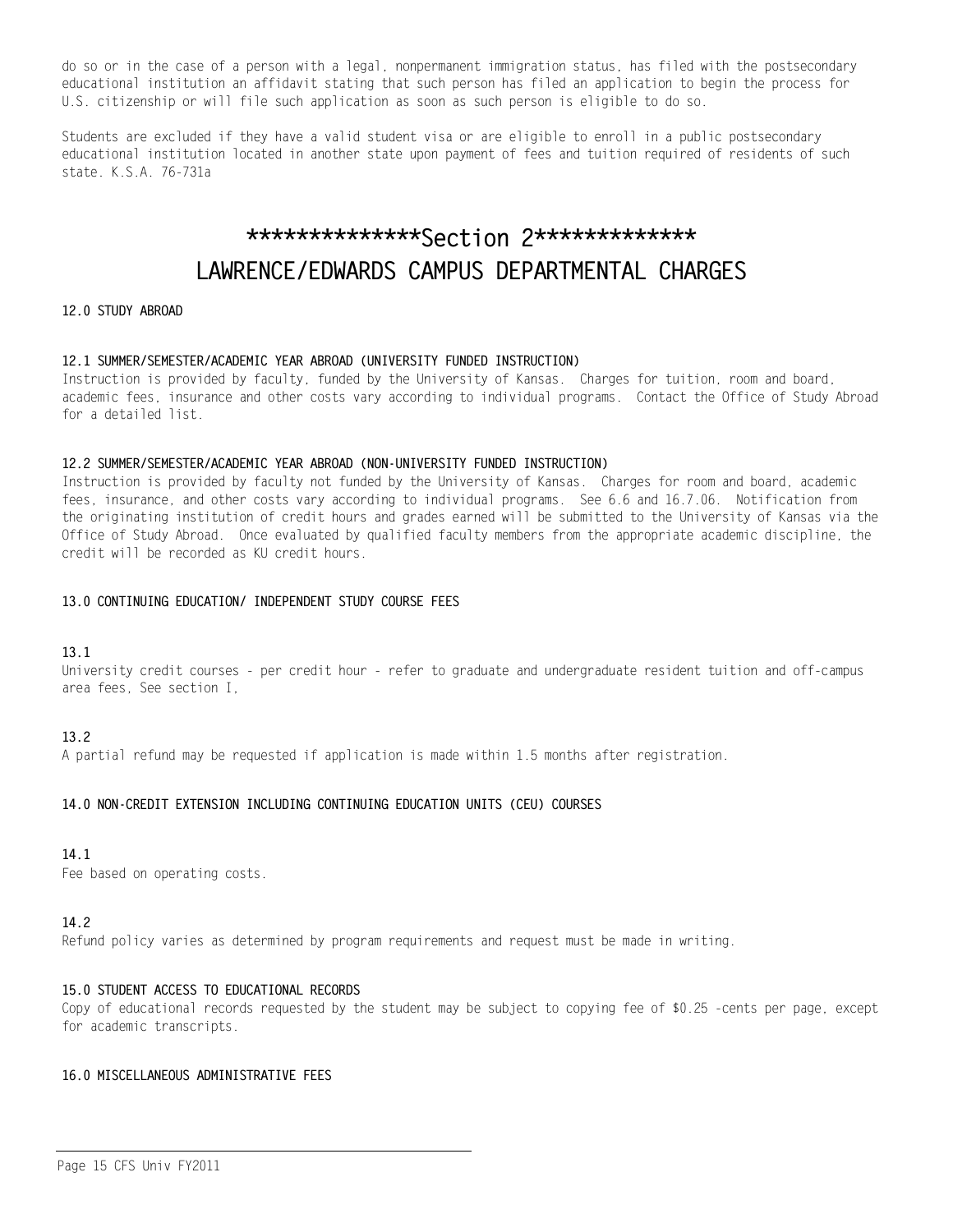#### 16.1 RETURNED CHECK FEE

Each check returned to the university is subject to a \$30.00 service charge. Future payments on an account that incurred such a charge must be made by cash, cashiers checks or money orders.

## 16.2 ADMISSIONS APPLICATION FEES (NOT REFUNDABLE AND NOT APPLICABLE TO TUITION OR OTHER FEES)

# 16.2.01

Application for undergraduate admission: \$30.00 Application for undergraduate admission for international students: \$75.00

Additional application fee if applying to the PharmD program: Pharmacy, School of (Doctor of Pharmacy) \$50.00

## 16.2.02

Application for admission to post-baccalaureate degree programs:

| All Schools except: Business, Law, Social Welfare MSW, Medicine, Nursing, Allied Health: |         |         |  |  |
|------------------------------------------------------------------------------------------|---------|---------|--|--|
| Degree seeking-domestic paper                                                            | \$55.00 |         |  |  |
| Degree seeking-domestic on-line                                                          | \$55.00 |         |  |  |
| Degree seeking-international-paper                                                       | \$65.00 |         |  |  |
| Degree seeking-international-on-line                                                     | \$65.00 |         |  |  |
| Non-degree seeking-paper                                                                 | \$30.00 |         |  |  |
| Non-degree seeking-on-line                                                               | \$30.00 |         |  |  |
| Easy Admit Non-Degree                                                                    | \$10.00 |         |  |  |
| Re-admission                                                                             | \$30.00 |         |  |  |
|                                                                                          |         |         |  |  |
| Business, School of (Masters)- paper                                                     |         | \$65.00 |  |  |
| Business, School of (Masters)-on-line                                                    |         | \$65.00 |  |  |
| Business, School of (Doctoral)-paper                                                     |         | \$65.00 |  |  |
| Business, School of (Doctoral)-on-line                                                   |         | \$65.00 |  |  |
|                                                                                          |         |         |  |  |
| Law, School of                                                                           |         | \$55.00 |  |  |
|                                                                                          |         |         |  |  |
| Social Welfare, MSW program, School of (on-line)                                         |         | \$40.00 |  |  |
| Social Welfare, MSW program, School of (paper)                                           |         | \$60.00 |  |  |
|                                                                                          |         |         |  |  |

#### 16.3

Application for admission to Applied English Center (not refundable; not applicable to tuition) \$50.00

#### 16.4 TUITION FEE DEPOSIT ( APPLICABLE TOWARD STUDENT TUITION)

Enrollment Deposits Professional Schools (required upon notification of acceptance) 16.4.01

Total School of Law (non-refundable) \$500.00 (\$250.00 due by April 15, \$250.00 due by June 15)

School of Social Welfare, Graduate Programs (non-refundable) \$50.00

Enrollment Deposit For New Freshman:

A \$200.00 nonrefundable enrollment deposit is required for new degree-seeking freshmen who have been admitted and will begin in the summer or fall term. The deposit is only for undergraduate students who are U.S. citizens or permanent residents. The deposit will be credited to the fall semester of expenses and must be paid by May 1.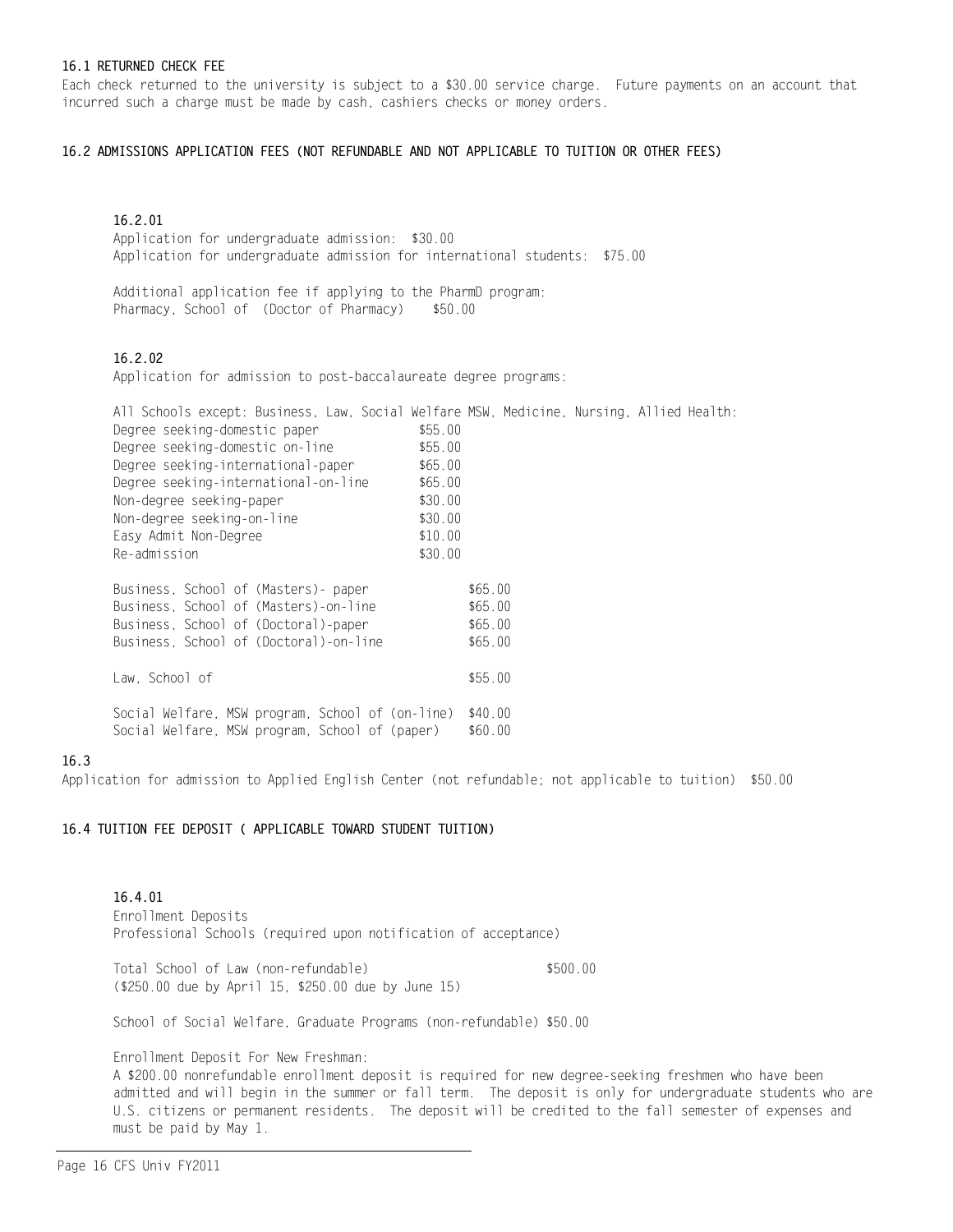## 16.5.01

Department Retroactive Credit Fee \$50.00

#### 16.6 FEES FOR EXCESSIVE USE OF COURSE MATERIALS

Students are required to reimburse the institution for the cost of (a) excess breakage and waste of materials and (b) materials used in excess of those required for completion of course work.

#### 16.7 DEPARTMENT COST-RECOVERY FEES

All departmental charges for specific goods and services (i.e., photocopy, optional instructional materials, career services user fees, building use fees, optional attendance Summer Orientation sessions, academic transcripts, etc.) not explicitly identified herein will be priced at an amount that approximates actual cost. As specified in the University Business Procedure Guide, campus administrative procedures are to be followed for approval and collection of these charges.

## 16.7.01

KU Card: \$10.00 for initial issue, \$15.00 for replacement.(UnivPol.) \$3.00 for a copy of digitized photo.

#### 16.7.02 Diploma Replacement

Diploma replacement fee:

The sale of information via a University replacement diploma, provided upon request and for a fee: Domestic Regular USPS mail \$20.00 Domestic Certified Mail \$25.00 Non-Domestic Certified \$35.00

Total includes diploma cost and processing fee. Replacement diplomas are mailed at no additional charge.

(Univ. Pol.)

The sale of information via University academic transcript, provided upon request and for a fee: See the University Registrar Website at: http://www.registrar.ku.edu/~registr/transcript/order.shtml for transcript costs. 16.7.03 Academic Transcripts, Certifications, Statement of Degree, & Statement of Forthcoming Degree

The sale of information via University certification document, provided upon request and for a fee: See the University Registrar Website at: www.registrar.ku.edu for certification costs.

The sale of information via University Statement of Degree and Statement of Forthcoming Degree: See the University Registrar Website at: www.registrar.ku.edu for Statement of Degree and Statement of Forthcoming Degree costs.

## 16.7.04

Continuing Education Unit (CEU) transcript: \$4.50 each. (Univ. Pol.)

## 16.7.05

Electronic Media Fee (refer to 16.7.12)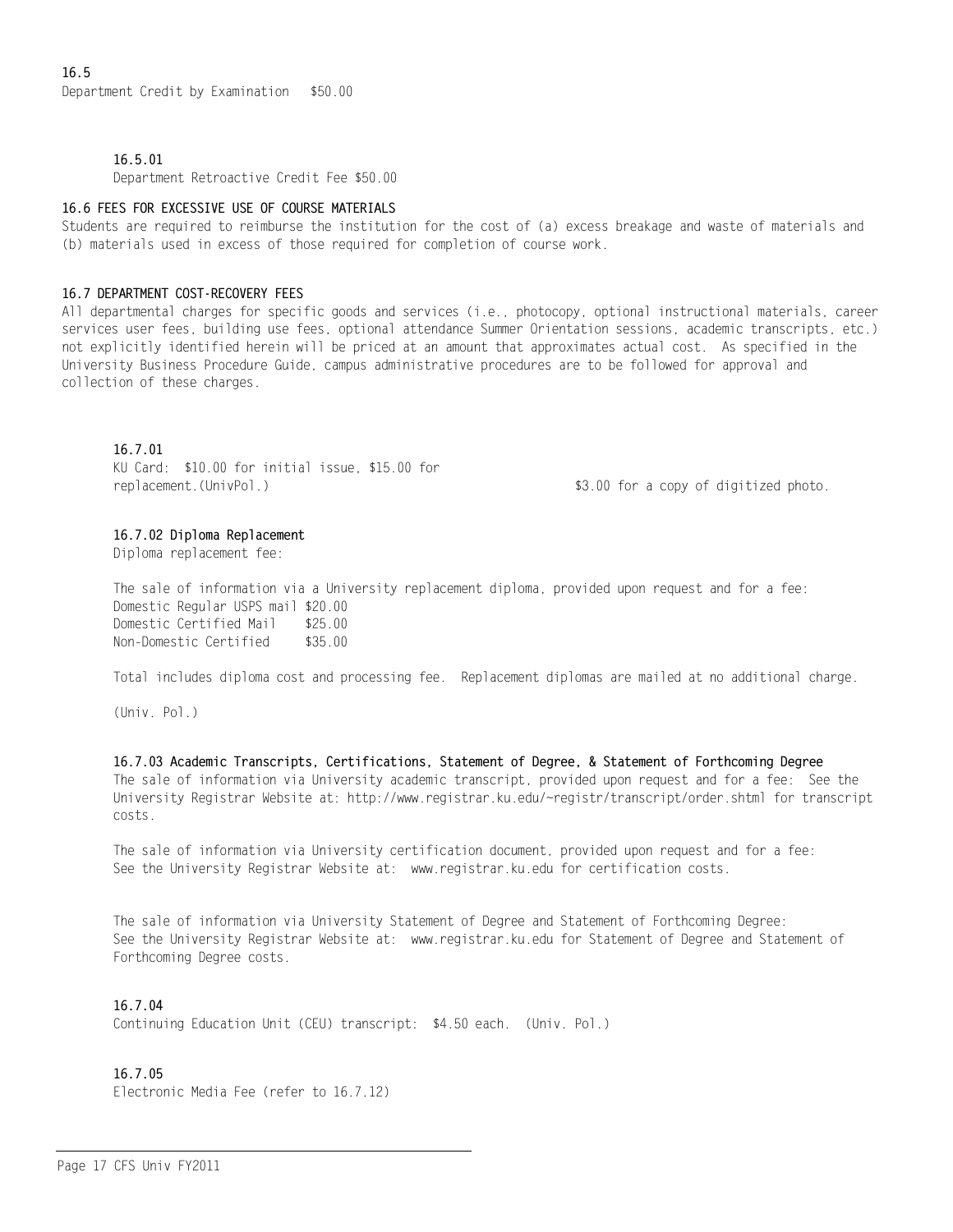# 16.7.06

Study Abroad /Consortium Adm. Fee (Paid to Office of the University Registrar): \$40.00 per term. (Univ. Pol.)

## 16.7.07 Diploma Mailing

Up to one year after graduation, the original diploma is provided by the University of Kansas to pick up by the student. If one year has elapsed from the graduation date see paragraph 16.7.020 for replacement diploma fees.

To have original diploma mailed please see mailing fee:

\$10.00, Domestic Regular USPS Mail \$15.00, Domestic Certified Mail \$25.00 Non-domestic Certified.

(Univ. Pol.)

# 16.7.10

Use of classroom: Budig Hall, Hoch Auditoria (Univ. Pol.)

Definitions:

Internal-organization sponsored event: An internal or campus organization sponsored event is any event sponsored by a registered organization\*, academic department or other campus unit that is open only to the KU community, which includes faculty, staff and students. It may only be advertised on campus and in the campus newspaper.

External-organization sponsored event: An external or off-campus sponsored event is any event that is: 1. Open to the general public, open to invited guests or registered participants and the KU community, regardless of the sponsoring organization or individual, or 2. Any event that is sponsored by an organization that is not a registered student organization\*, academic department or other campus unit.

\*Contact the Student Involvement and Leadership Center, for a complete listing or to apply for registration.

Classrooms: internal \$75.00 Auditoriums: \$100.00/day, external \$200.00/day

Classrooms: external \$75.00 Auditoriums: \$200.00/day, external \$300.00/day

Budig Hall:

Internal: Room 110, 120, 130: up to 3 hours (house lights & sound only) \$200.00 Room 110, 120, 130: up to 8\* hours (house lights & sound only) \$350.00 \*Each hour over 8 is an additional \$75.00/hr

Room 120: up to \*4 hours (using projectors/media equipment with technical support) \$200.00 \*All rates are based on four-hour blocks of time. Any portion of a four-hour block is charged at the full rate.

External: Room 110 or 130: up to 3 hours (house lights and sound only) \$300.00 Room 110 or 130: up to 8\* hours (house lights and sound only) \$500.00 \*Each hour over 8 is an additional \$100.00/hr

Room 110, 120 or 130: up to \*4 hours (using projector/media equipment with technical support) \$300.00 \*All rates are based on four-hour blocks of time. Any portion of a four-hour block is charged at the full rate.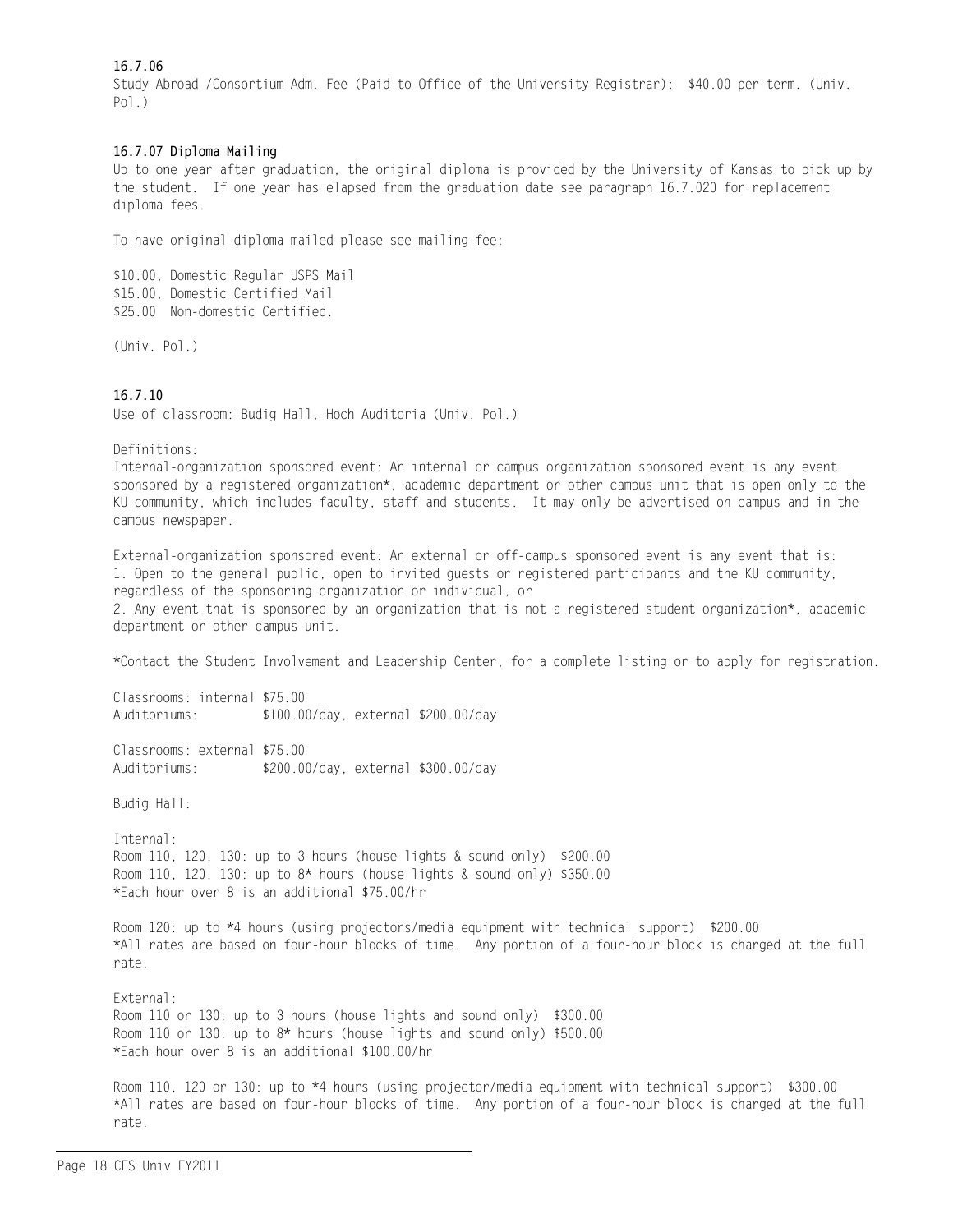Room 120: up to 3 hours (house lights and sound only) \$500.00 Room 120: up to 8 hours\* (house lights and sound only) \$750.00 \*Each hour over 8 is an additional \$100.00/hr

## 16.7.11

Additional fees as approved by the Provost. (Univ. Pol)

#### 16.7.12

Mediated Course Fee I: Online courses are subject to a mediated course fee \$30.00 per credit hour. Mediated Fee II: Premium fees may be assessed for online courses with higher development/maintenance costs and/or greater market value. Subject to approval by the Provost. (Univ. Pol.)

#### 16.7.13

Code of Student Rights and Responsibilities Violations: When appropriate and in accordance with the Code of Student Rights and Responsibilities, students may be assessed fines or restitution if found in violation of the Code through a University sanctioned discipline process. Fines and restitution vary and are based upon the nature of the violation. As part of the sanction, students may be assessed a fee for participation in an educational program associated with the violation. (Univ. Pol.)

#### 16.8 TRANSCRIPT ANALYSIS AND LICENSURE REVIEW FEE (SCHOOL OF EDUCATION)

Analysis of non-KU transcripts: \$30.00. Added endorsement review of non-KU transcripts for Kansas practicing professionals: \$20.00. Transcript analysis and licensure reviews for current KU students or KU alumni are free. Analysis of foreign transcripts: contact the School of Education.

#### 17.0 CONTRACTS AND COMPENSATORY CHARGE

This schedule does not limit the charges which may be collected under arrangements with other governmental or private agencies except that such arrangements may not provide for lesser charges. Tuition or other charges to more nearly cover the actual cost of instruction are specifically authorized.

#### 18.0 STUDENT HEALTH SERVICES

Student Health Services (SHS) is located on campus in Watkins Memorial Health Center. Services include general medicine, urgent care, gynecology, allergy injections, immunizations, travel consultation clinic, nutrition counseling, laboratory services, pharmacy, physical therapy, radiology and health promotion through the Wellness Resource Center. By paying the full Lawrence campus required fees, which includes a health fee and is assessed at the time of enrollment, some services are offered at no additional cost (ex. most physician visits). Fees are assessed for ancillary services (ex. laboratory tests, physical therapy), which are typically offered at below median market charges for the Lawrence area.

#### 18.1

The schedule of charges for specific services not covered by the prepaid fee is approved by the Vice Provost for Student Success. (Univ. Pol.)

#### 18.2 HEALTH INSURANCE FOR INTERNATIONAL STUDENTS

Required Health Insurance: All International Students are required to carry health insurance. Minimal levels are established each year. Information on insurance policies and information on the purchase of such policies is available through the Office of International Student Services and Watkins Health Center. Those not carrying such insurance will be required to purchase insurance at the following rates:

Fall International Insurance: \$403.00 Spring International Insurance: \$403.00 Summer International Insurance: \$177.00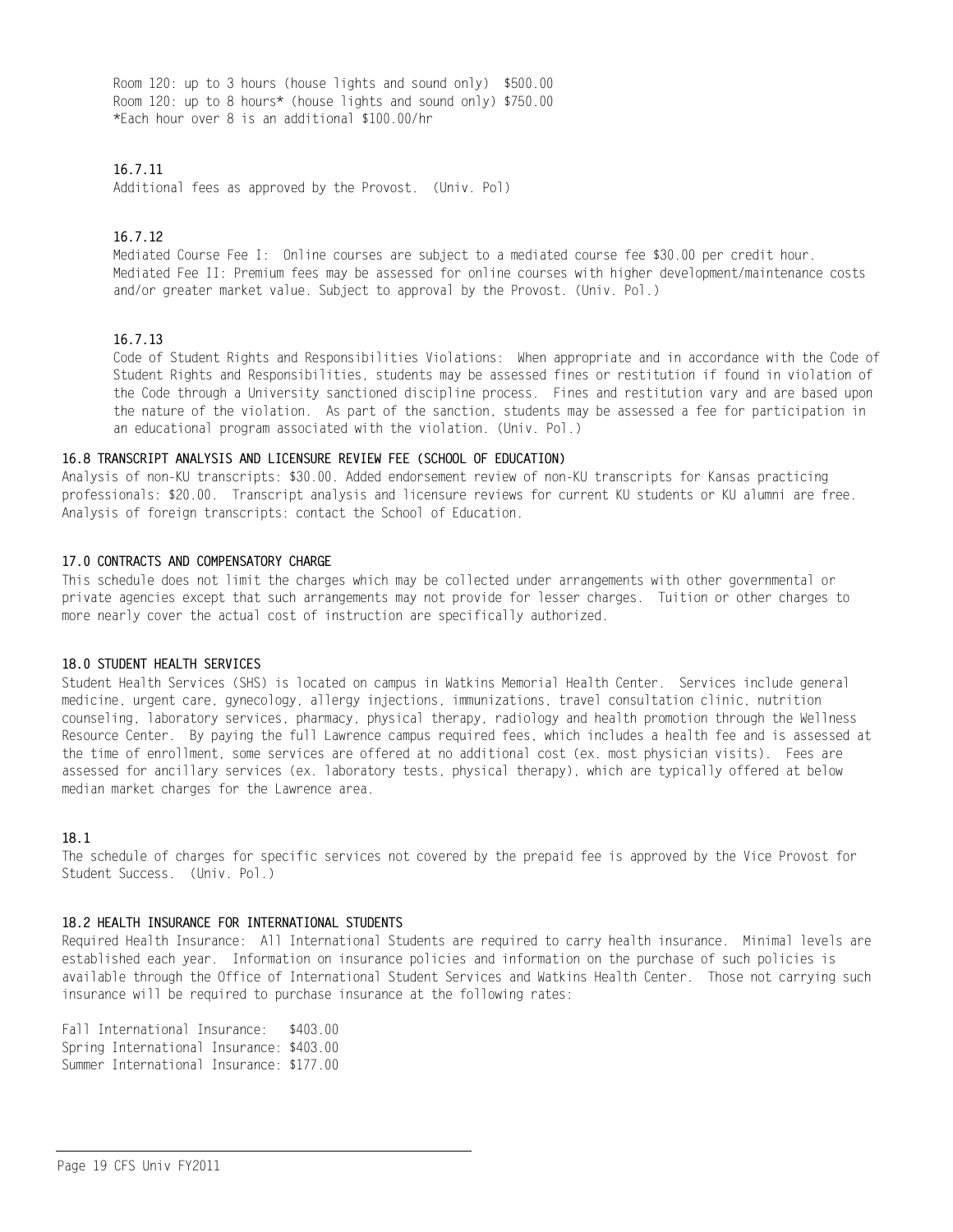## 19.0 LIBRARY CONSTRAINTS AND PENALITIES

When appropriate and in accordance with the University approved Library Access Policy, library borrowers will be assessed overdue fines for late return of library materials or equipment, charges for damaged materials or equipment, and replacement costs for lost (non-returned) materials and equipment, each including a service fee.

## 19.1 CHARGES FOR LATE RETURN OF LIBRARY MATERIALS AND EQUIPMENT

Each item must be returned in good condition by the date (or date and time)due. Overdue charges are assessed for each physical piece for the hours and/or days the lending library is open beginning with the expiration of the date (or date and time) due.

#### 19.1.01 Delayed Response to a Recall Notice for Long-Term Loan Library Materials

One day after due date specified on recall notice: Charge of \$2.00 per day per item, accruing to a maximum of \$20.00 per item.

## 19.1.02 Late Return of Short-Term Loan Fines (e.g., selected non-reserve and ILL items)

Any loan period of two or four hours, with or without overnight loan: Overdue fine of \$0.50 per hour (or partial hour) per item, accruing to a maximum of \$20.00 per item.

Short-term Loans of one to fourteen days: Overdue fine of \$2.00 per day (or partial day) per item, accruing to a maxmimum of \$20.00 per item.

ILL Loans of any time period: Overdue fine of \$1.00 per day (or partial day) per item, accruing to a maximum of \$20.00 per item.

#### 19.1.03 Late Return of Reserve Short-Term Loan Fines (including all types of reserve materials)

Any loan period of two or four hours, with or without overnight loan: \$1.00 per hour (or partial hour) per item, accruing to a maximum of \$20.00 per item.

Reserve loans of one to fourteen days: \$4.00 per day (or partial day), accruing to a maximum of \$20.00 per item.

#### 19.1.04 Late Return of Library Equipment

Any loan period of two or four hours, with or without overnight: Overdue fine of \$0.10 per minute (or partial minute) per item, accruing to a maximum of \$30.00 per piece of equipment or \$20.00 per equipment accessory component.

Any loan period of 7 days. 14days, or 21 days: Over due fine of \$10.00 per day (or partial day) per item, accruing to a maximum of \$100.00 per item.

## 19.2 REPLACEMENT AND DAMAGE CHARGES FOR LIBRARY MATERIALS AND EQUIPMENT DAMAGED OR NOT RETURNED

If the borrower fails to return or renew library materials or equipment within the specified time period, the borrower is subject to being billed for the replacement cost of the item in addition to the \$20.00 service fee, and when applicable, the maximum overdue fine. Should an item be declared lost by the borrower before it is due, the replacement cost, the \$20.00 service fee, and the maximum overdue fine shall be imposed.

If library material is returned in good condition within thirty days of the original lost-item billing, the cost for the replacement and the \$20.00 service fee will be canceled or refunded; any applicable overdue charges stand. After thirty days of the date of original library billing for library material, the \$20.00 service fee will not be waived, canceled or refunded; any applicable overdue charges stand. If a piece of equipment or equipment component is returned within fifteen days of its due date, the cost for the replacement will be canceled or refunded, but the maximum overdue fine and the \$20.00 service fee will stand. Replacement charges (and any service fees associated with the replacement charges) for items loaned by other libraries to KU patrons are determined by the lending library.

Borrowers who damage library materials or equipment are subject to charges that may vary according to the extent of the damage. For seriously damaged material or equipment, the Library may assess the borrower replacement charges,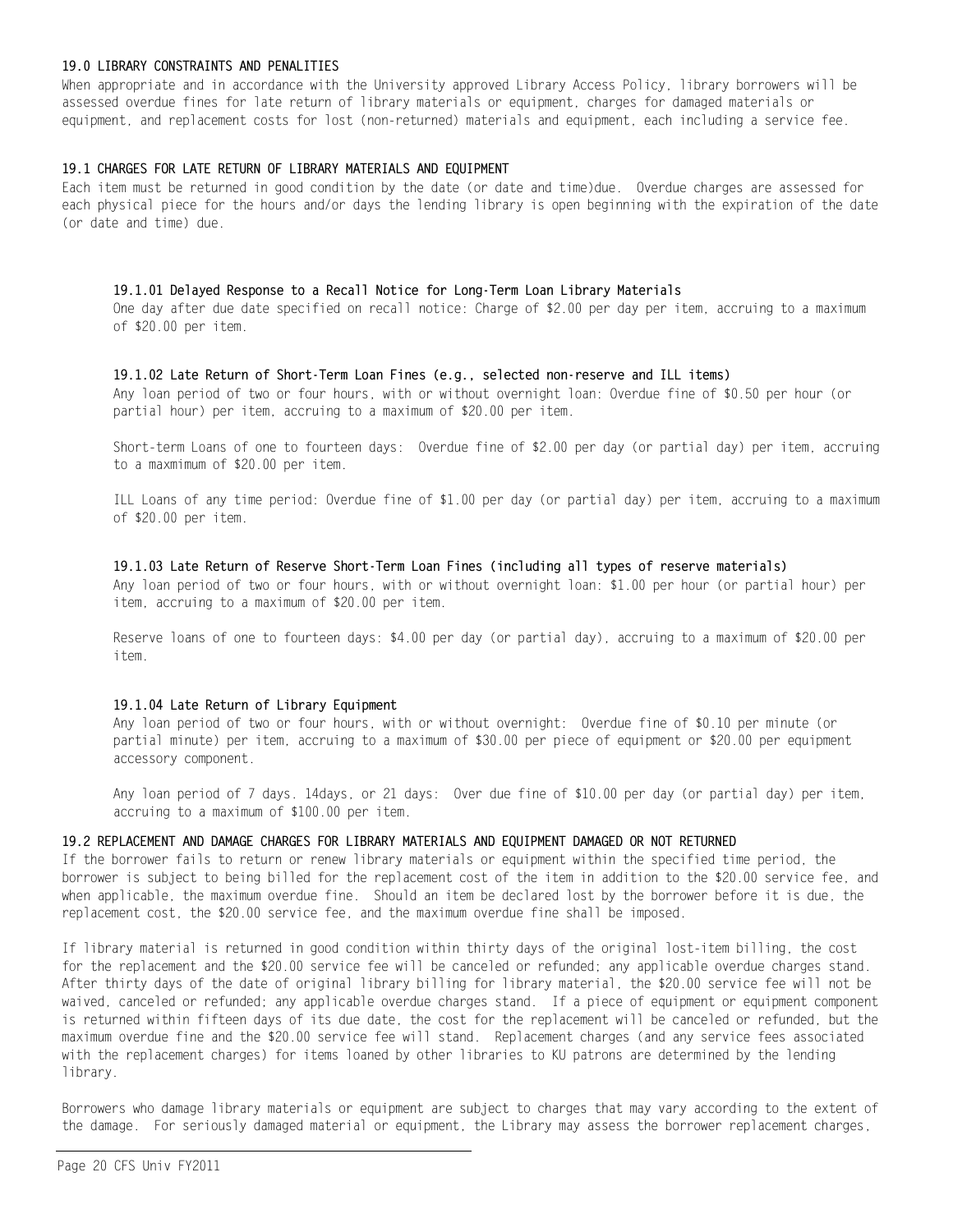service fees, and maximum overdue charges, when applicable. Damage charges (and any service fees associated with the damages) for items loaned by other libraries to KU patrons are determined by the lending library.

#### 19.3 THEFT/INTENTIONAL MUTILATION OF LIBRARY MATERIALS AND EQUIPMENT

As a deterrent to theft and intentional mutilation of library materials and equipment, and as a means to recover the cost of resulting damages, the library will prosecute persons who willfully damage Library materials and equipment, who intentionally misplace books in the Library so as to deprive others of their use, or who willfully and without authorization take or attempt to take materials or equipment from the Library. To insure uniform proceedings, penalties, and protection of rights in such cases, it is the practice of the Library to pursue criminal and/or civil, rather than University, procedures against individuals charged by the Library with these offenses.

#### 19.9 SUSPENSION OF BORROWING/ACCESS PRIVILEGES

Borrowing privileges are suspended if the borrower: 1)Accumulates a total of \$80.00 or more in unpaid library charges; 2)Is no longer enrolled or employed by the University; 3)No longer has a valid KU Library Borrower Card. Proxy privileges will be suspended if the combined total due from the sponsor and all proxies equals \$80.00 or more if the sponsor is no longer enrolled or employed by the University.

Unless on appeal, Library charges and all other University charges must be paid promptly. Failure to do so results in loss of borrowing privileges, the placement of holds on transcripts and enrollment; referral of charges to collection agencies; and/or garnishment of paychecks, state income tax refunds, etc.

In addition, borrowing privileges may be suspended if the borrower's record contains incomplete or inaccurate information, at the request of reciprocal arrangement libraries, for flagrant and repeated breach of Library regulations, or for other good cause.

#### 19.10 APPEALS RIGHTS

The borrower has the right to appeal any Library charge within 30 days of the date that appears on the original Library billing notice. Provisions of the Access Policy itself may not be appealed.

#### 20.0 PARKING FEES AND FINES

Parking fees and fines are assessed as authorized by the Board of Regents and in accordance with Article 4, Section 88-4-1, et. Seq. of the Kansas Administrative Regulations. You may also go to The Parking Department's website at http://www.parking.ku.edu/permits.shtml?expandable=2

#### 20.1 PERMITS (UNIV. POL.)

|                            | Annua 1  | Semester | Summer  |
|----------------------------|----------|----------|---------|
| Gold                       | \$285.00 | N/A      | N/A     |
| Gold Parking Facility      | \$345.00 | N/A      | N/A     |
| Blue, Parking Facility     | \$300.00 | N/A      | N/A     |
| Reserved                   | \$800.00 | N/A      | N/A     |
| <b>Blue</b>                | \$240.00 | N/A      | N/A     |
| Red, Parking Facility      | \$280.00 | N/A      | N/A     |
| Red                        | \$220.00 | N/A      | N/A     |
| Yellow, Parking Facility   | \$230.00 | N/A      | N/A     |
| Yellow                     | \$200.00 | \$100.00 | \$60.00 |
| University Housing         | \$190.00 | \$95.00  | N/A     |
| Park & Ride                | \$90.00  | \$50.00  | \$25.00 |
| Motorcycle:                |          |          |         |
| Red<br>$\partial$ .        | \$15.00  | N/A      | N/A     |
| b.<br>Blue                 | \$15.00  | N/A      | N/A     |
| Service                    | \$300.00 | N/A      | N/A     |
| Courtesy (3 hours or less) | \$0.00   | \$0.00   | \$0.00  |
| Emeritus                   | \$75.00  | \$45.00  | \$30.00 |
| Moped                      | \$15.00  | N/A      | N/A     |
| Child Care Load            | \$25.00  | \$12.50  | N/A     |
|                            |          |          |         |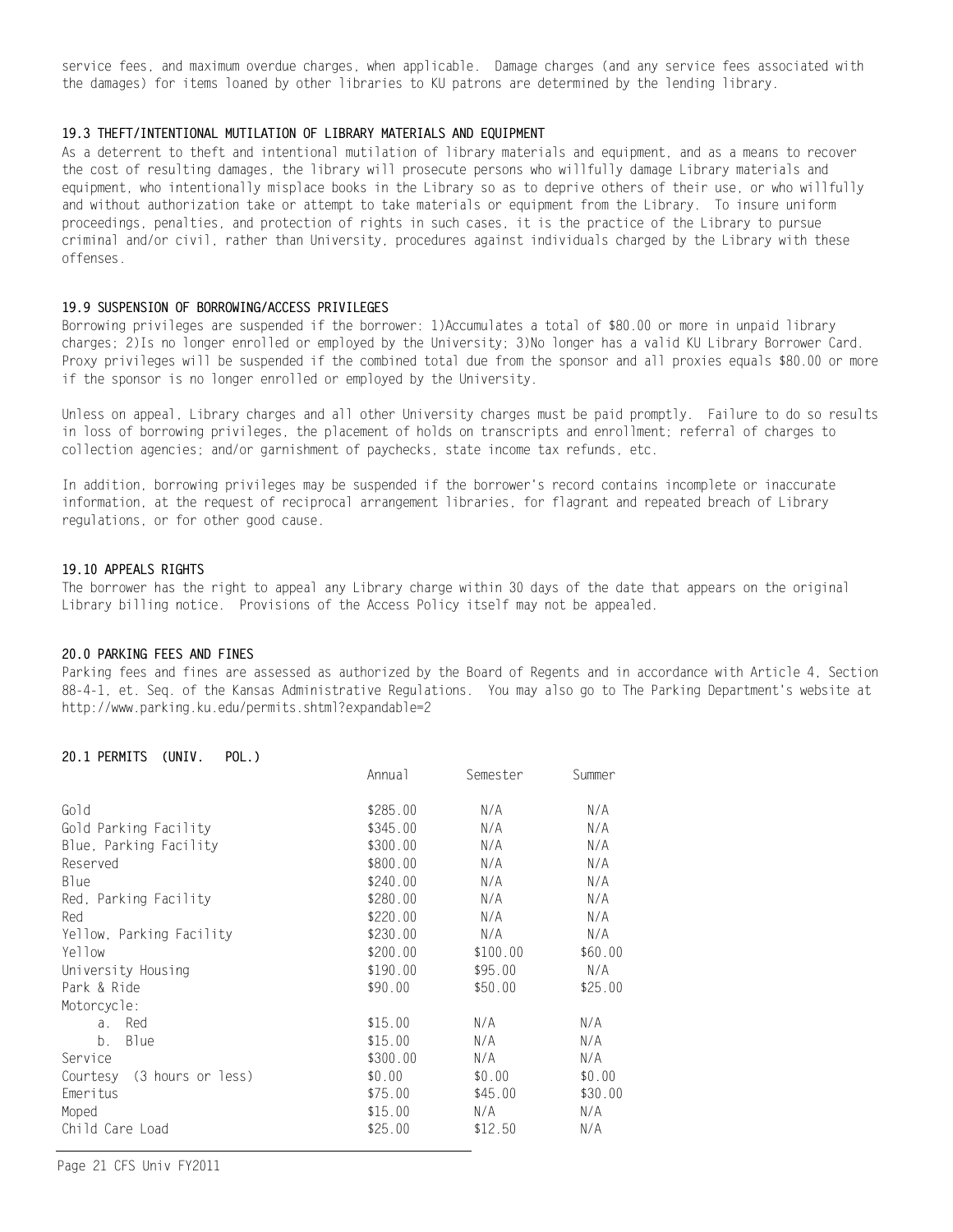| 20.2 FINES (UNIV. POL.)<br>Group I violations | \$20.00                  |
|-----------------------------------------------|--------------------------|
| Group II violations                           | \$35.00 (May be towed)   |
| Group III violations                          | $$50.00$ (May be towed)  |
| Group IV violations                           | $$65.00$ (will be towed) |
| Group V                                       | \$100.00 (Will be towed) |
| Meter violation                               | \$10.00                  |
|                                               |                          |

# 20.3 METER FEES (UNIV. POL.)

| 2. 4 and 10 hour meters             | $$1.00$ per hour |                       |
|-------------------------------------|------------------|-----------------------|
| Loading zone meters (20 or 40 min.) |                  | \$0.50 per 20 Minutes |
| Parking Facility                    | $$1.00$ per hour |                       |
| Park & Ride                         | $$0.50$ per hour |                       |

|              | 20.4 FEES FOR SPECIAL EVENTS (UNIV. POL.) |         |                 |
|--------------|-------------------------------------------|---------|-----------------|
|              |                                           |         | Regular Vehicle |
| Toll Parking |                                           | \$20.00 |                 |

| Toll Parking     | \$20.00 |
|------------------|---------|
| Reserved Parking | \$16.50 |

## 20.5 STUDENTS/PART TIME INSTRUCTORS (FIVE OR FEWER HOURS PER WEEK ON CAMPUS)

| Yellow           | \$35.00 |
|------------------|---------|
| Red              | \$45.00 |
| B <sub>lue</sub> | \$55.00 |
| Gold             | \$65.00 |

## 20.6 WEEKLY STAFF MEDICAL PERMITS

| Yellow           | \$7.00 per week  |
|------------------|------------------|
| Red              | \$8.00 per week  |
| B <sub>lue</sub> | \$9.00 per week  |
| Gold             | \$10.00 per week |

| 20.7 VISITOR PASSES (UNIV. POL.) |          |                  |         |
|----------------------------------|----------|------------------|---------|
|                                  | Full Dav | Half day (am/pm) | Weekly  |
| Surface Lots                     | \$6.00   | \$3 00           | \$32.00 |
| Mississippi St. Garage           | \$8.00   |                  |         |
| University Housing               | \$2.00   |                  |         |

## 20.8 HOODED METERS: (UNIV. POL.)

\$10.00 Full Day

# 21.0 STUDENT HOUSING (LAWRENCE CAMPUS)

# 21.1 APPLICATION FEE

\$35.00 (A non-refundable application fee for all new applicants for university housing: residence halls, scholarship halls, Jayhawker Towers Apartments or Stouffer Place Apartments and Sunflower Duplex Apartments).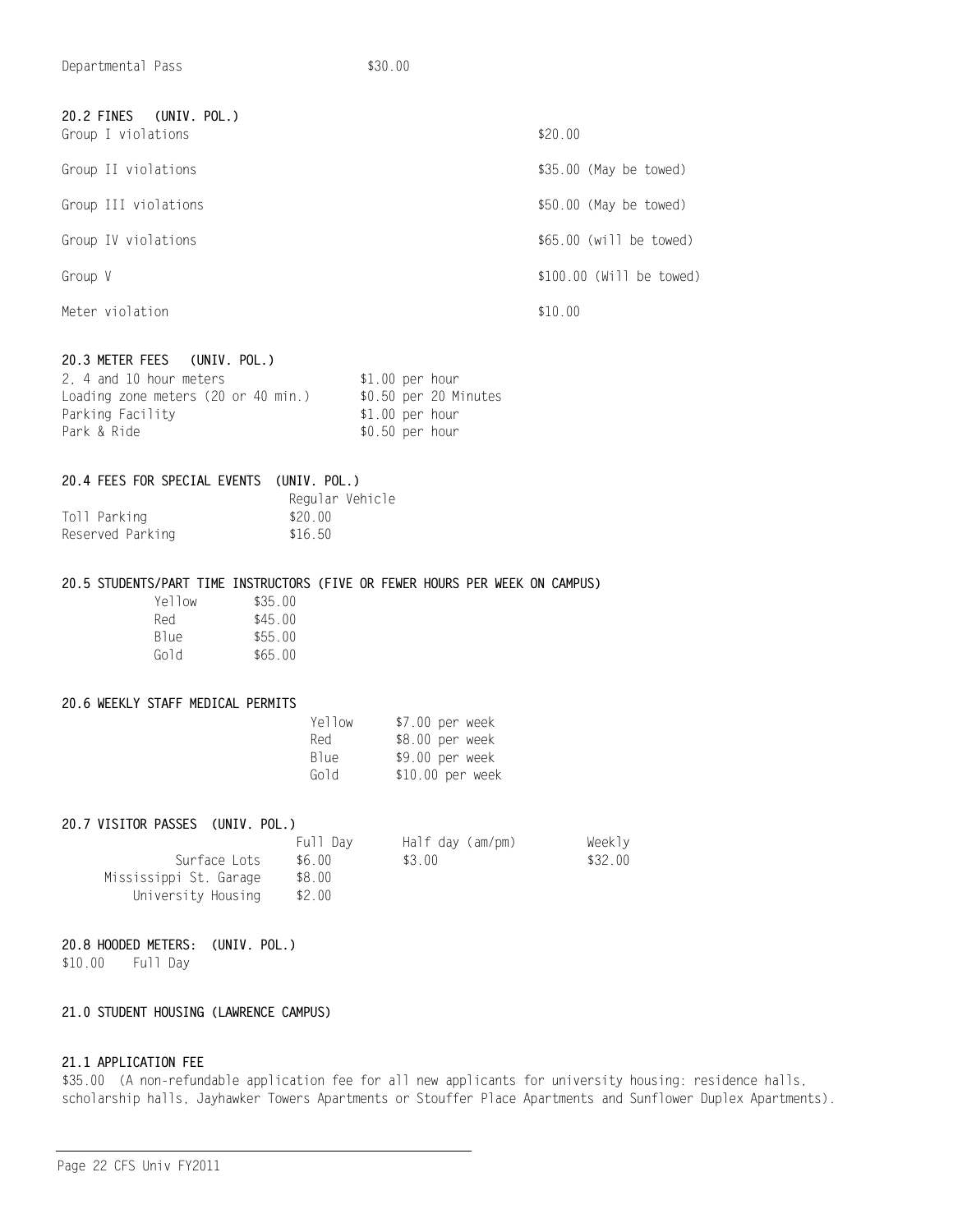## 21.2 RESIDENCE HALL ROOM COSTS (ACADEMIC YEAR)

Traditional Residence Halls are: GSP-Corbin, McCollum, and Oliver. Double Occupancy Single Occupancy One Year Rate \$3,642.00 \$4,916.00

Renovated Residence Halls include: Ellsworth, Hashinger, Lewis and Templin.

|                                                                        | 1 year plan |
|------------------------------------------------------------------------|-------------|
| Double Occupancy (Ellsworth & Hashinger only)                          | \$4,610.00  |
| 4-person Suite, 2-Person Room with Bath, Large 2-person room with sink | \$4,886.00  |
| 2-Person Suite (Lewis & Templin only)                                  | \$5.256.00  |
| Single with Bath (Templin only)                                        | \$6.224.00  |
| 2-Person Studio (Ellsworth only)                                       | \$5.256.00  |
| Single (Ellsworth & Hashinger)                                         | \$6.224.00  |

All residence hall room costs include utilities and daily custodial service in public areas. Internet data ports (additional charges apply) are preinstalled in each room. Student rooms offer basic cable television at no additional charge.

Notes:

1) For payment options, cancellation schedule, calendar, and applicable charges, refer to the 2010-11 Student Housing Contract.

2) Higher rates are charged for residence halls with special programs and renovated residence halls to support additional services and renovation expenses. Refer to 2010-11 Student Housing Contract, www.housing.ku.edu and "Living at KU" booklet for details.

3) Costs for the Spring 2011 semester only will be one-half the 2010-11 academic year costs.

## 21.3 RESIDENCE HALL MEAL COSTS\* (ACADEMIC YEAR COSTS ONLY)

Half of the total meals, KU Cuisine cash-on-card, and guest passes for each plan are available at the start of each semester and must be used before the end of the semester. KU Cuisine meal plans and costs are described below:

KU Cuisine Choices for Residence Halls (the 390/280 plan is the default plan for residents who do not choose a plan).

480/220 Plan: 480 meals/year-plus \$220.00 cash-on-card, and 10 guest passes. 1 yr plan \$3,762.00

390/280 Plan: 390 meals/year-plus \$280.00 cash-on-card, and 8 guest passes. 1 yr plan \$3,340.00 320/320 Plan: 320 meals/year-plus \$320.00 cash-on-card, and 6 guest passes. 1 yr plan \$2,940.00

220/420 Plan: 220 meals/year-plus \$420.00 cash-on-card, and 4 guest passes. 1 yr plan \$2,312.00

Jayhawker Towers residents may choose from the four optional plans listed above or the: 100/500 Plan: 100 meals/year-plus \$500.00 cash on card, and 2 guest passes. 1 yr plan \$1,420.00

Notes:

1) Residents may change plan choices by Friday of the second full week of classes each semester. Residents may add dining center meals in blocks of 10 any time during the semester.

2) All five of the KU Cuisine plans listed above are available to residents of Jayhawk Towers, the Scholarship Halls, Stouffer Place, KU students who live off-campus, plus faculty and staff.

3) Visit www.kudining.com for additional information as well as dining services policies.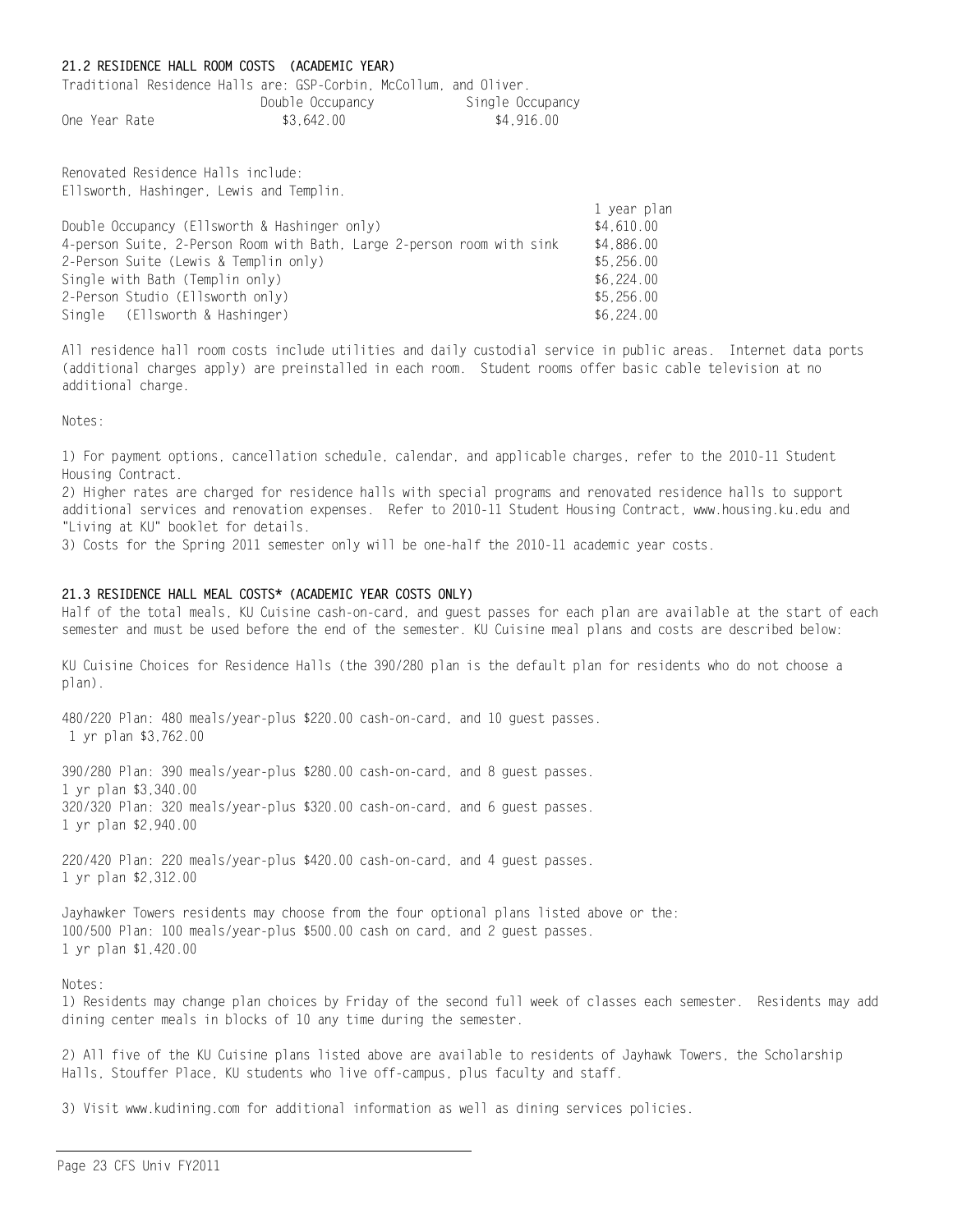4) Costs for the spring 2011 semester only will be one-half of the 2010-11 academic year costs.

#### 21.4 SUNFLOWER DUPLEX APARTMENTS

Two bedroom units- \$644.00 per month. Apartments are unfurnished; residents pay all utilities except water and sanitation. All residents pay a deposit of \$250.00.

#### 21.5 SCHOLARSHIP HALLS (ACADEMIC YEAR)

Traditional Scholarship Halls: Battenfeld, Douthart, Grace Pearson, Pearson, Sellards and Stephenson: Room and Meals 1 yr plan \$5,006.00

Traditional Scholarship Halls with Cooperative Food Plan are Miller and Watkins: Women in these halls cooperatively purchase and prepare their food. Room Only \$2,190.00

Suite Style Scholarship Halls are Dennis E. Rieger, K.K. Amini, and Margaret Amini, and Krehbiel Room and Meals 1 yr plan \$5,274.00

All scholarship hall costs include utilities and some custodial services - additional custodial, food service and other job shifts are provided by residents in exchange for reduced costs. Internet data ports are pre-installed in student rooms/suites.

Notes:

1) For payment options, cancellations, schedule, and applicable charges, refer to the 2010-11 Student Housing Contract.

2) The higher rates for Dennis E. Rieger, Krehbiel, K.K. and Margaret Amini Halls are charged to support additional facilities and services; refer to the 2010-11 Student Housing Contract and "Living at KU" booklet for details.

3) Costs for the spring 2011 semester only will be one-half the 2010-11 academic year costs.

#### 21.6 GRADUATE AND FAMILY STUDENT HOUSING/STOUFFER PLACE APARTMENTS

| One bedroom             | \$321.00 per month |  |
|-------------------------|--------------------|--|
| Two bedroom             | \$374.00 per month |  |
| Two bedroom renovated   | \$500.00 per month |  |
| Three bedroom renovated | \$645.00 per month |  |

All utilities are the responsibility of residents of Stouffer Place Apartments. All residents pay a deposit of \$250.00. Apartments are unfurnished.

21.7 SINGLE STUDENT APARTMENTS/JAYHAWKER TOWERS (ACADEMIC YEAR) 4-Person Rate: 4 residents per apartment paying: 1 yr plan \$2,910.00 each

2-Person Rate: 2 residents per apartment paying: 1 yr plan \$5,140.00 each

2-Person Rate for small apartment : 2 residents per apartment paying: 1 yr plan \$4,186.00 each Note: small units are very limited in number

For Renovated Apartments: 4-Person Rate: 4 residents per apartment paying 1 yr plan \$3,746.00 each

2-Person Rate: 2 residents per apartment paying: 1 yr plan \$6,618.00 each

Jayhawker Tower costs include utilities and daily custodial service for public areas. Internet data ports (additional charges apply) are preinstalled in each apartment. Apartments office basic cable television at no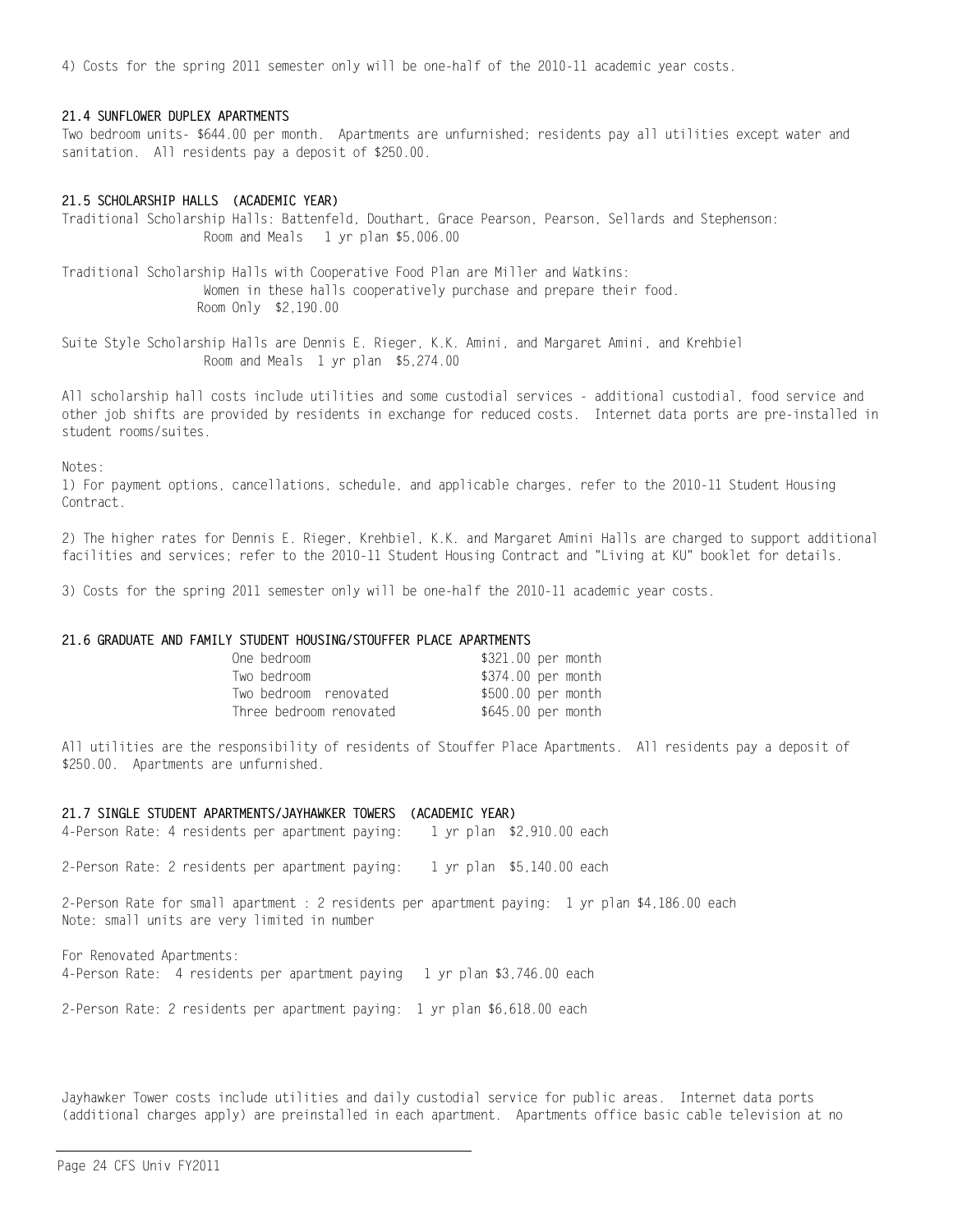additional charge.

Note:

1) For payment options, cancellation schedule, calendar, and applicable charges, refer to the 2010-11 Student Housing Contract.

2) Summer contracts are available for residents with academic year contracts, refer to the Summer 2010 Student Housing Contract.

3) Costs for the Spring 2011 semester only will be one-half the 2010-11 academic year costs.

## 21.8 SUMMER SCHOOL HOUSING

Summer 2010 Room Cost Information:

Hashinger Hall

Double Occupancy (2 residents per room) \$1,041.00 Single Occupancy (1 resident per room) \$1,404.00

Summer 2010 Room Meal Plan Information:

| 150/100 Plan |  |  |  | 150 dining center meals plus \$100.00 cash-on-card | \$1.185.00 |
|--------------|--|--|--|----------------------------------------------------|------------|
| 120/75 plan  |  |  |  | 120 dining center meals plus \$75.00 cash-on-card  | \$940.00   |
| 75/50 plan   |  |  |  | 75 dining center meals plus \$50.00 cash-on-card   | \$590.00   |

All summer school housing costs include utilities and daily custodial service in public areas. Internet data ports (additional charges apply) are installed in each student room. Student rooms offer basic cable television at no additional charge.

Note: For payment options, cancellation schedule, calendar, and applicable charges, refer to the Summer 2010 Student Housing Contract.

#### 22.5 HILLTOP CHILD DEVELOPMENT PROGRAM

|                                           |          | Level A Level B | Level C  | Level D  |
|-------------------------------------------|----------|-----------------|----------|----------|
| TODDLERS AND TWOS                         |          |                 |          |          |
| Monthly fees: Sept, Oct, Nov, Feb,        | \$673.00 | \$704.00        | \$749.00 | \$799.00 |
| Mar, Apr, Jun, July                       |          |                 |          |          |
| Monthly fees: Aug. Dec. Jan. May          | \$336.50 | \$352.00        | \$374.50 | \$399.50 |
| Optional care weekly fees: 5 weeks avail. | \$156.00 | \$163.00        | \$173.00 | \$185.00 |
|                                           |          |                 |          |          |
| FULL DAY PRESCHOOL                        |          |                 |          |          |
| Monthly fees: Sept, Oct, Nov, Feb,        | \$598.00 | \$623.00        | \$663.00 | \$714.00 |
| Mar, Apr, Jun, July                       |          |                 |          |          |
| Monthly fees: Aug, Dec, Jan, May          | \$299.00 | \$311.50        | \$331.50 | \$357.00 |
| Optional care weekly fees: 5 weeks avail. | \$138.00 | \$144.00        | \$153.00 | \$165.00 |
|                                           |          |                 |          |          |
|                                           |          |                 |          |          |
| FULL DAY KINDERGARTEN                     |          |                 |          |          |
| Monthly fees: Sept, Oct, Nov, Jan, Feb,   | \$598.00 | \$623.00        | \$663.00 | \$714.00 |
| Mar, Apr, Jun, July                       |          |                 |          |          |
| Monthly fees: Aug, Dec, May               | \$299.00 | \$311.50        | \$331.50 | \$357.00 |
| Optional care weekly fees: 4 weeks avail. | \$138.00 | \$144.00        | \$153.00 | \$165.00 |
|                                           |          |                 |          |          |

PRIMAY AGE (grades 1-6)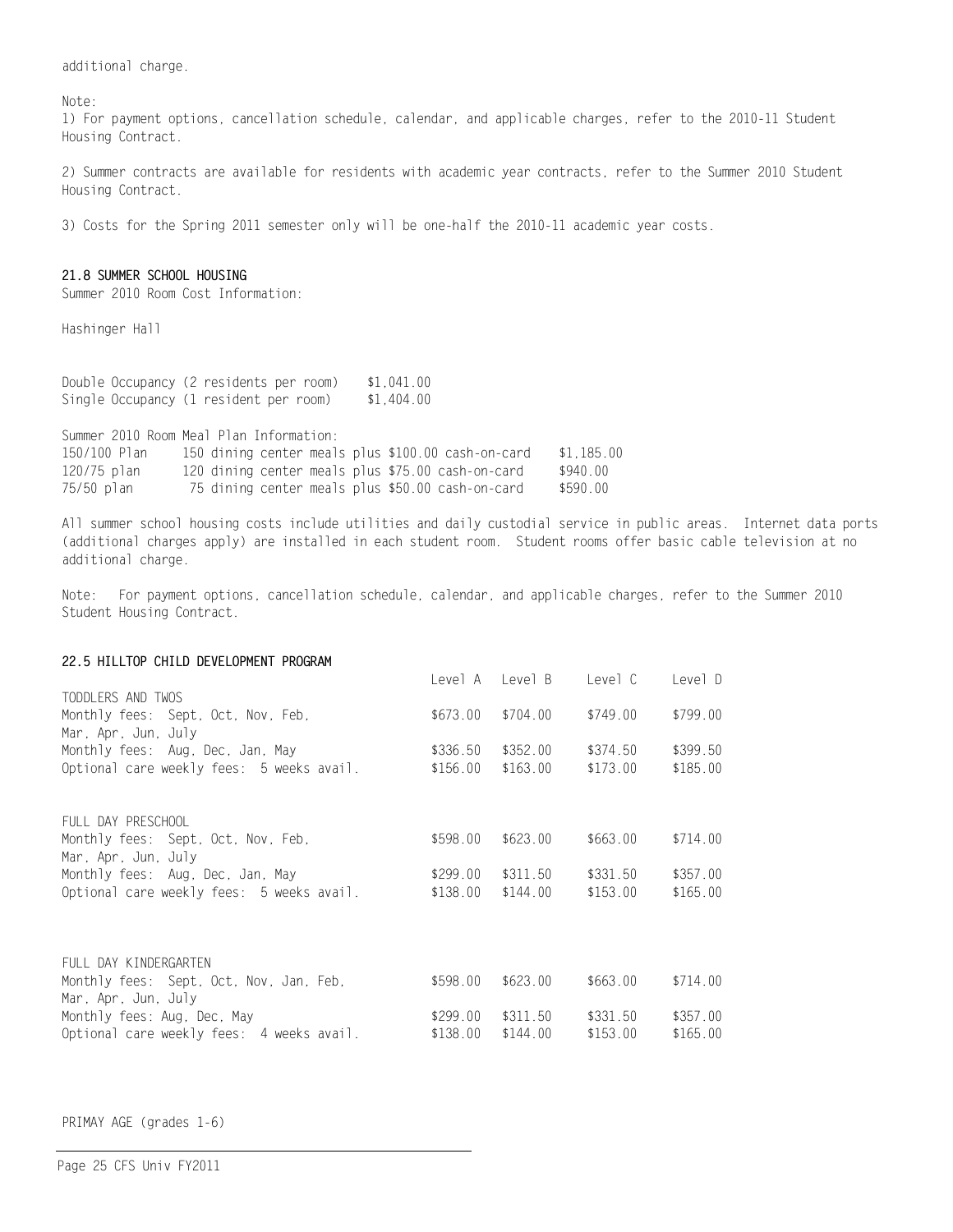| During School Year                              |          |          |          |          |
|-------------------------------------------------|----------|----------|----------|----------|
| (incl. transportation and early Wed. dismissal) |          |          |          |          |
| Monthly fees: Sept. Oct. Nov. Feb. Mar. Apr     | \$281.00 | \$281.00 | \$281.00 | \$281.00 |
| Monthly fees: Aug. Dec. Jan. May                | \$140.50 | \$140.50 | \$140.50 | \$140.50 |
| Optional care weekly fees (full day care):      | \$161.00 | \$161.00 | \$161.00 | \$161.00 |
| 4 1/2 weeks available                           |          |          |          |          |
| Optional care weekly fees (after school care):  | \$70.00  | \$70.00  | \$70.00  | \$70.00  |
| 1 1/2 weeks available                           |          |          |          |          |
|                                                 |          |          |          |          |
| DURING SUMMER:                                  |          |          |          |          |
| Monthly Fees: June, July                        | \$598.00 | \$623.00 | \$663.00 | \$714.00 |
|                                                 |          |          |          |          |

Activity fees are \$25.00 for Fall and Spring semester, added to the fees for January and August Activity fees are \$20.00 for June and \$20.00 for July, added to the fees for those months

# \*\*\*\*\*\*\*\*\*\*\*\*\*\*Section 3\*\*\*\*\*\*\*\*\*\*\*\*\* KANSAS CITY CAMPUS AND WICHITA CAMPUS OF THE SCHOOL OF MEDICINE

# 23.0 SEMESTER TUITION

Standard Tuition (non Medical Student rates)

| Undergraduate Resident   | Graduate Resident        |
|--------------------------|--------------------------|
| \$234.20 per credit hour | \$289.45 per credit hour |

 Undergraduate Non-res. Graduate Non-res. \$615.25 per credit hour \$691.50 per credit hour

If a Medical Center Undergraduate qualifies for the Compact Tuition outlined in paragraph 1.0, the appropriate Compact Tuition will be assessed.

# 24.0 FEES

| 24.3 COURSE FEES: IN ADDITION TO TUITION<br>Nurse Anesthesia:<br>Occupational Therapy:<br>Physical Therapy: | \$200.00 per credit for students entering Summer 2010<br>\$100.00 per credit for students entering Summer 2010<br>\$100.00 per credit for students entering Summer 2010 |  |
|-------------------------------------------------------------------------------------------------------------|-------------------------------------------------------------------------------------------------------------------------------------------------------------------------|--|
| Great Plains Consortium Course Fee:                                                                         | \$445.00 per credit hour Fall 2010/Spring 2011/Summer 2011                                                                                                              |  |
| Nursing Education Exchange (NEXUS)<br>Course Fee                                                            | \$675.00 per credit hour Fall 2010, Spring 2011, Summer 2011                                                                                                            |  |

# 25.0 COMPOSITION OF MEDICAL CENTER REQUIRED CAMPUS FEES

Composition of Medical Center Required Campus Fees Fall and Spring

|                               | KC UDGK/GRDK | Wichita UDGK/GRDK | KC MED   | Wichita MED |
|-------------------------------|--------------|-------------------|----------|-------------|
| Kirmayer Fitness Cntr         | \$58.53      | ΝA                | \$64.44  | NA.         |
| Library                       | \$24.79      | \$24.79           | \$56.28  | \$56.28     |
| Student Activity              | \$4.12       | \$4.12            | \$5.15   | \$5.15      |
| Student Governing Council Fee | \$9.60       | ΝA                | \$12,00  | ΝA          |
| Student Health                | \$80.76      | <b>NA</b>         | \$100.94 | \$100.94    |
| Students Records Maintenance  | \$5662       | \$5.62            | \$788    | \$7.88      |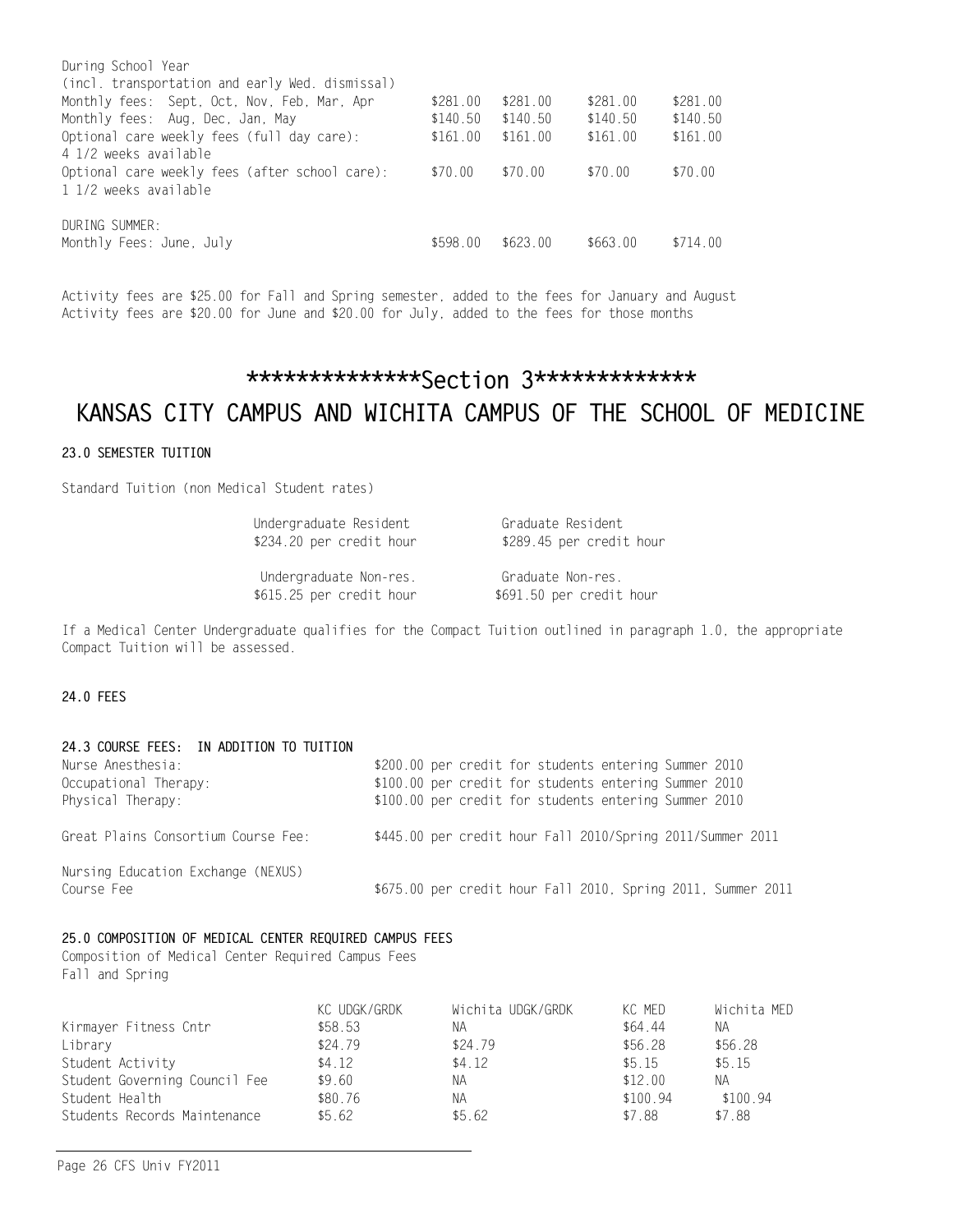| Disability Insurance Fee | \$9.84   | \$9.84  | \$9.84   | \$9.84   |
|--------------------------|----------|---------|----------|----------|
| <b>TOTAL</b>             | \$193.26 | \$44.37 | \$256.53 | \$180.09 |

| Summer                       | Kansas City   | Wichita       |
|------------------------------|---------------|---------------|
|                              | UDGK and GRDK | UDGK and GRDK |
| Kirmayer Fitness Center      | \$23.64       | NА            |
| Library                      | \$12.38       | \$12.38       |
| Student Activity             | \$2.06        | \$2.06        |
| Student Governing Council    | \$4.80        | NА            |
| Student Health               | \$40.39       | NА            |
| Students Records Maintenance | \$2.82        | \$2.82        |
| TOTAL                        | \$86.09       | \$17.26       |

Non School of Nursing students enrolled in only off-campus courses are assessed the Student Records Maintenance Fee. (\$5.62 for the fall and spring/ \$2.82 for the summer)

School of Nursing students enrolled in only off-campus courses are assessed the Student Records Maintenance fee (\$5.62 for the fall and spring/ \$2.82 for the summer) and the Student Health Records fee (\$15.00 for the fall and spring / \$7.50 for the summer).

## 25.3 UNDERGRADUATE CERTIFICATE PROGRAMS

Students are assessed the program fee for each consecutive semester enrolled:

| PROGRAM                                                     | PROGRAM FEE |
|-------------------------------------------------------------|-------------|
| Diagnostic Cardiac Sonography (5 semesters)                 | \$2,800.00  |
| Nuclear Medicine (3 semesters)                              | \$1.500.00  |
| Diagnostic Ultrasound and Vascular Technology (5 semesters) | \$1.100.00  |
| Research Clinical Trial Coordinator (3 semesters)           | \$500.00    |

Certificate students are assessed the semester campus fees equivalent to an undergraduate student as outlined in paragraph 25.

# 26.0 DEFINITIONS

### 26.1 APPLICABLE TUITION

(see paragraph 4.1)

#### 26.2 SALARIED REGENTS SYSTEM STAFF MEMBERS

(see paragraph 4.2 and 6.0.07)

#### 26.3 KANSAS CITY AREA

The area served by the Greater Kansas City Offices of the U.S. Postal Service. (Univ. Pol.)

#### 26.4 OFF-CAMPUS

Any location outside the University of Kansas Medical Center Campus where courses are taught by KUMC faculty. (Univ. Pol.)

#### 27.0 OFF-CAMPUS CREDIT COURSES

(see paragraph 5)

#### 27.1 E-LEARNING FEE:

KUMC off-campus courses are denoted by the e-learning fee. Tuition is assessed on a credit-hour basis equal to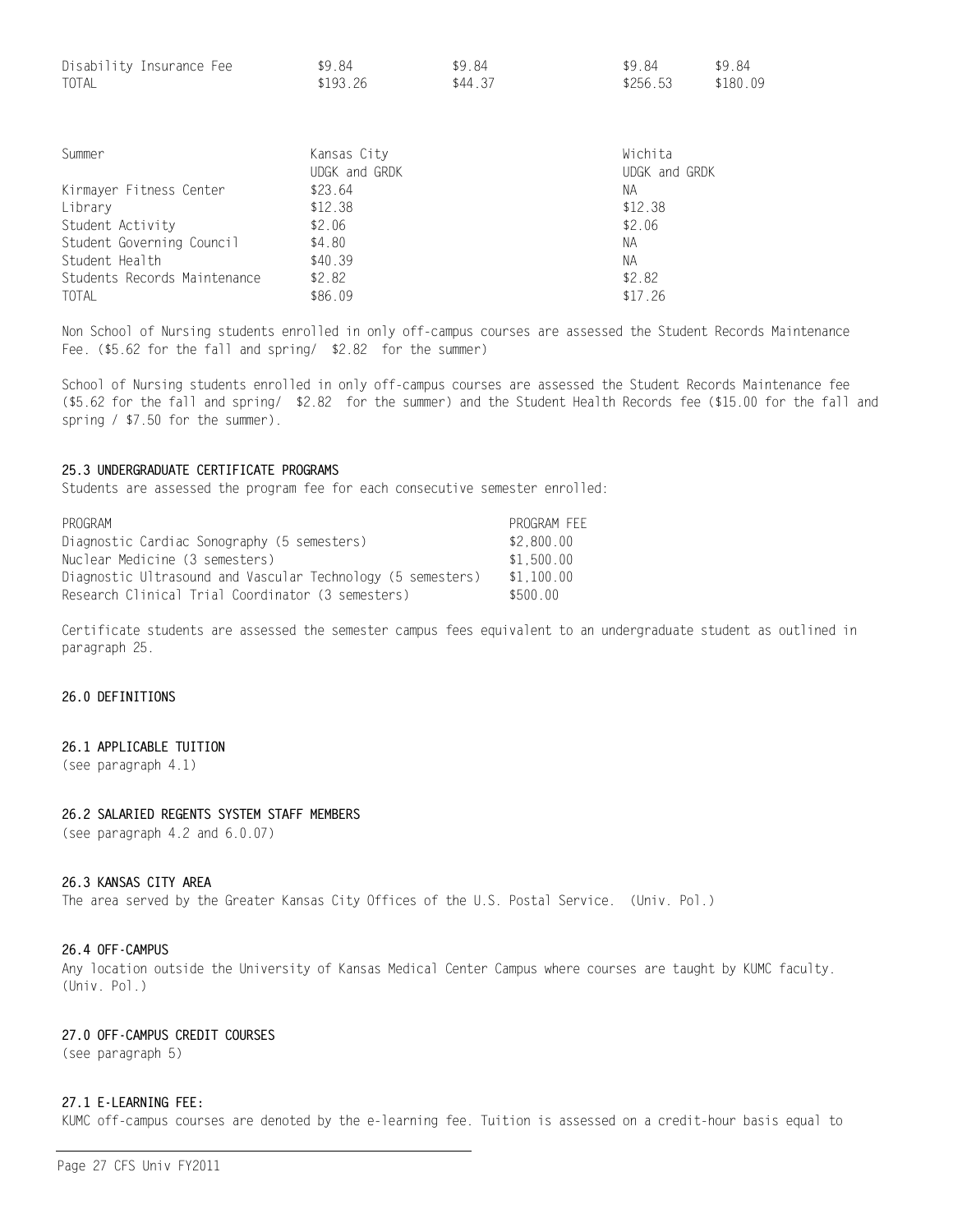resident tuition. An e-learning fee of \$50.00 per undergraduate hour and \$65.00 per graduate credit hour is assessed for these courses.

28.0 WAIVERS, REMISSIONS AND SPECIAL PROGRAMS

# 28.1 FULL-TIME STAFF

(see paragraph 6.0)

## 28.2 PART-TIME STAFF

(see paragraph 6.2)

## 28.3 STAFF DEPENDENTS

(see paragraph 6.3)

## 28.4 GRADUATE TEACHING ASSISTANTS

(see paragraph 6.4) Eligibility: Eligible teaching assistantship as certified by the Dean of Graduate Studies and Research must have graduate student status for the entire term. (Univ. Pol.)

#### 28.5 VISITOR

(see paragraph 6.9)

## 28.5.10 Class Audit Fee

A non-degree seeking undergraduate or graduate student who is authorized to participate on a space-available basis in a regularly organized university course at the medical center campus. A non-refundable processing fee of \$100.00 is assessed each semester

28.7 AGREEMENT ON GRADUATE EDUCATION, THE UNIVERSITY OF MISSOURI-KANSAS CITY, THE KANSAS BOARD OF REGENTS AND KUMC. It is mutually agreed by KUMC and UMKC to establish reciprocity in the application of in-state tuition rates for graduate students. Under this agreement, an eligible student from either KUMC or UMKC shall be regarded as an instate student by the other university with respect to tuition and fees and shall be admitted for enrollment in selected graduate courses up to a maximum of six credit hours in any single semester. An eligible student is one who is enrolled in a masters degree program or a doctoral degree program and meets the in-state residency requirement of the institution at which the student enrolled as a state resident, (the "home" institution).

This agreement covers all graduate degree programs of KUMC and UMKC, with the exception of the following: programs excluded by KUMC: MD, programs excluded by UMKC: MD.

Students who wish to participate in this reciprocity program must receive prior written approval from their home institution before registering at the other institution. UMKC students must obtain such approval from the Dean of the School of Graduate Studies. Either institution may restrict the list of courses to which this agreement applies or the number of visiting students eligible for in-state tuition rates.

## 28.8 KANSAS-IOWA STUDENT EXCHANGE AGREEMENT

Selected students from Iowa enrolled in specified programs approved under Board of Regents agreement will be charged resident tuition within the provisions of K.S.A. 74-3219 to 74-3221.

# 28.8.01

Covered program: Occupational Therapy

#### 28.9 FIELD RATES

This rate is available to students who, by the nature of their academic work (examples: internships, externships,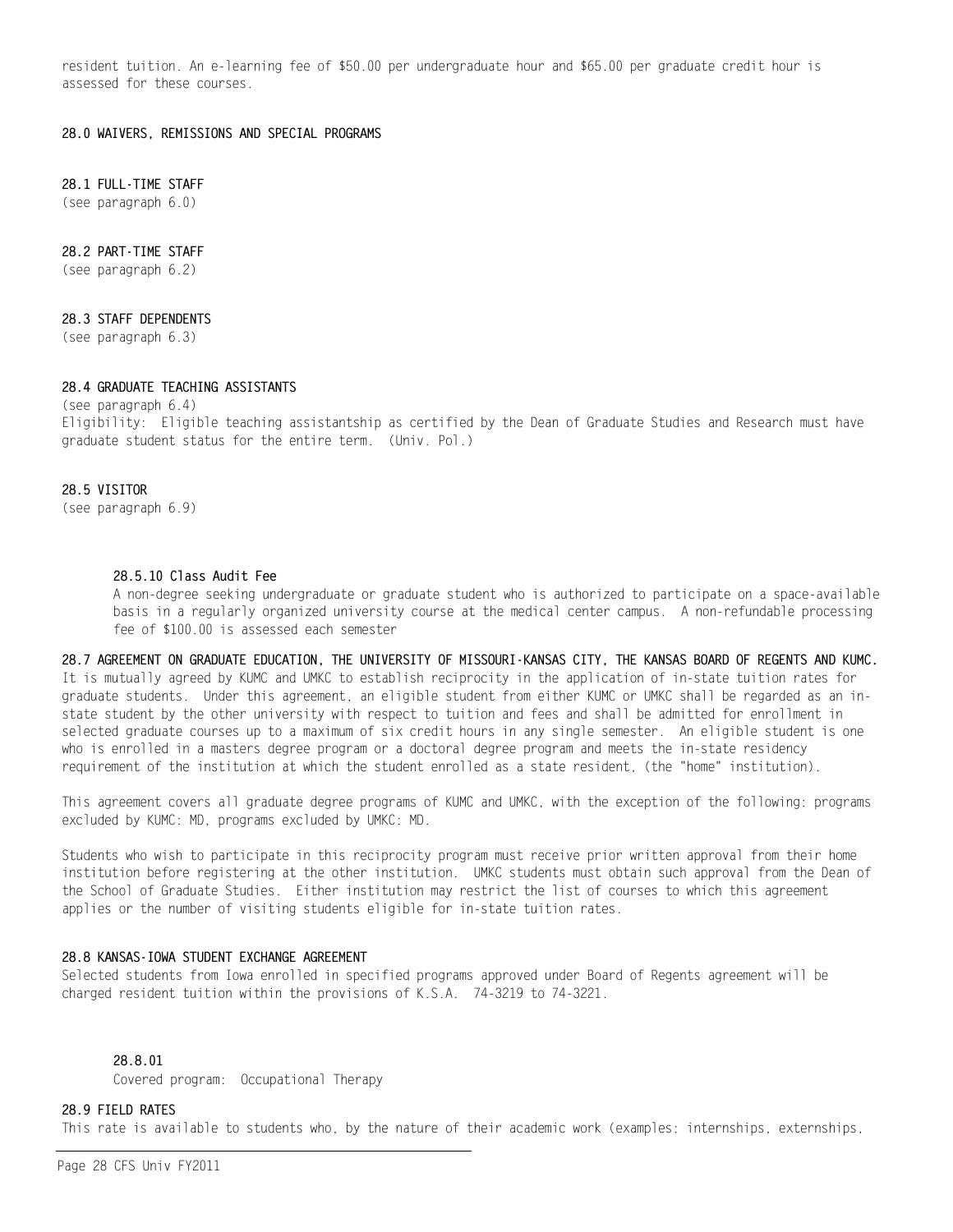and student teaching) and place of residence; have no opportunity to utilize services and facilities supported by the required campus fees. The field rates waives campus fees and the Kirmayer fee.

Eligibility: Restricted to students who are enrolled only in course work that is taught by appointment and who reside outside the Kansas City Area. See 6.1 for application deadline.

#### 29.0 DUE DATES FOR PAYMENT OF FEES AND PENALTIES FOR LATE PAYMENT

With the exceptions noted in paragraph 7, all tuition, fees and other outstanding financial obligations are payable in full at the scheduled fee payment time displayed on the student's invoice.

A late enrollment fee of \$50.00 is assessed from the first day of classes to the fifth day of classes. A \$100.00 late enrollment fee is assessed after the fifth day of classes.

## 30.0 REFUND POLICY

(see paragraph 8)

#### 31.0 MEDICAL STUDENT TUITION AND FEES

#### 31.1 MEDICAL STUDENT TUITION

Tuition is assessed semiannually in the fall and spring semesters for any enrollment regardless of credit hour load.

|          | Resident                |            | Non-Resident              |            |  |
|----------|-------------------------|------------|---------------------------|------------|--|
|          | Annua I                 | Semiannual | Annua I                   | Semiannual |  |
| Tuition: | \$26.403.50 \$13.201.75 |            | $$46.824.10$ $$23.412.05$ |            |  |

First and second year medial students may repeat a course during the summer semester only with written permission from the School of Medicine's Associate Dean for Student Affairs. The student will be charged a per credit hour rate for the number of hours enrolled for the summer semester when the enrollment is on the KUMC campus. The per credit hour rate shall be determined by dividing the sum of two years of medical student tuition (based on the amount of tuition of the current fiscal year) by the number of hours in the first two years of the curriculum. No additional campus fees shall be assessed for the summer semester.

Per credit hour rate for Summer 2011:

Resident: \$765.32 Non-Resident: \$1,357.22

See paragraph 25.0 for required campus fees.

#### Students That Matriculated in the MD Classes of 2009

First and second year students will be assessed for two years of tuition and fees with four semiannual assessments unless the student must repeat a completed course. When a required course(s) is/are repeated during a fall or spring semester, a full semiannual tuition and fee assessment will result for the additional semester(s) the course(s) is/are taken. Remedial work (enrollment in IDSP 801) assigned by the School of Medicine Academic Committee will be charged at the semiannual rate.

Phase One students who extend their basic science curriculum beyond the normal two years will be assessed for each semester regardless of the credit hour load. Students enrolled in IDSP 805 Enrichment Program, after the successful completion of the first two years, will be charged regular medical student tuition and fees. Each semester of tuition paid by a student, only enrolled in IDSP 805, will be applied toward one of the four semesters of tuition required toward the four clinical semesters.

A student who has paid tuition and fees at the time he/she is placed on Leave of Absence (LOA) by the School of Medicine will have these tuition and fees applied to a future semester of enrollment. If a student does not return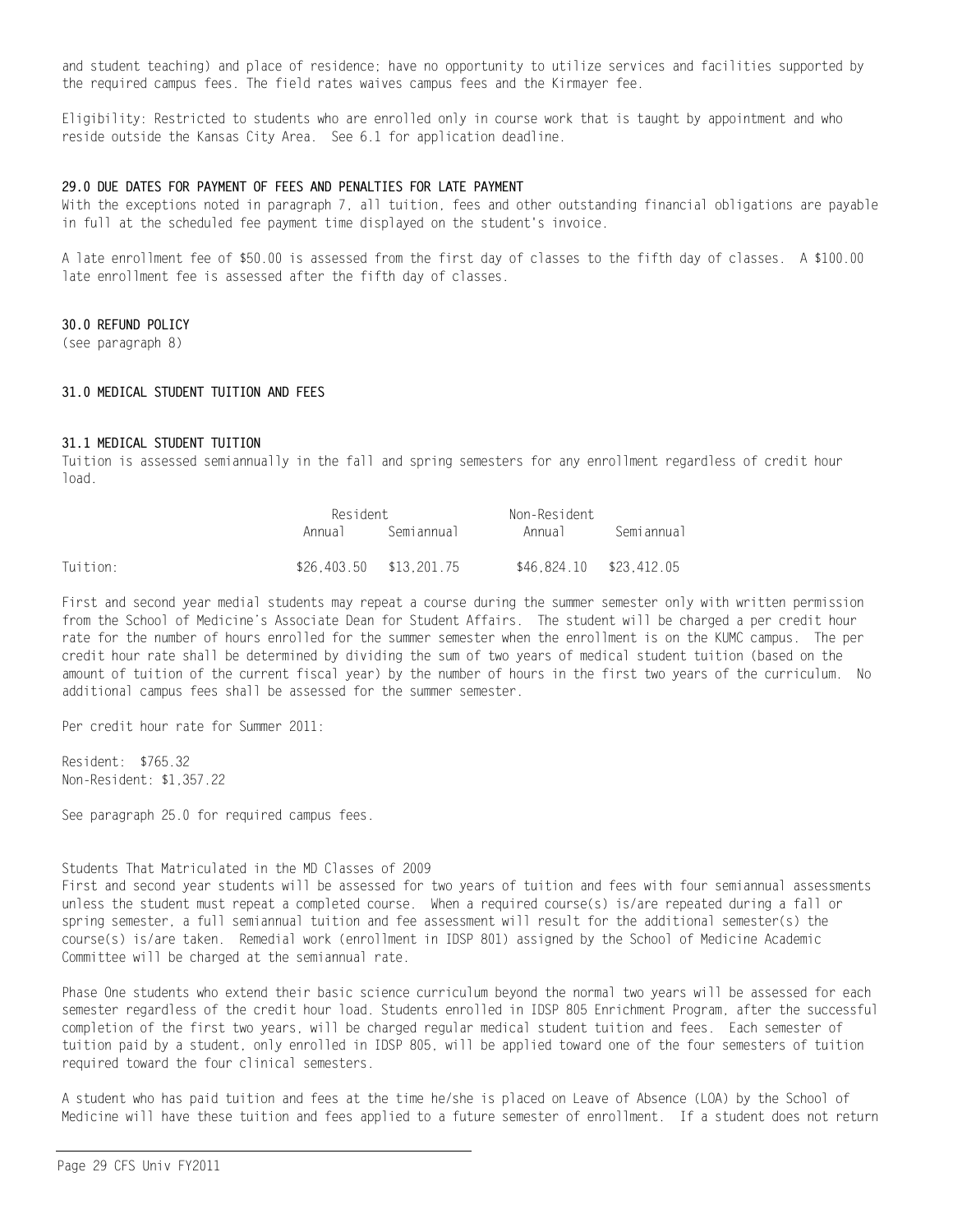from LOA, tuition and fees are not refunded unless the student requests a refund based on the Refund Adjustment policy. The refund request must be made by the student during the semester that the LOA begins. Refunds will be based on the LOA effective date and no refunds will be given after the semester that the LOA started.

\*Students accepted into the official MD/Ph.D.combined-degree Program will be assessed graduate tuition and fees according to their hours of enrollment during each term (semester/summer session) of their "graduate student" enrollment phase. They will be subject to the graduate school calendar (i.e. refunds, drops, adds). During the two clinical science years of the Program. MD-Ph.D students will be assessed medical school annual tuition and fees. If a student withdraws or is seperated from the program, the student shall pay to the University the total amount of tuition plus interest charges that the student otherwise would have paid as outlined in the student's MD-PhD Discontinuation Agreement. Long-term Disability Insurance coverage is required of all Medical students and is not included in the total fees (see paragraph 45).

Four year medical students, including MD/PhD. students in their third and fourth year will be assessed for two years of tuition and fees with four semiannual assessments unless the student must repeat a module(s). Students enrolling in elective or required modules after May of the graduate year and/or after module(s) is/are repeated, a charge at the modular rate will result for each additional month repeated. Students must pay for eight semesters, regardless if he/she completes the requirements in less than eight semesters. Tuition will be waived, however, fees will be assessed for students enrolled in non-repeated required courses after eight semesters of tuition is paid.

#### 31.5 MODULAR RATE FOR CLINICAL ROTATIONS

| (4 week period) |                    | Resident: \$2.346.96 | Non-Resident \$4.162.14 |  |
|-----------------|--------------------|----------------------|-------------------------|--|
| (Clinical Hour) | Resident: \$586.74 |                      | Non-Resident \$1,040.54 |  |

Four-year medical students, including MD/Ph.D. students, in their third and fourth year will be assessed for two years of tuition and fees with four semiannual assessments unless the student must repeat a module(s). Students enrolling in elective or required modules after May of their graduation year and/or after completion of the requirements for the MD degree will be charged at the modular rate. When a required module(s) is/are repeated, a charge at the modular rate will result for each additional month repeated. Students must pay for eight semesters, regardless if he/she completes the requirements in less than eight semesters. Tuition will be waived, however, fees will be assessed for students enrolled in non-repeated required courses after eight semesters of tuition is paid.

If a MD/Ph.D. student takes graduate courses and medical courses within the same semester, the student shall be charged the linear graduate tuition and fee assessment for the graduate hours in which he/she is enrolled and shall also be charged "per clinical hour" for the medical courses which he/she is enrolled.

"Per clinical hour" shall be defined by dividing the 4-week modular rate by four. One fourth of that modular rate shall equal each one clinical credit hour of medical courses charged for each credit hour the student is enrolled.

\*\*\* Students that Matriculated in the MD Classes of 2010, 2011, 2012, 2013 & 2014 \*\*\*

Medical students are assessed tuition every fall and every spring semester that they are enrolled during phase I of the curriculum. During phase I of medical school, the Academic Committee may assign a student to the "Non-Evaluated Track Category" for the spring semester. Students are assessed ½ of the semiannual tuition rate plus full campus fees.

\*Students accepted into the official MD/Ph.D. combined-degree Program will be assessed graduate tuition and fees according to their hours of enrollment during each (semester/summer session) of their "graduate student" enrollment phase. They will be subject to the graduate school calendar (i.e. refunds, drops, adds). During the "medical student" phase, MD-Ph.D. students will be assessed medical school annual tuition and fees. If a student withdraws or is separated from the program, the student shall pay to the University the total amount of tuition plus interest charges that the student otherwise would have paid as outlined in the student's MD-Ph.D. Discontinuation Agreement.

# 32.0 REFUND POLICY FOR MEDICAL STUDENTS - STUDENTS THAT MATRICULATED IN THE MD CLASS OF 2009

Same schedule as undergraduate/graduate students. See paragraph 8.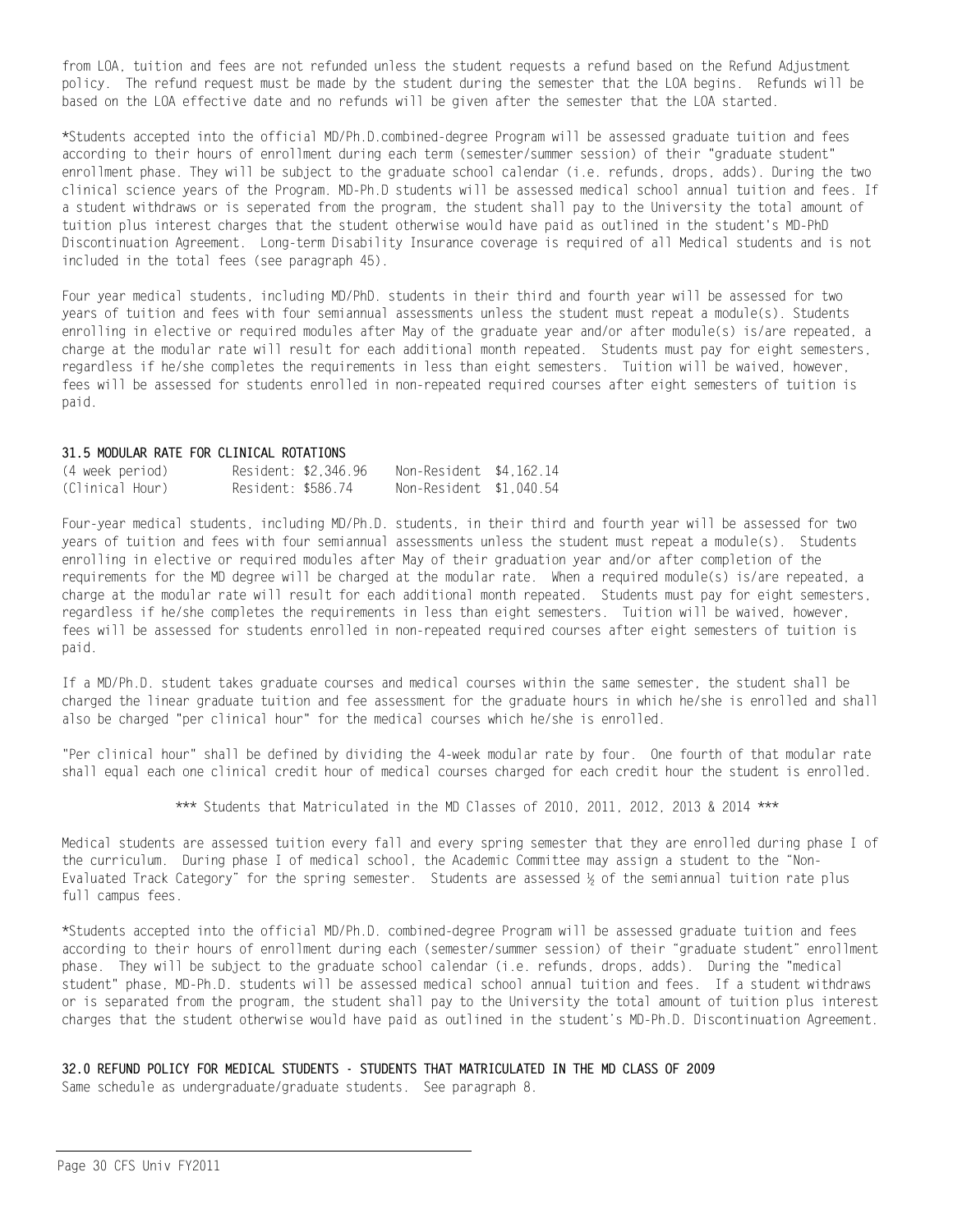## 32.5 TUITION AND FEE ADJUSTMENT POLICY FOR MEDICAL STUDENTS

Applies to students that Matriculated in the MD Classes of 2010, 2011, 2012, 2013 & 2014.

# 32.5.10 TUITION

Medical student tuition is adjusted by prorating the schedule in paragraph 8 if the medical student withdraws from a course/clinical module before the last day of the module. The first and last day of the module is determined from the schedule of classes.

The official start and end date of the semester used for prorated adjustments are published on the KUMC Office of the Registrar website.

The amount of tuition adjusted for modules that have not started will be determined by the following formula. The start and end weeks are determined from the Official School of Medicine Schedule and Classes.

(Number of Weeks Not Started/Total number of weeks in the semester)\*Semiannual Tuition

The number of weeks completed is determined by the official withdrawal date. Withdrawals that occur prior to the end of the week are rounded up to include the full week.

#### 32.5.20 SEMESTER CAMPUS FEES

Campus Fees are only adjusted if the student completely withdraws from all courses during the semester. The amount adjusted is based on the schedule in paragraph 8.

#### 33.0 GRADUATE MEDICAL EDUCATION & POST-DOCTORAL FELLOWS

## 33.1 KANSAS CITY FEES

|                                                               |                   | Annual               | Semiannual |
|---------------------------------------------------------------|-------------------|----------------------|------------|
| Required Campus Fee<br>Activity & Student Records Maintenance |                   | \$40.26              | \$20.13    |
| 33.2 WICHITA FEES                                             |                   |                      |            |
| Required Campus Fee<br>Activity & Student Records Maintenance | Annual<br>\$16.26 | Semiannual<br>\$8.13 |            |

#### 34.0 RECORD, ENROLLMENT AND REGISTRATION HOLDS

(see paragraph 9)

#### 35.0 VISITING STUDENT FEES AND PRE-MATRICULATION MEDICAL STUDENT FEES

All students enrolled in visiting status are assessed \$50.00 per semester: \$25.00 Tuition, \$2.00 Student Activity Fee, \$2.00 Student Governing Council Fee, \$5.00 Library , \$8.00 Fitness Center Fee, \$8.00 Student Health Fee. Visiting students in Wichita are assessed \$40.00 per semester: \$25.00 Tuition, \$2.00 Student Activity Fee, \$5.00 Library, \$8.00 Student Health Fee.

#### 35.3 POST SOPHOMORE FELLOW (MEDICAL):

See Section 25.0 KC MED.

# 36.0 APPLICATION AND DEPOSIT FEES

#### 36.1 ADMISSIONS APPLICATION FEES

(not refundable and not applicable to tuition or other fees)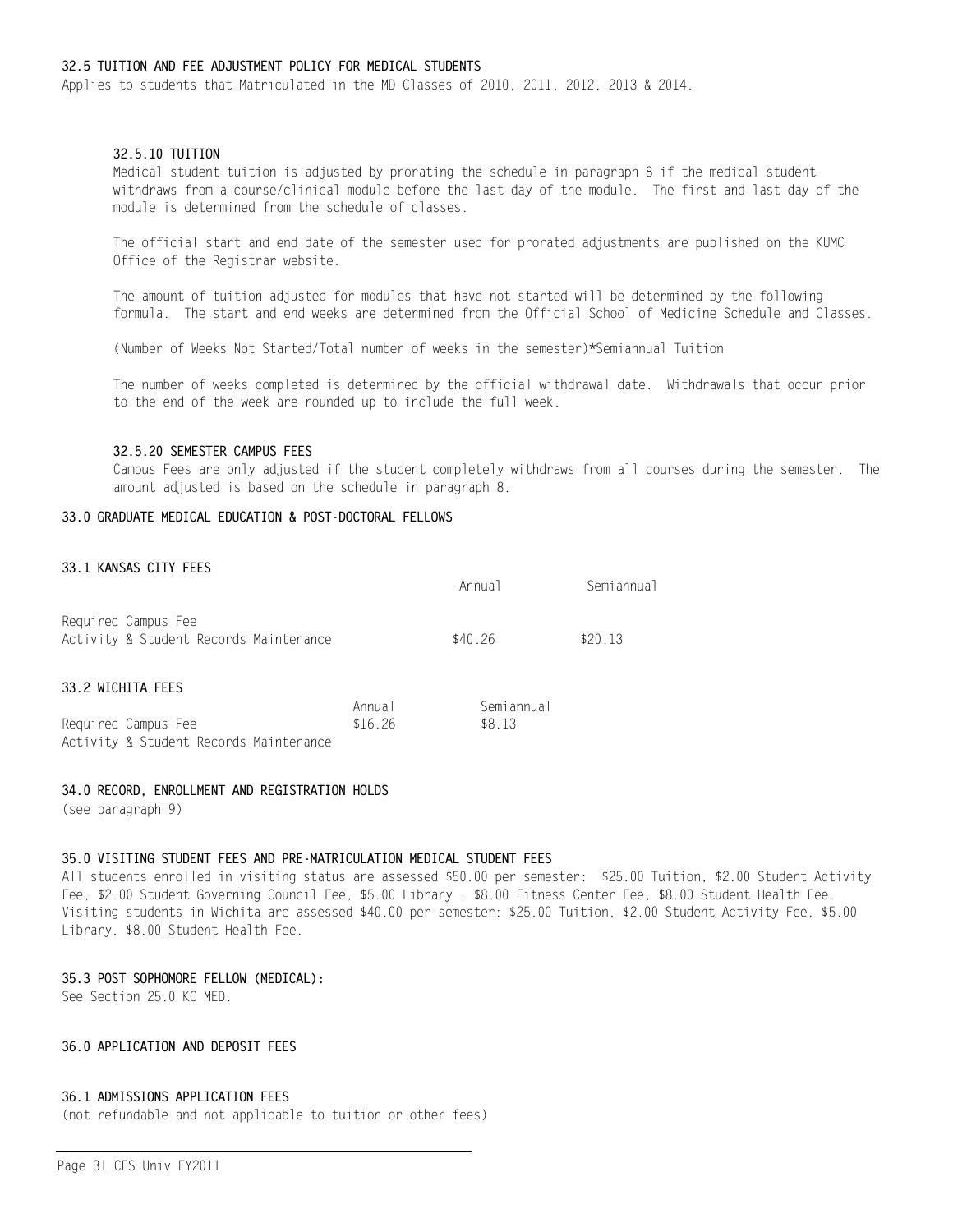## 36.1.02

Out-of-state-applicant fee - a charge (non- refundable) is required of all out-of-state applicants for admission to the School of Medicine \$50.00.

## 36.1.03 Application Fee for Visiting Medical Students

Application fee for visiting osteopathic students \$35.00 an academic year

#### 36.1.04 Application fee for all Graduate Programs in the Schools of Allied Health & Nursing

Application fee for undergraduate and graduate programs in the Schools of Allied Health and Nursing \$60.00

## 36.1.06 Application Fee for Health Policy & Management Applicants

Application fee for HP&M students:

\$60.00 Domestic \$60.00 International

# 36.2 TUITION FEE DEPOSIT

(Required upon notification of acceptance and applicable towards tuition and fees)

School of Medicine - MD Program (refundable if applicant withdraws before May 15) \$50.00

Cytotechnology \$75.00

Physical Therapy (non-refundable) \$400.00

Occupational Therapy (non-refundable) \$400.00

Nurse Anesthesia \$1,500.00 (non-refundable)

## 36.3 REACTIVATION FEE

KUMC undergraduate and graduate students seeking to enroll after not enrolling for a previous fall or spring semester or seeking to enroll after withdrawing from the current semester are assessed a \$50.00 reactivation fee.

## 38.0 LIBRARY CONSTRAINTS AND PENALTIES

Dykes Library (Kansas City), Farha Library (Wichita): When appropriate and in accordance with the Universityapproved library lending code, library borrowers will be assessed fines for late return or charges for borrowing privileges, special services and damage to or replacement of, lost materials.

## 38.1 BORROWING PRIVILEGES AND FEES

The Libraries provide unrestricted borrowing to faculty, students and staff of all Kansas Regents institutions with appropriate ID.

All memberships require ID to verify status and membership eligibility category. All memberships are active for one year from the date of payment or for the quarter from the date of payment.

Corporate and Organizational Memberships - Individual user  $$300.00/year$ This will provide one individual membership to the Dykes Library which is a library card with that individual's name. If additional library cards are desired, they are \$50.00 per individual.

Individual Memberships \$100.00/year or \$30.00/quarter

If you are an employee of a corporation or organization and utilizing the library on behalf of the corporation or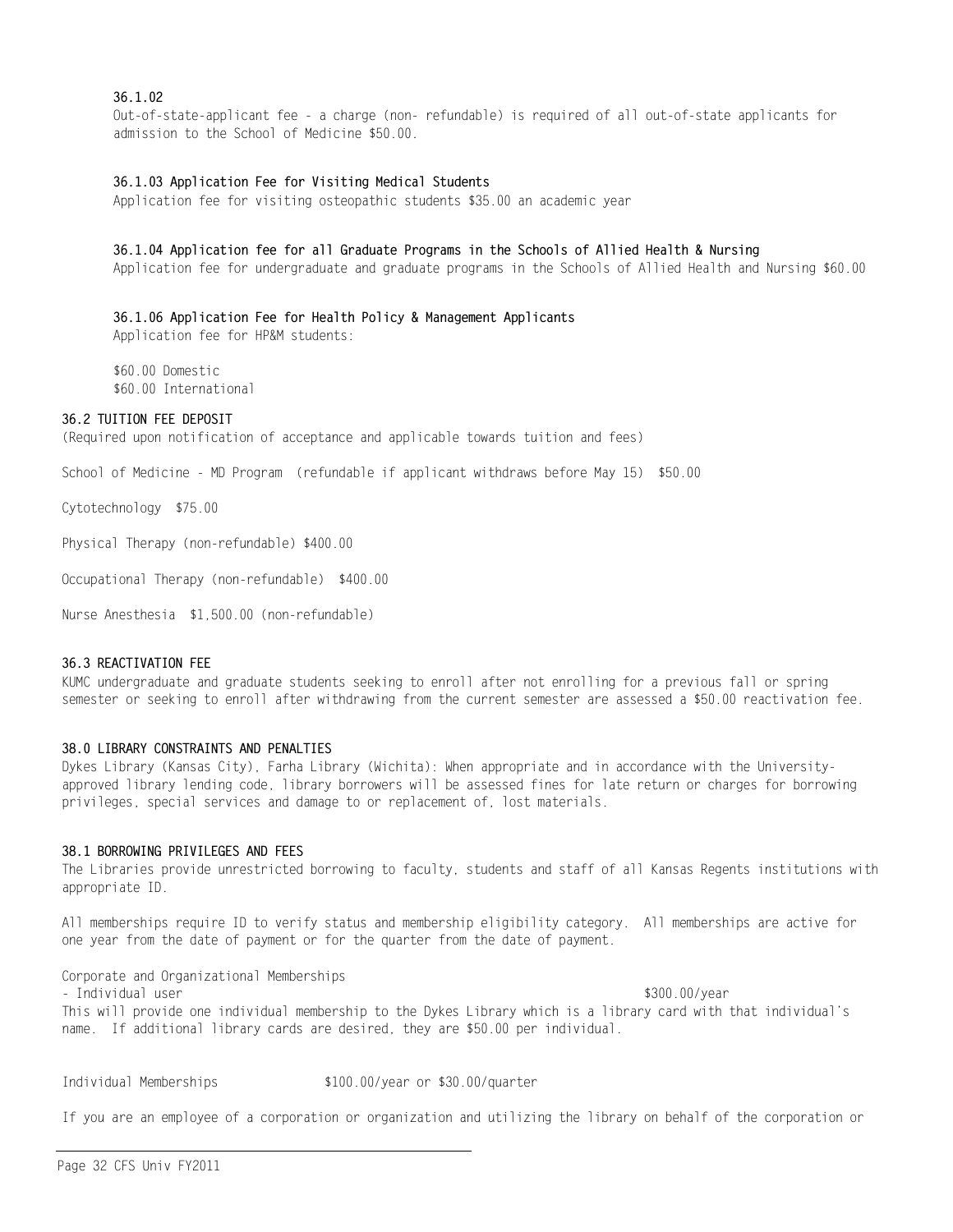organization, you are required to purchase a Corporate and Organizational membership.

- Health professionals – anyone providing health care in a hospital, private clinic, physician's or dentist's office.

- Individuals

- Government employees of the following jurisdictions: federal, State of Missouri, county and municipal in the Kansas City Metropolitan area.

Courtesy Memberships – no fee paid

- Community Blood Center
- Kansas State Agencies
- Kansas City, Kansas municipal employees
- Science Pioneer Award winners
- UMKC School of Medicine Faculty (letter required from UMKC Library)
- KUMC Visiting Scholars (letter from sponsoring department required)
- Retired and Volunteer KUMC faculty (letter from sponsoring department required)
- All PAID members of the Alumni Association of the School of Medicine, School of Allied Health,

School of Nursing, School of Pharmacy and Social Welfare Graduates

- Regents faculty and students

#### 38.2 FINES FOR DELAYED RESPONSE OR NON-RESPONSE TO A RECALL NOTICE

The Libraries assess no direct charges for other overdue materials. However, borrowers who do not return items within 30 days of the due date are billed for replacement of the item and a \$5.00 non-refundable processing fee.

Borrowers with lost books from the interlibrary loan service are billed the cost of the book plus a \$25.00 processing fee.

### 38.3 INTERLIBRARY LOAN FEES

Journal Articles or Books from the A.R. Dykes Collection (rates vary according to membership breakdown indicated below)

KUMC faculty, staff, students, KUPI,-on campus and in KC metro area: Regular: 2-3 business days, delivery via mail, pickup at the library or PDF \$3.00 Rush: 1-2 business days, delivery via mail, pickup at the library or PDF \$8.00

University of Kansas Hospital:

Regular: 2-3 business days, delivery via mail, pickup at the library or PDF \$3.00 Rush: 1-2 business days, delivery via mail, pickup at the library or PDF \$8.00

KUMC Off-Campus faculty, students outside of the KC metro area: Regular: 2-3 business days, delivery via mail, pickup at the library or PDF, no charge Rush: 1-2 business days, delivery via mail, pickup at the library or PDF \$8.00

KS Regents Institutions: Regular: 2-3 business days, delivery via mail, pickup at the library or PDF, no charge Rush: 1-2 business days, delivery via mail, pickup at the library or PDF, no charge

KS State Agencies: Regular: 2-3 business days, delivery via mail, pickup at the library or PDF, no charge Rush: 1-2 business days, delivery via mail, pickup at the library or PDF, no charge

Health Science Library Network, Non-profits (HSLN) & KS Hospital Libraries, KS Libraries: Regular: 2-3 business days, delivery via mail, pickup at the library or PDF \$5.00 Rush: 1-2 business days, delivery via mail, pickup at the library or PDF \$15.00 RML Region 4 and Non-RML Region 4 Libraries: Regular: 2-3 business days, delivery via mail, pickup at the library or PDF \$11.00 Rush: 1-2 business days, delivery via mail, pickup at the library or PDF \$21.00

All Other Users: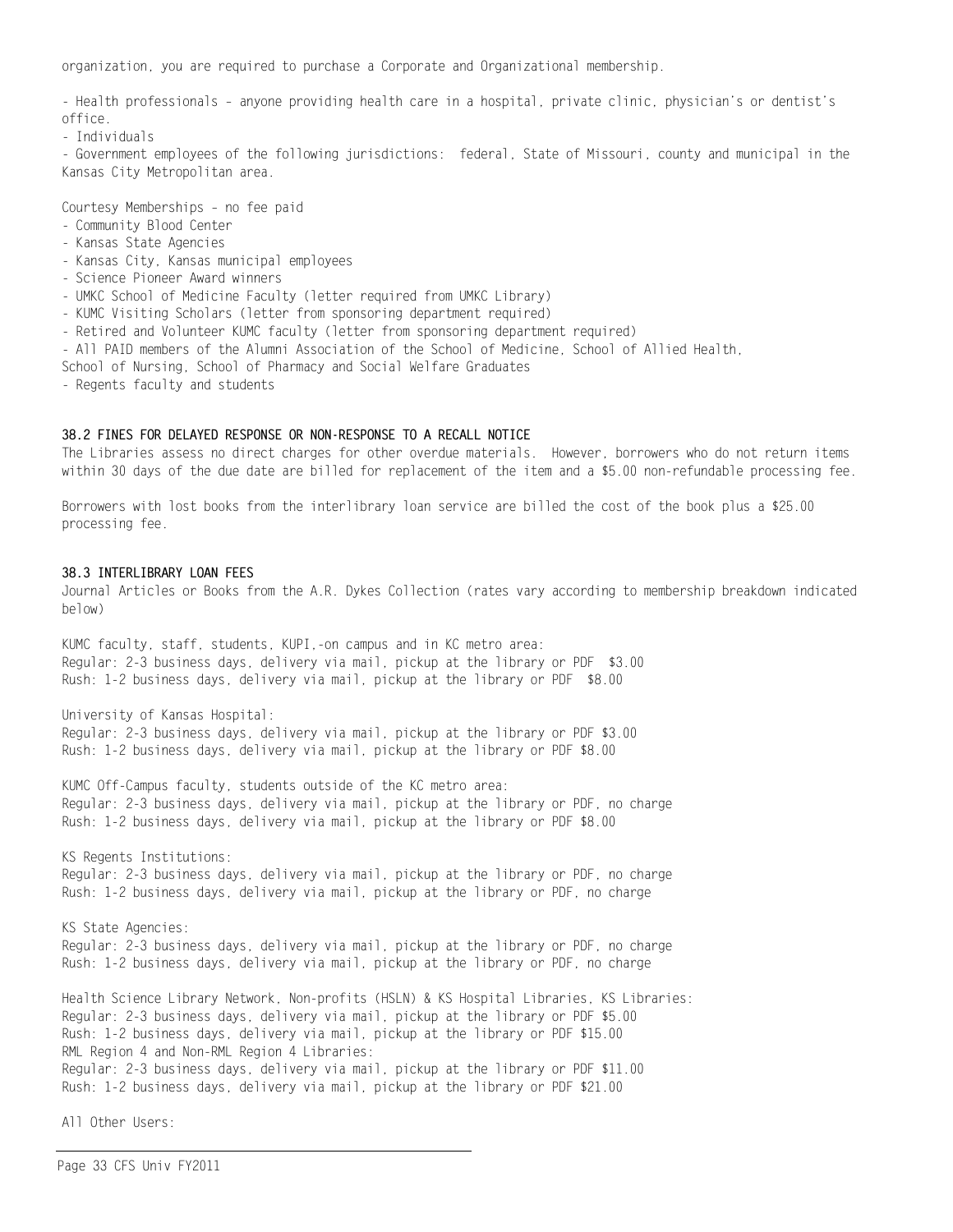Regular: 2-3 business days, delivery via mail, pickup at the library or PDF \$15.00 Rush: 1-3 business days, delivery via mail, pickup at the library or PDF \$25.00 Journal Articles or Books from Other Libraries (rates vary according to membership breakdown indicated below). All books are shipped via UPS and the borrowing library is required to pay return shipping. KUMC faculty, staff, students, KUPI-On campus and in KC metro: Regular: 4-10 business days, delivery via mail, pickup at the library or PDF \$3.00, no charge if located at a KS Regents Library. Rush: 1-3 business days, delivery via mail, pickup at the library or PDF \$8.00 University of Kansas Hospital: Regular: 4-10 business days, delivery via mail, pickup at the library or PDF: \$15.00 Rush: 1-3 business days, delivery via mail, pickup at the library or PDF: \$25.00 KUMC Off-Campus faculty, students-outside the KC metro area: Regular: 4-10 business days, delivery via mail, pickup at the library or PDF \$3.00, no charge if located at a KS Regents Library. Rush: 1-3 business days, delivery via mail, pickup at the library or PDF \$8.00 KS State Agencies: Regular: 4-10 business days, delivery via mail, pickup at the library or PDF \$15.00, no charge if located at a KS Regents Library. Rush: 1-3 business days, delivery via mail, pickup at the library or PDF \$25.00 All other users:

Regular: 4-10 business days, delivery via mail, pickup at the library or PDF \$30.00 Rush: 1-3 business days, delivery via mail, pickup at the library or PDF \$40.00

#### 38.4 LITERATURE SEARCH AND REFERENCE CONSULTATION (BIOMEDICAL LIBRARIAN)

Literature searches (rates vary according to membership breakdown indicated below)

\*KUMC faculty, staff, KUPI, University of Kansas Hospital: \$0.00

\*All other users: (1 hr minimum) \$45.00. per hour

#### 38.6 PHOTOCOPY/PRINTING FEES (SELF-SERVICE)

 \$0.10 per single-sided black and white copy (printing and photocopying) \$0.20 per double-sided black and white copy (printing) \$0.25 per single-sided color copy

#### 38.8 SUSPENSION OF BORROWING PRIVILEGES

Suspension of borrowing privileges may be imposed by the libraries for any of the following reasons:

- \* failure to promptly return recalled items
- \* failure to return overdue items
- \* failure to pay fines or lost book bills, theft or mutilation of library materials
- \* provision of incomplete or inaccurate borrower registration information.

#### 39.0 PARKING FEES AND FINES

Parking fees and fines are assessed as authorized by the Board of Regents and in accordance with Kansas Administrative Regulations sections 74-3209 through 74-3216. Students are eligible for a 25% discount off annual parking fee on the yellow permit only.

#### 40.0 STUDENT HOUSING

Not Applicable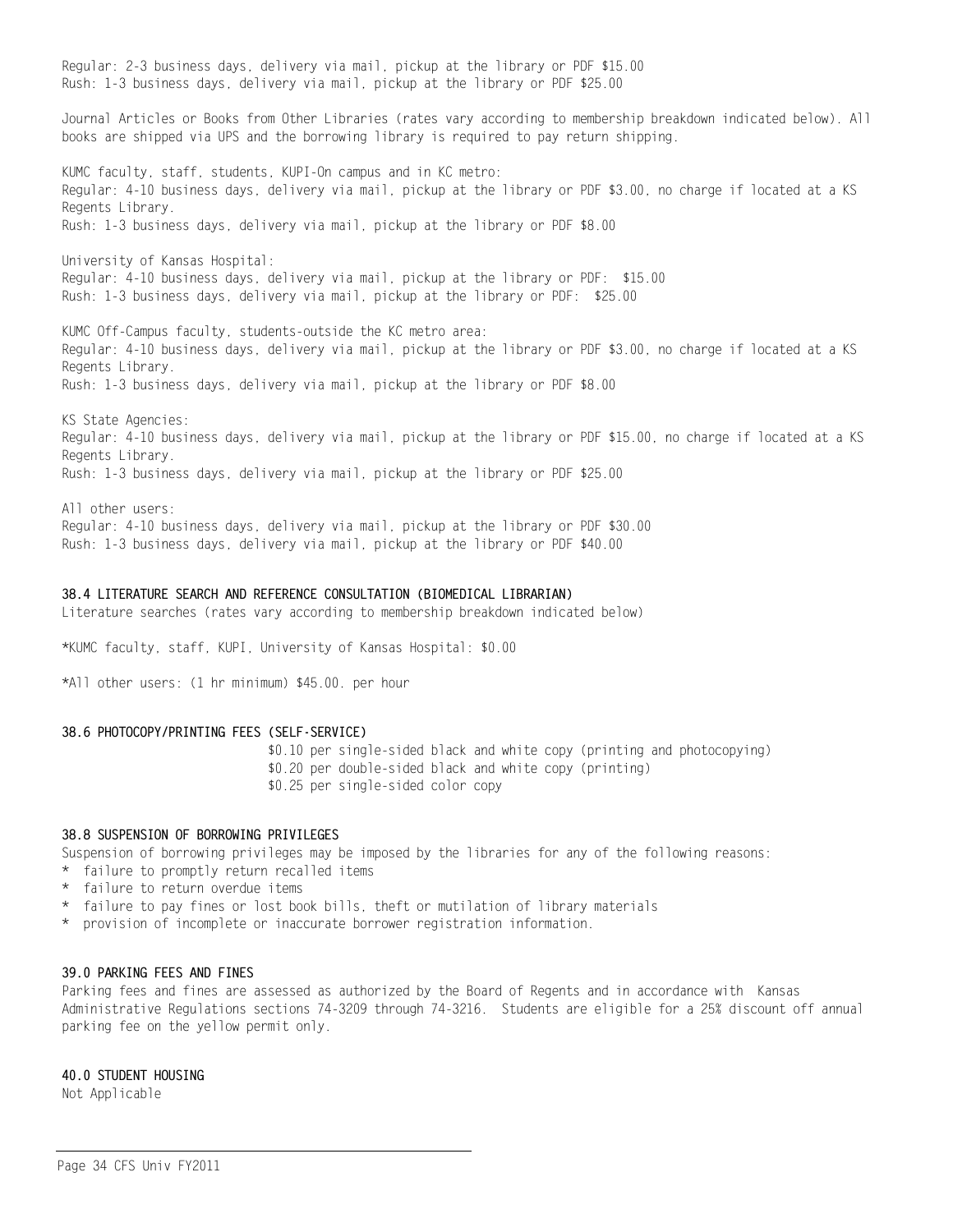#### 41.2 DEPARTMENT COST-RECOVERY FEES

All departmental charges for specific goods and services (i.e., photocopy, optional instructional materials, building use fees, optional attendance Summer Orientation sessions, academic transcripts, etc.) not explicitly identified herein will be priced at an amount that approximates actual cost. Campus administrative procedures are to be followed for approval and collection of these charges.

#### 41.2.02 KUMC card

Identification card on KUMC campus: no charge for initial issue, replacement cost \$20.00 (Univ. Pol.)

## 41.2.03

Diploma or Certificate replacement fee: \$10.00 (Univ. Pol.)

Information provided on the replacement diploma is considered the sale of information and is provided upon request and for the above noted fee.

## 41.2.04

Diploma mailing fee: \$10.00 Domestic Regular, \$15.00 Domestic Certified, Non-domestic Registered \$25.00, \$35.00 Certified International Mail (Univ. Pol.)

## 41.2.05

Verification Services: All verification services are sent regular postal mail. Express services are as follows:

Same day service-Domestic mail and/or FAX \$15.00 Same day service-Federal Express Overnight \$35.00 Same day service-Federal Express Overnight International \$45.00 Fax Charge \$5.00 Priority Mail Shipping with Delivery Confirmation \$7.00 Federal Express Shipping Overnight \$15.00 Federal Express Shipping International \$25.00

#### 41.2.06

Criminal Background Check Cost Recovery Fee:

All students must have a criminal background check. Students will be sent information by the School/Department which admits them so they can secure this check prior to attendance. The student will directly pay the cost for this criminal background check to the company providing this service

## 41.3.07

Health Information Management:

\$250.00 Software fee per year.

#### 41.3.08

Clinical Laboratory Sciences:

FALL FEES IN JUNIOR YEAR: Personal protective equipment (PPE), special reagents, laboratory manuals, microscope maintenance. \$500.00

SPRING FEES IN JUNIOR YEAR: Personal protective equipment (PPE), special reagents, laboratory manuals, microscope maintenance. \$500.00

FALL FEES IN SENIOR YEAR: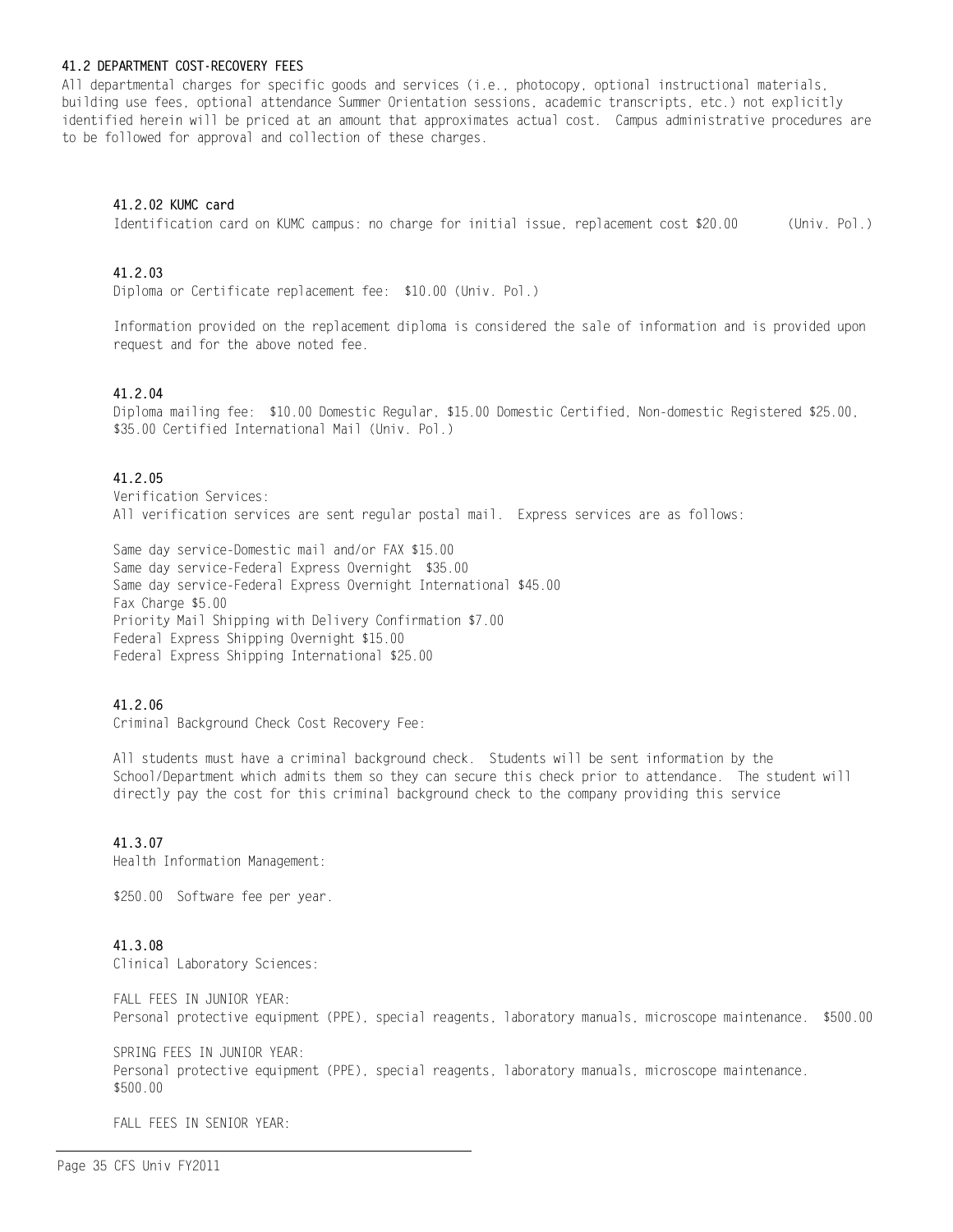Personal protective equipment (PPE), special reagents, laboratory manuals, microscope maintenance. \$300.00

CLS 605 - \$100.00 Special Reagents and Personal Protective Equipment

Molecular Biotechnology Undergraduate Concentration:<br>Special Reagents \$300.00 Special Reagents

Molecular Biotechnology MS Program: Special Reagents \$500.00 one time fee

# 41.3.09

Dietetics & Nutrition Syllabus Fee:

Fall semester DN 822 \$7.00<br>Fall semester DN 826 \$22.00 Fall semester DN 826 Spring semester DN 822 \$7.00 Spring semester DN 826 \$22.00

## 41.3.10

Physical Therapy and Rehabilitation Sciences:

Lab fees (for semester 1) \$200.00 per semester

Lab fees for semesters 2-7 \$125.00 per semester

# 41.3.11

Respiratory Care:

| BS Respiratory Care Students                                   |          |
|----------------------------------------------------------------|----------|
| Fall Junior Year-Laboratory Fees                               | \$150.00 |
| Spring Junior Year-Laboratory Fees                             | \$225.00 |
| Fall Senior Year Self-Assessment Exams/Laboratory Fees \$90.00 |          |

BS completion students Departmental/Laboratory Fees \$60.00

# 41.3.12

Cytotechnology: Lab Fees Per Year

Non-refundable upon acceptance into program \$100.00

# 41.5.01

School of Nursing: Lab Fees

| NURS 301 | \$165 00 |
|----------|----------|
| NURS 302 | \$120.00 |
| NURS 340 | \$155.00 |
| NURS 341 | \$20.00  |
| NURS 420 | \$155 00 |
| NRSG 810 | \$355.00 |
| NRSG 815 | \$425.00 |
| NRSG 817 | \$200.00 |
| NRSG 818 | \$400.00 |
| NRSG 831 | \$500 00 |
| NRSG 832 | \$75 00  |
| NRSG 837 | \$115 00 |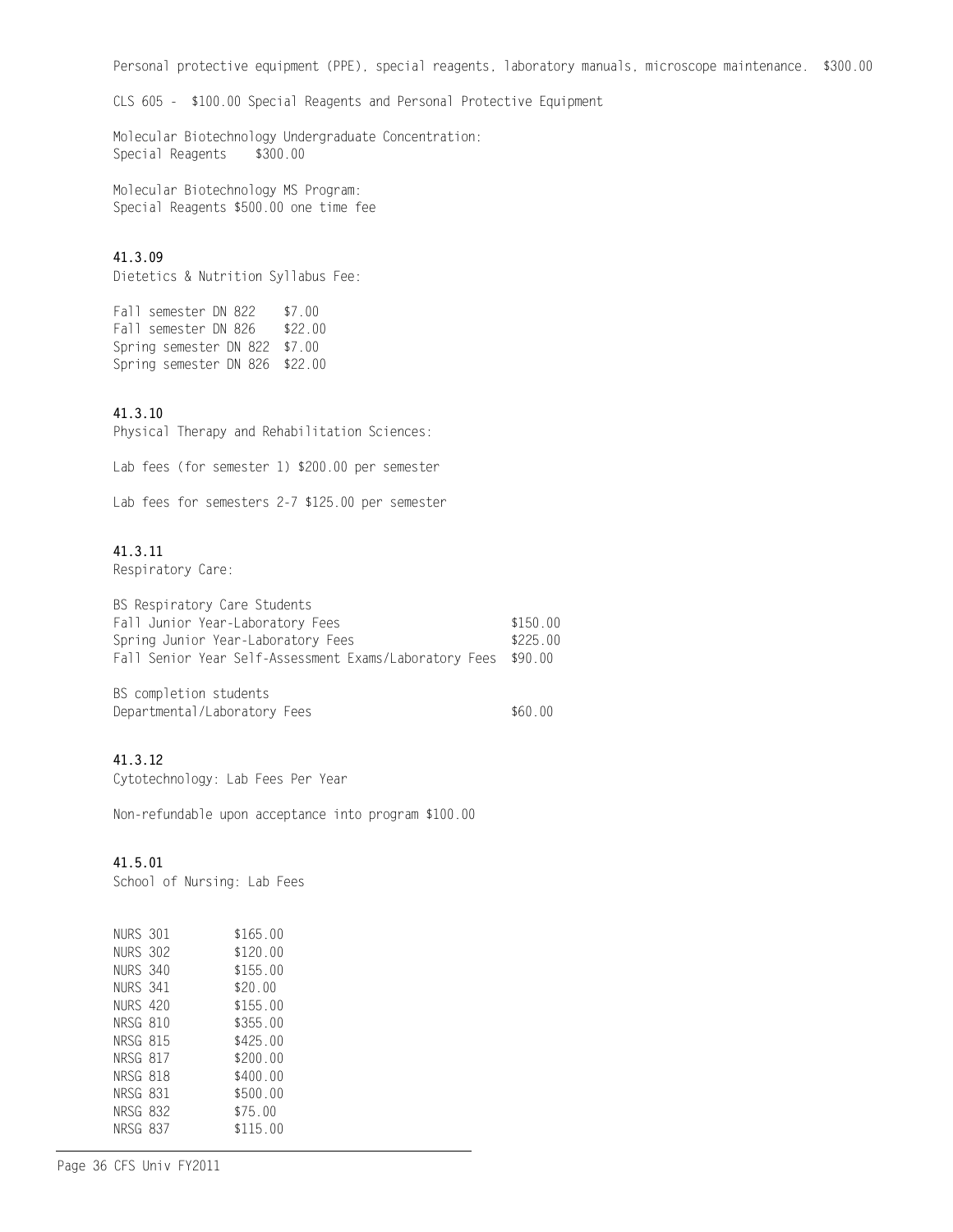| NRSG 838        | \$410.00 |
|-----------------|----------|
| NRSG 840        | \$75.00  |
| NRSG 844        | \$100.00 |
| NRSG 846        | \$75.00  |
| <b>NRSG 848</b> | \$75.00  |
| <b>NRSG 849</b> | \$100.00 |
| NRSG 863        | \$75.00  |
| NRSG 864        | \$425.00 |
| NRSG 867        | \$200.00 |
| NRSG 869        | \$400.00 |

School of Nursing PDA Requirement:

All junior nursing students are required to purchase a ipod touch/iphone and medical reference software package from the approved vendor prior to starting classes. Specific information about purchasing the ipod touch/iphone and software can be obtained from the SON Student Affairs Office.

School of Nursing standardized testing fee: NURS 340 \$155.00 NURS 420 \$174.00

## 41.5.015

School of Medicine Tablet PC Fee: \$2,500.00 (\$1,250.00 assessed semiannually) to all first year School of Medicine MD students.

School of Medicine Technology Fee: \$450.00 (fall semester only) to all third year School of Medicine MD students and \$300.00 (fall semester only) to all fourth year school of medicine MD students.

Step 1 Board Prep: \$50.00

Educational Support and Development Fee (1st Year): \$42.00

NBME Assessment Fee (2nd Year): \$100.00

#### 41.5.02

Additional fees are approved by the Executive Vice Chancellor. (Univ. Pol.)

## 42.0 STUDENT ACCESS TO EDUCATIONAL RECORDS

Copy of educational records requested by the student will be subject to a copying fee of \$0.25 -cents per page, except for academic transcripts.

#### 43.0 REQUIRED STUDENT HEALTH INSURANCE

All students at The University of Kansas Medical Center are required to have health insurance while enrolled. If a student's insurance changes at any time during enrollment she/he is required to provide the Student Health Insurance Verification Office proof of insurance at the time of such change. If determined that a student has allowed his/her health insurance to lapse during any point of their enrollment at KUMC, the individual will have a hold placed on their account and will not be able to enroll until proof of insurance is produced. The University of Kansas Medical Center has an insurance plan available for students needing to secure a policy. All students must submit an "Acknowledgement of the Health Insurance Policy" form and proof of insurance (e.g. front and back copy of insurance card) at the time of their initial enrollment at KUMC. These documents must be faxed to 813-588- 6597 or mailed to the KUMC Student Health Insurance Verification Office at G116 Student Center, 3901 Rainbow Blvd., Kansas City, KS 66160.

#### 44.0 RETURNED CHECK FEE

Each check returned to the university is subject to a \$30.00 service charge.

# 45.0 LONG TERM DISABILITY INSURANCE PROGRAM

PART A - BASIC